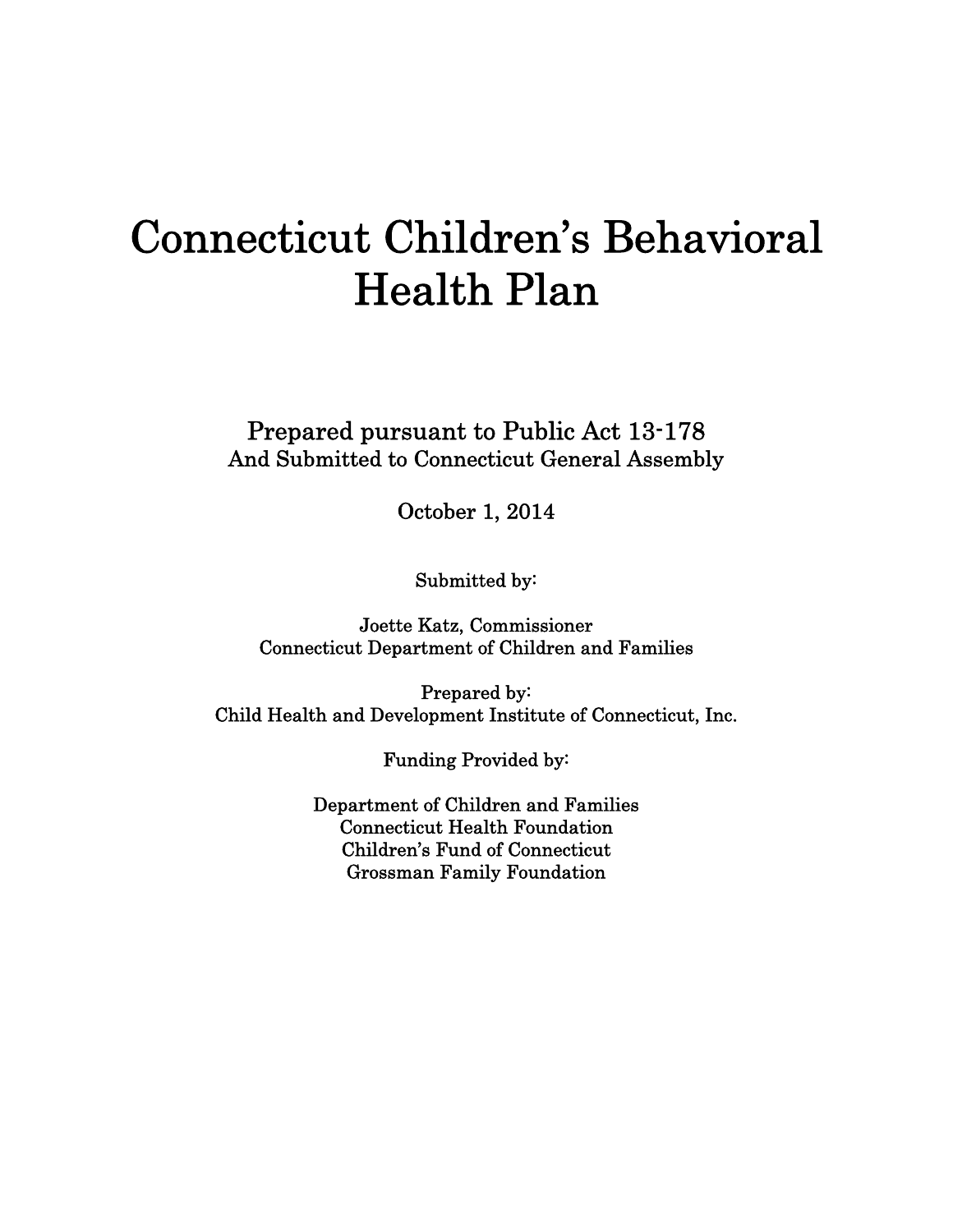#### **Children's Behavioral Health Plan Advisory Committee**

Tanya Barrett United Way of CT Anne Melissa Dowling **Insurance Department** Sarah Eagan Office of the Child Advocate Pamela Ferguson FAVOR William Halsey Dept. of Social Services Winston Johnson **Hartford Public Schools** Myra Jones-Taylor **Office of Early Childhood** Allon Kalisher Dept. of Children & Families Mark Keenan Dept. of Public Health Melissa Mendez Wheeler Clinic Janet Ortiz The Nehemiah Commission Peter Panzarella **Peter Panzarella Consulting** Robert Plant ValueOptions Charlene Russell-Tucker Department of Education Ann Smith AFCAMP Stephen Tracy Dept. of Children & Families Fred Volkmar Yale Child Study Center Celeste Warner Parent Elaine Zimmerman CT Commission on Children

Abby Anderson CT Juvenile Justice Alliance Ronald Angoff Pediatric and Medical Associates Patricia Baker Connecticut Health Foundation Jennifer Bogin Dept. of Developmental Services Daniel Connor UCONN School of Medicine–Dept. of Psychiatry Hector Glynn The Village for Families & Children Steven Korn **Anthem BC/BS** of Connecticut Andrew Lustbader CT Council of Child & Adolescent Psychiatry Nelba Márquez-Green, The Ana Grace Project, Klingberg Family Centers Judith Meyers, Co-chair Child Health and Development Institute of CT Morna Murray CT Community Providers Association Pat Rehmer Dept. of Mental Health & Addiction Services Victoria Veltri **Office** of the Health Care Advocate Doriana Vicedomini, Co-chair Children's Behavioral Health Advisory Committee Mark White Court Support Services Division Jesse White-Frese CT Assoc. of School Based Health Centers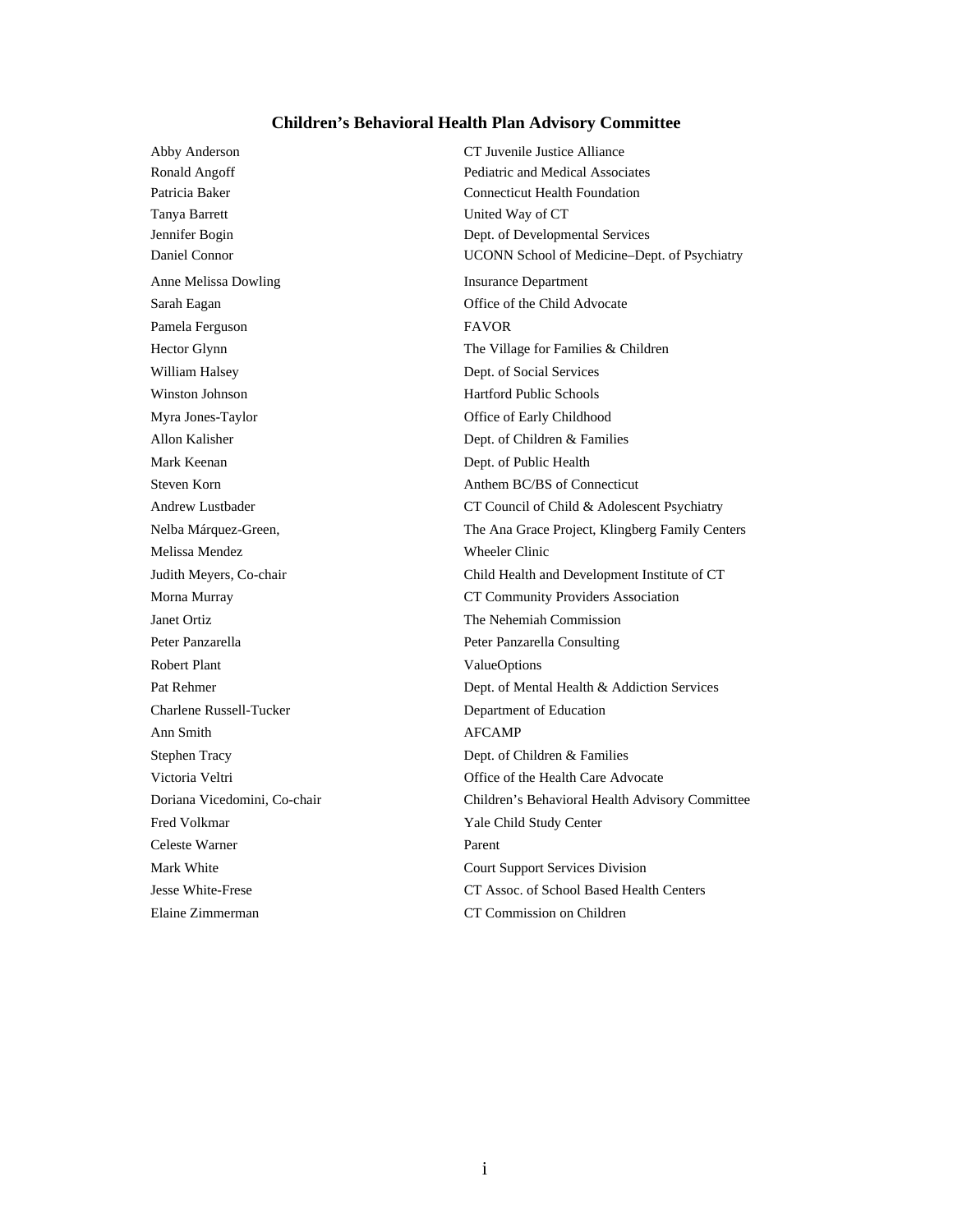#### **Acknowledgements**

The Connecticut Department of Children and Families and the Child Health and Development Institute of Connecticut wish to acknowledge the contributions of the many people and organizations listed below that assisted in gathering the vast array of information that provided the foundation for this plan, along with those who worked diligently to bring this plan to fruition. We would especially like to acknowledge the work of Jeffrey Vanderploeg, Jim Farnam and Michael Hoge who played lead roles in this effort.

#### General

All the youth, families, providers, advocates, and others who took the time to share their stories and expertise that helped shape the plan.

#### Funders

CT Health Foundation Children's Fund of Connecticut Grossman Family Foundation

#### Individuals

Co-Chairs, CT General Assembly Committee on Children Senator Dante Bartolomeo Representative Diana Urban

Co-Chairs, CT General Assembly Appropriations Committee

Senator Beth Bye Representative Toni Walker

Child Health and Development Institute of Connecticut

Staff: Lisa Honigfeld, Judith Meyers, Julie Tacinelli, Consultants: Beresford Wilson (AFCAMP); Michael Hoge (Yale University); Cathy Sisco (CT Clearinghouse, Wheeler Clinic); Manu Singh-Looney; James Farnam

Department of Children and Families Steering Team

Michael Williams, Kristina Stevens, Tim Marshall, Karen Andersson

#### Advisors

Susan Graham (FAVOR); Joy Kaufman (The Consultation Center at Yale Department of Psychiatry); Steven Hernandez (Connecticut Commission on Children); Kurt Swan (Connecticut Insurance Department)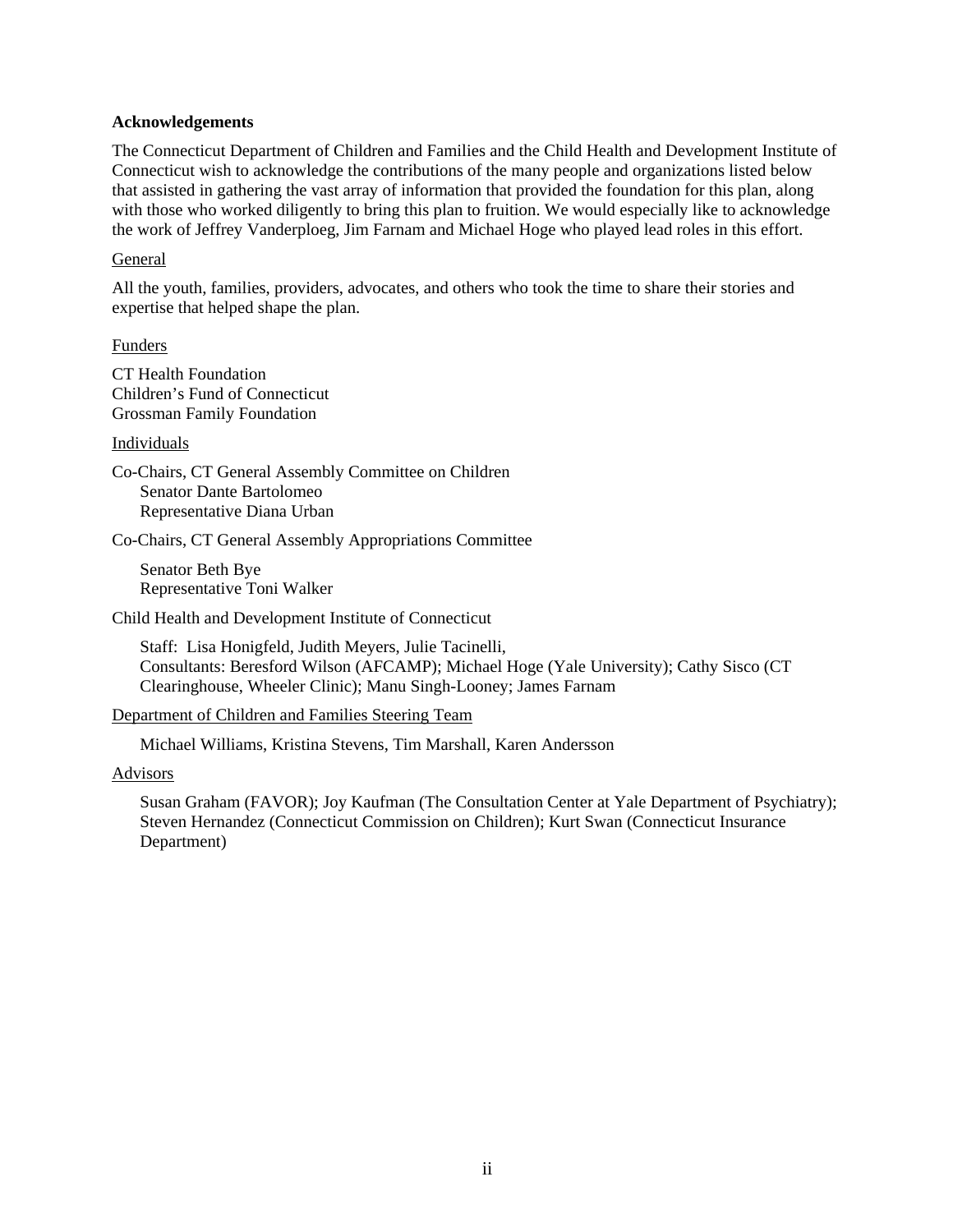### Connecticut Children's Behavioral Health Plan

# Table of Contents

| I.  |             |  |
|-----|-------------|--|
|     | Α.          |  |
|     | <b>B.</b>   |  |
|     | $C_{\cdot}$ |  |
| II. |             |  |
|     | A.          |  |
|     | <b>B.</b>   |  |
|     |             |  |
|     |             |  |
|     | A.          |  |
|     | <b>B.</b>   |  |
|     | C.          |  |
|     | D.          |  |
|     | Ε.          |  |
|     | F.          |  |
|     | G.          |  |
| V.  |             |  |
| Ι.  |             |  |
|     |             |  |

# Appendices

- A. Summary Table of Goals and Strategies
- B. Bibliography of Efforts to Develop Connecticut's System of Care
- C. Connecticut Behavioral Health Utilization and Quality Measures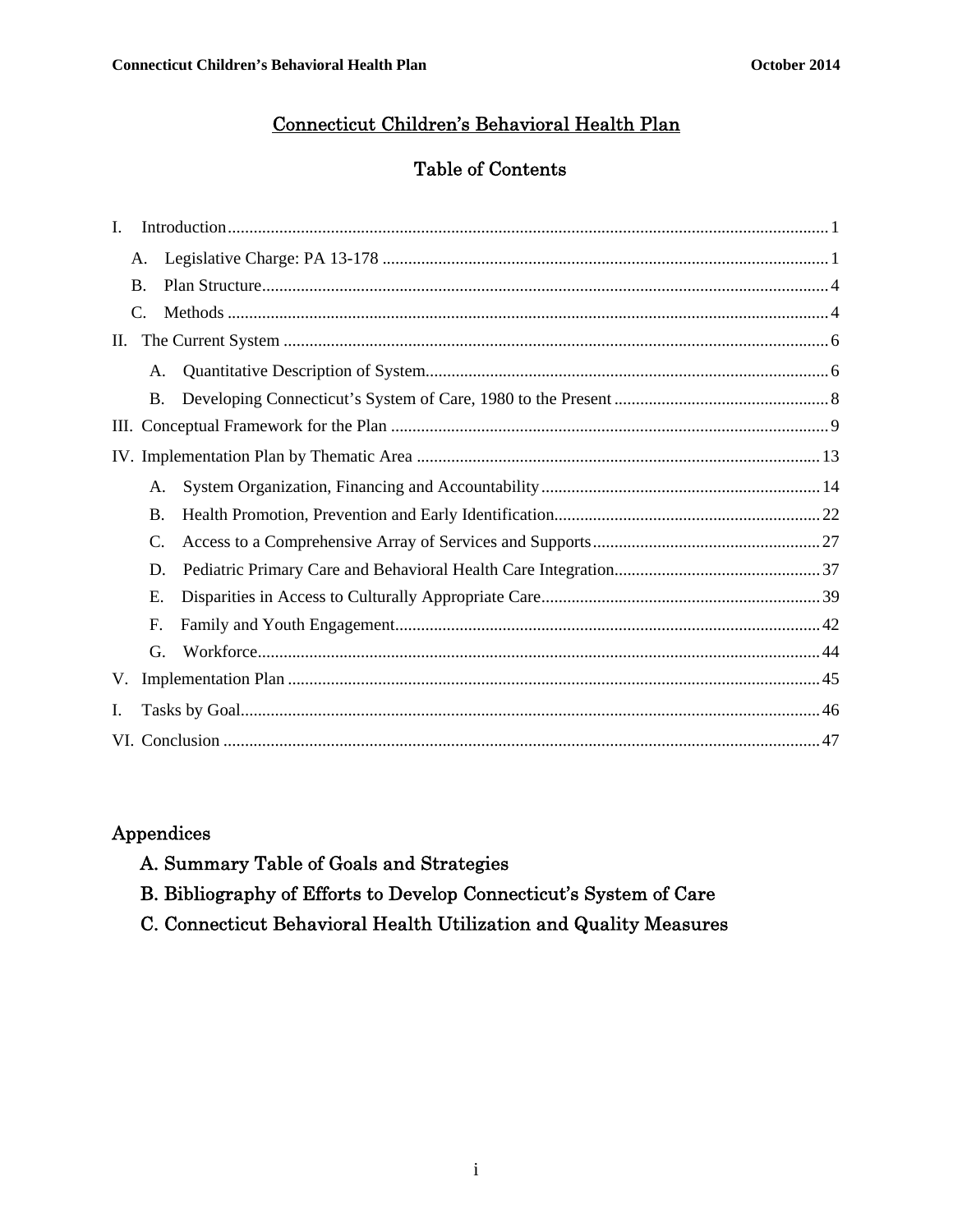# I. Introduction

# A. Legislative Charge: PA 13-178

The Connecticut Department of Children and Families (DCF) is submitting this Connecticut Children's Behavioral Health Plan in fulfillment of the requirements of Public Act (PA)13-178, one part of the Connecticut General Assembly's response to the tragedy in Newtown in December 2012.<sup>1</sup> The legislation called for development of a "comprehensive implementation plan, across agency and policy areas, for meeting the mental, emotional and behavioral health needs of all children in the state, and preventing or reducing the long-term negative impact of mental, emotional and behavioral health issues on children." Although developed under the guidance of DCF, this Plan is the product of extensive public input and discussion over the past eight months and aspires to be owned by the diverse set of organizations and individuals who had a part in its design and hopefully will be invested in making it a reality.

Every child deserves the opportunity to grow up in a nurturing and supportive home and in a community and school that promotes optimal social and emotional development. To achieve their best possible health and well-being, children require, at a minimum: safety and security, positive relationships with peers and caring adults; a sense of meaning and purpose; connections to community; physical activity and nutrition; and opportunities for play and learning.<sup>2,3</sup> Existing frameworks for well-being differ but all underscore the basic principle that the absence of illness is not the same as the presence of health. The well-being framework adopted by the Administration on Children, Youth and Families (ACYF) specifies measurable domains of well-being in the areas of cognitive functioning, physical health, behavioral/emotional health, and social functioning.<sup>4,5</sup> Domains of health and well-being can be threatened throughout the lifespan by trauma, maltreatment, and other adverse childhood experiences that result in toxic stress and can lead to emotional or mental illness.<sup>6</sup> The scope of PA 13-178 envisions a statewide children's behavioral health system in which the well-being of all children is actively promoted, the damaging consequences of toxic stress are prevented, and children with identified needs and their families have access to timely, appropriate and effective supports and interventions that will restore them to a path toward sustained well-being.

There are approximately 783,000 children under age 18 currently in Connecticut, constituting 23% of the state's population. Epidemiological studies using large representative samples suggest that as many as 20% of that population, or approximately 156,000 of Connecticut's children, may have behavioral health symptoms that would benefit from treatment.<sup>7,8</sup> Researchers have found that between 37 and 39 percent of youth in the three studies had received one or more behavioral health diagnoses between ages 9 and  $16<sup>9</sup>$ Half of all lifetime diagnosable mental illness begins by age 14.<sup>10</sup> Despite the prevalence of behavioral health conditions, an estimated 75-80% of children in Connecticut with behavioral health needs do not receive treatment. $^{11}$ 

Exposure to trauma or Adverse Childhood Experiences (ACE) is a growing concern, with a recent study suggesting that two-thirds of children have at least one ACE and  $10\%$  have five or more.<sup>12</sup> Eighty percent of the youth admitted to detention in Connecticut report a history of trauma.13 The federal Substance Abuse and Mental Health Services Administration (SAMHSA) reports the prevalence rates for substance abuse by age 17 (nationwide) as more than 30% for marijuana and more than 60% for alcohol.<sup>14</sup> Additionally, according to DCF data, more than 60% of boys in the CT Juvenile Training School (CJTS) over the past three years had a substance use diagnosis. Additionally, youth who are involved in the juvenile justice system have high rates of diagnosable behavioral health conditions, as high as  $70\%$  for youth in juvenile detention.<sup>15</sup>

A recent Institute of Medicine report on prevention concludes that "there is consistent evidence from multiple recent studies that early [behavioral health] disorders should be considered as commonplace as a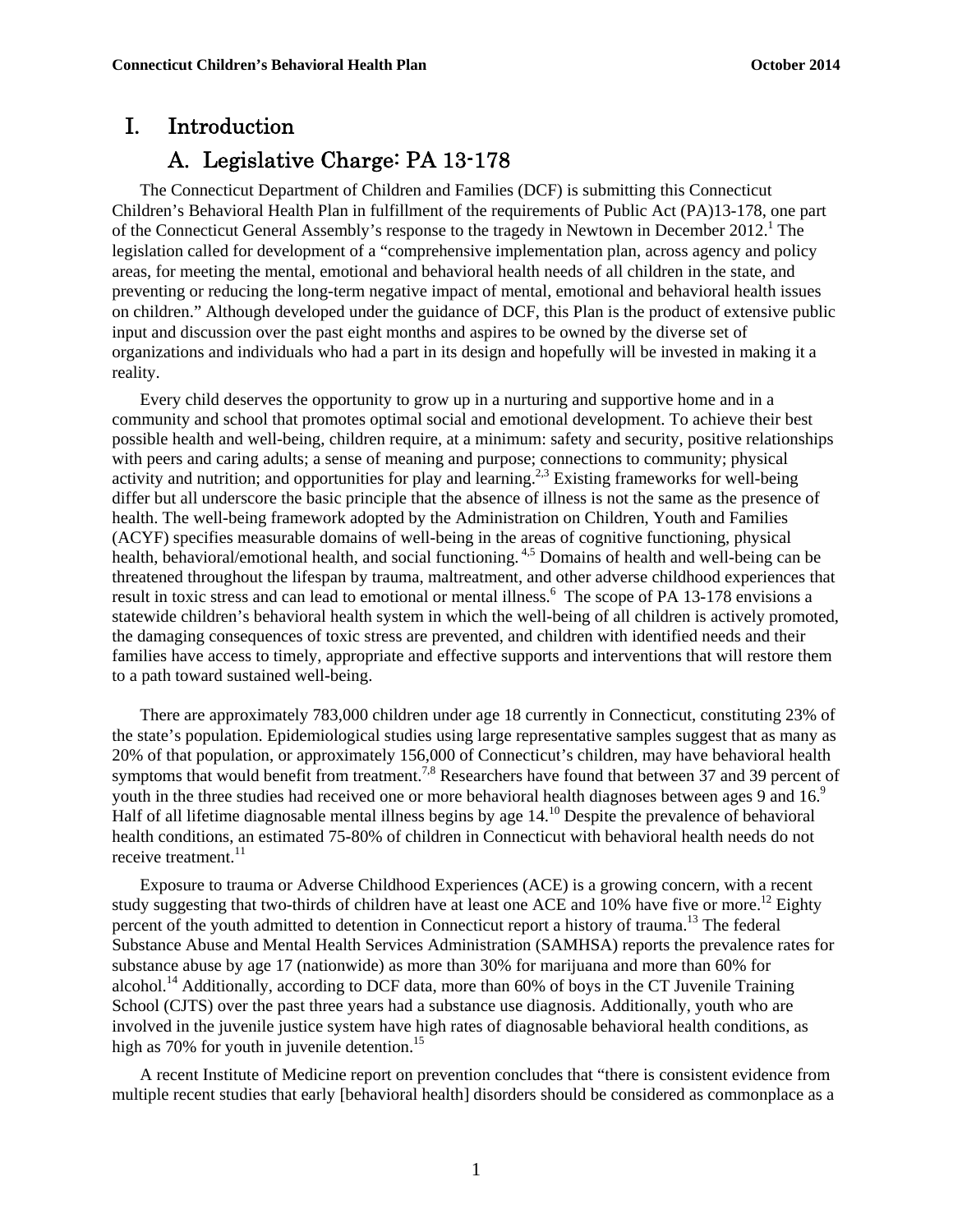fractured limb: not inevitable but not at all unusual. The prevalence of these disorders is the same in young people as it is in adults. An implication for prevention is that universal programs will not be wasted on large numbers of risk-free children."16

Despite the prevalence of behavioral health and substance abuse concerns and that an estimated 96% of children are covered by health insurance, practitioners and policy makers still have extensive work to do to ensure compliance with federal and state mandates regarding promotion, prevention, and early identification, access to care, parity between behavioral health care and medical care, and access to treatment in the least restrictive environment.

The State of Connecticut has made tremendous strides in building a more responsive, publicly funded behavioral health service system in recent years that includes an array of school, center- and home-based services (See Section III.B.). Twenty-four Child Guidance Clinic (representing upwards of 90 sites) have been designated as Enhanced Care Clinics with increased reimbursement for providers committed to achieving a set of predefined service improvements. Forty-seven of these locations offer specialty evidence-based trauma focused clinical treatment for children suffering from adverse child experiences. Twenty-six System of Care (SOC) community collaboratives across the state are supported by a workforce of care coordinators who coordinate cross-sector child and family teams to individualize treatment planning for children

| <b>Coverage Category</b>    | <b>Percent</b> | Number of<br><b>Children</b> |
|-----------------------------|----------------|------------------------------|
| Covered by private          |                |                              |
| commercial plans subject to | 28.0%          | 219,240                      |
| State coverage mandates     |                |                              |
| Covered by private plans of |                |                              |
| self-insured employers (not | 28.0%          | 219,240                      |
| subject to State mandates)  |                |                              |
| Covered by public plans     |                |                              |
| (HUSKY A, HUSKY B,          | 40.0%          | 313,099                      |
| other)                      |                |                              |
| Uninsured                   | 4.0%           | 31,000                       |
| Total                       | 100.0%         | 783,000                      |

**Table I.1 Coverage Status of Connecticut Children Under Age 18** 

NOTE: These are estimates based on multiple sources to provide a sense of proportions in each system, not exact numbers. Sources: U.S. Census, American Community Survey, 2012 (denominator); CT Department of Social Services, CT Department of Children and Families.

with serious emotional disturbance (SED). State-supported School-Based Health Centers (SBHC) have expanded in number to 96, many more schools receive behavioral health supports through other means, including hospital and community-clinic partnerships and the co-location of pediatric and family behavioral health providers. There is increasing attention to the behavioral health needs of very young children through such interventions as Early Head Start/Head Start, Birth to Three, the Early Childhood Consultation Partnership, Child First and the Infant Mental Health Endorsement. Statewide and community-level family advocacy organizations have resulted in a stronger presence of family advocacy and family and youth participation in governance and service delivery. Through the Connecticut Behavioral Health Partnership (CT BHP), resources and services for children enrolled in Medicaid are much more efficiently and effectively managed through an Administrative Services Organization.

Notwithstanding these significant improvements and reforms for children served through the public sector, too many families with children in need of immediate behavioral health services struggle to understand and navigate a difficult and fragmented system that lacks basic capacity across the array of services. Identified roadblocks for accessing care include a diffuse network of payers, differing categorical and financial eligibility criteria, restrictions on covered services, and inconsistent standards for clinical practices. Access issues are compounded by inadequate training for specific behavioral health conditions as well as lack of trained personnel. Policymakers have faced a barrage of constituent complaints about the lack of access to services, lack of complete and clear data on the current system and a conflicting array of prescriptive actions for remedying the situation. The many families who told their stories in the course of gathering information for this Plan attest to the fact that, despite significant improvements, the system remains broken.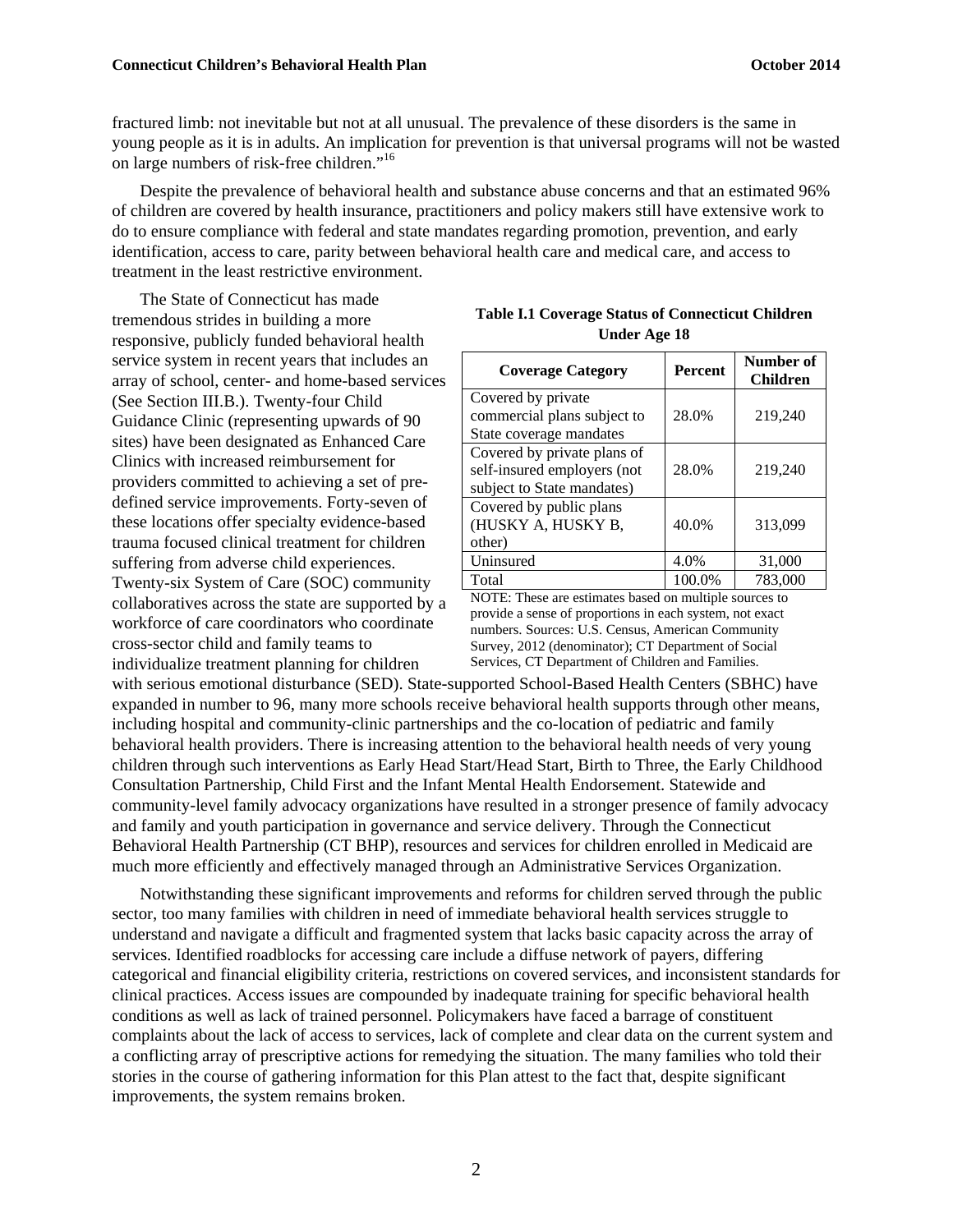This Plan provides Connecticut with a timely opportunity to institute substantive changes that will align policy, practice and systems development, building on the strengths in the current system while rectifying the weaknesses that exist. The goal of the Plan is to ensure that all children and their families have access to effective behavioral health prevention, treatment and support. DCF, as the State's children's behavioral health authority, was designated as the lead agency to develop and submit this Plan in consultation with: families and youth; representatives of the children and families served by the Department; providers of mental, emotional or behavioral health services for children and families; advocates; and others invested in the well-being of children.<sup>17</sup>

While this Plan builds on many recent analyses, recommendations, and previous plans (see Appendix B, Bibliography), its main distinguishing factor is that it addresses the entire public and private children's behavioral health system, approached from the standpoint of the families and children who rely on these services. It seeks to build an integrated, comprehensive system that delivers needed services to all children in the most efficient and effective manner, regardless of system involvement, payment source, race and ethnicity, age, geography or any other factors.

At a minimum, Public Act 13-178 calls for the Plan to include the following strategies to prevent or reduce the long-term negative impact of mental, emotional and behavioral health issues on children:

- A. Employing prevention-focused techniques, with an emphasis on early identification and intervention;
- B. Ensuring access to developmentally-appropriate services;
- C. Offering comprehensive care through an array of services;
- D. Engaging communities, families and youths in the planning, delivery and evaluation of mental, emotional and behavioral health care services;
- E. Being sensitive to diversity by reflecting awareness of race, culture, religion, language and ability;
- F. Establishing results-based accountability measures to track progress towards the goals and objectives outlined in this section and sections 2 to 7, inclusive, of this act;
- G. Applying data-informed quality assurance strategies to address mental, emotional and behavioral health issues in children;
- H. Improving the integration of school- and community-based behavioral health services; and
- I. Enhancing early interventions, consumer input and public information and accountability by:
	- (i) increasing family and youth engagement in medical homes in collaboration with the Department of Public Health,;
	- (ii) increasing awareness of the 2-1-1 Infoline program in collaboration with the Department of Social Services,; and
	- (iii)increasing the collection of data on the results of each program, including information on issues related to response times for treatment, provider availability and access to treatment options, in collaboration with each program that addresses the mental, emotional or behavioral health of children within the state, insofar as they receive public funds from the state.

Although the State has made important strides in reforming the publicly funded components of the system through the CT BHP,<sup>18</sup> this Plan recognizes that only about 40% of children in the State are covered by that system (Table 1.1). Furthermore, of the estimated 56% of children covered by private plans, only half are in plans that are subject to state-level public mandates related to coverage. Larger companies that are self-insured cover the remaining children. Companies who self-insure their employees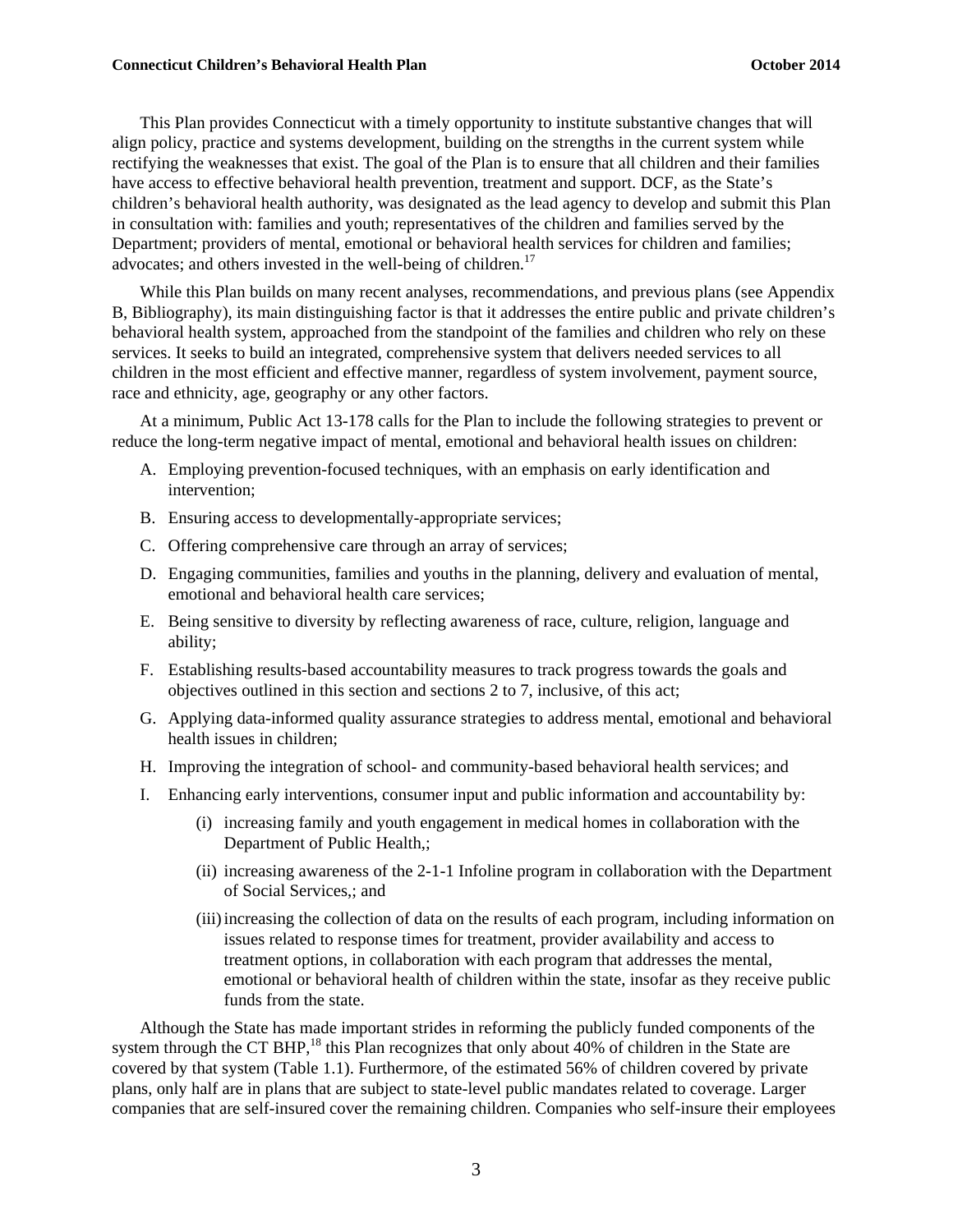are covered by federal law (ERISA) but are subject to limited state oversight.<sup>19</sup> A shrinking but still significant segment of children, ranging from 2-6% depending on location,<sup>20</sup> remain completely uninsured due to immigration status or other factors. Families in all three covered categories as well as the uninsured use many of the same providers and systems, with variation in access and services offered.

This Plan will address these challenges directly, reflecting a growing determination across sectors to create a behavioral health service system that not only provides the best possible treatment but promotes social, emotional, and behavioral well-being and provides all Connecticut's children the opportunity to live happy, healthy and richly rewarding lives.

### B. Plan Structure

- $\triangleright$  Section II provides an overview of the current system as reflected in available data, background and history of selected recent efforts to develop the children's behavioral health system and the main findings from extensive community discussions and stakeholder input;
- $\triangleright$  Section III presents the conceptual framework used in the Plan including the System of Care principles guiding its design;
- $\triangleright$  Section IV presents the proposed goals and strategies of the Plan organized by the seven thematic areas identified through the input-gathering process;
- $\triangleright$  Section V addresses implementation;
- $\triangleright$  Section VI presents a brief conclusion.

# C. Methods

The development of the Plan was funded through a public/private partnership including DCF, the Connecticut Health Foundation, the Children's Fund of Connecticut and the Grossman Family Foundation. DCF contracted with the Child Health and Development Institute of Connecticut (CHDI) to facilitate the information-gathering process and the preparation of the Plan. DCF and CHDI established the Connecticut Children's Behavioral Health Plan Advisory Committee to guide the development of the Plan (see inside cover for membership). A Steering Committee composed of DCF and CHDI staff, a FAVOR family advocate, and experts from Yale University monitored progress, reviewed input, and examined the results of a number of current and recent planning efforts (see inside cover for individuals involved). CHDI developed a Plan website, www.plan4children.org, to share information about PA 13- 178, upcoming events and opportunities for input, summaries and notes from the information-gathering and Advisory Committee meetings and to allow the public to monitor Plan development and provide feedback on drafts.

The Steering Team gathered input from nearly 1,000 people including families, youth, advocates, providers, and recognized experts over the course of three months, from March-June, using the following strategies:

 **Website Input**. The Steering Team asked individuals and groups with an interest in the children's behavioral health system for input through a structured feedback questionnaire that could be entered through the website, completed and emailed, or mailed to CHDI. Forty-five individuals and nineteen groups submitted comments on a range of topics.<sup>21</sup>

After the draft Plan was posted to the website, 115 people submitted a total of 73 pages of detailed comments and suggested changes.

 **Open Forums.** Six forums open to the public were held across the state and attended by a total of 232 individuals. The Forums were publicized on the Plan website, in the media, and through email blast communications to numerous listservs operated by a variety of stakeholders. Each Open Forum was facilitated by experts from Yale University and from the African Caribbean American Parents of Children with Disabilities (AFCAMP). Each Open Forum included Spanish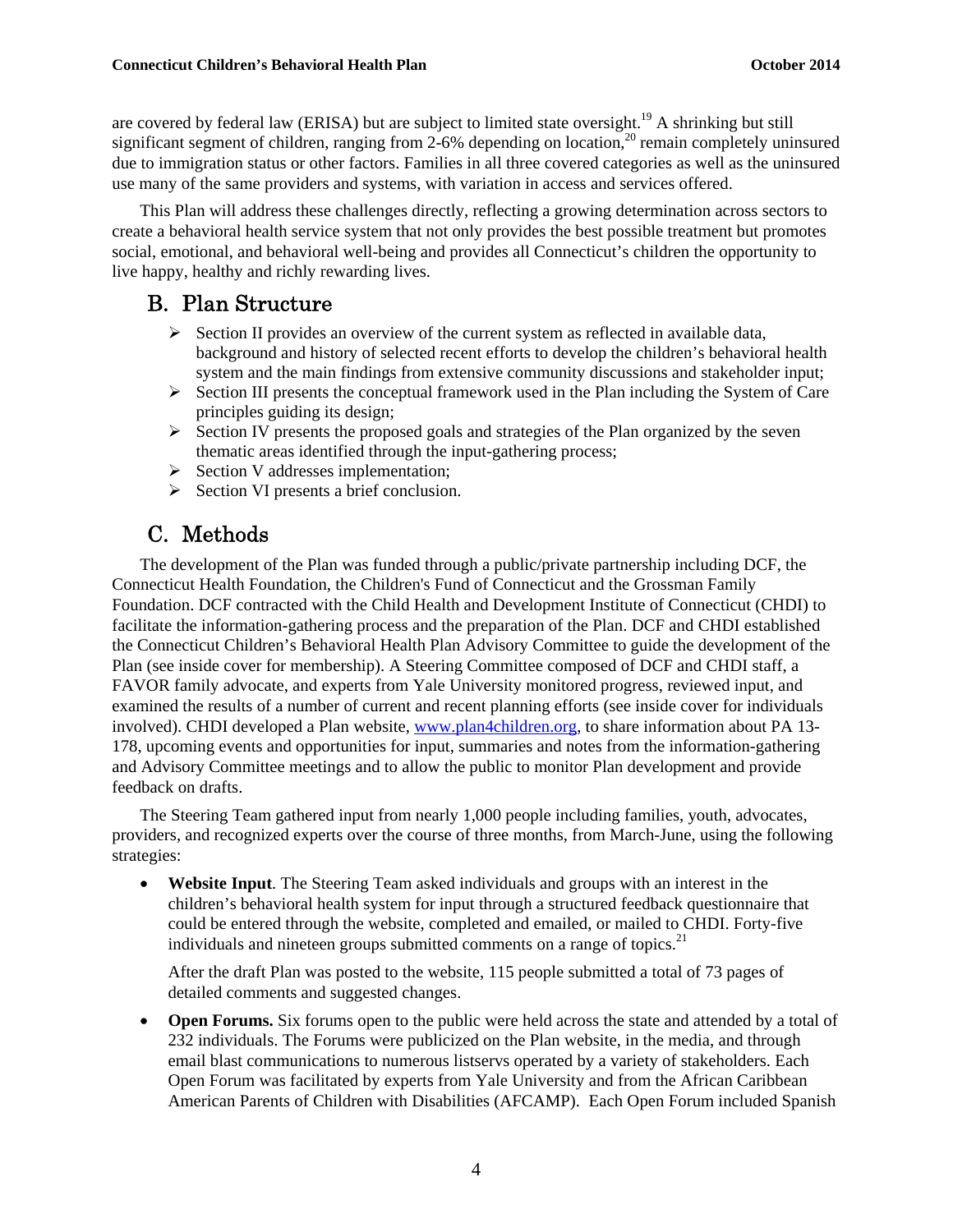and American Sign Language translation as needed by attendees. One or more Advisory Committee members attended each Open Forum.

- **Network of Care Community Conversations.** FAVOR, Connecticut's non-profit Statewide Family Advocacy Organization, convened a total of 26 family and community meetings regarding the Plan. These Community Conversations, co-facilitated by FAVOR Family System Managers and family members, were held in large and small cities and towns across the state, in English and Spanish, and involved a total of 339 adults and 94 youth. The Community Conversations were initially developed as part of the SAMHSA-funded CONNECT System of Care Expansion Planning Grant that was being implemented simultaneously to this Plan's inputgathering activities, creating opportunities for synergy.
- **Facilitated Discussions.** A series of Facilitated Discussions were held across the state on various topic areas. Facilitated Discussions were facilitated by experts from Yale University and from AFCAMP. A total of 220 individuals participated in these opportunities including invited stakeholders, experts, and family members with specific expertise in the topic. Facilitated Discussion topics included the following:
	- $\triangleright$  The Juvenile Justice System and Behavioral Health
	- $\triangleright$  Infant and Early Childhood Behavioral Health
	- $\triangleright$  Crisis Response and Management
	- $\triangleright$  The Education System and Behavioral Health
	- Autism Services and Supports
	- Coordination of Care
	- $\triangleright$  The Role of Commercial Insurance
	- Evidence-Based Practices
	- $\triangleright$  Substance Use and Recovery
	- Law Enforcement and Behavioral Health
	- $\triangleright$  Keep the Promise Children's Coalition
	- DCF Senior Team Discussion on Child Welfare and Behavioral Health

Several cross-cutting themes were identified and integrated into each Discussion rather than being addressed independently. These themes were: 1) cultural competence; 2) access to services; 3) workforce development; 4) family engagement; 5) developing the network of care; and 6) data systems and infrastructure.

- **Review of Background Documents and Data**. The Planning Team reviewed documents from a number of intensive planning processes and ongoing initiatives, which are listed in Appendix B and referenced in Section II.B. The team also reviewed national reports and systems building efforts in other states.
- **National Literature Review**. At the national level, a series of plans and reports from the Institute of Medicine, the Substance Abuse and Mental Health Services Administration (SAMHSA), the U.S. Surgeon General, the Robert Wood Johnson Foundation, university-based centers (at Georgetown, UCLA and elsewhere), specialized think tanks (e.g., Zero To Three and ChildTrends), and others have informed Connecticut's work.

In addition to the input-gathering activities above, the Advisory Committee held five meetings to review progress and provide guidance and feedback on the process, the emerging themes, and the Connecticut context that would further inform the Plan (see inside cover for list of Advisory Committee members).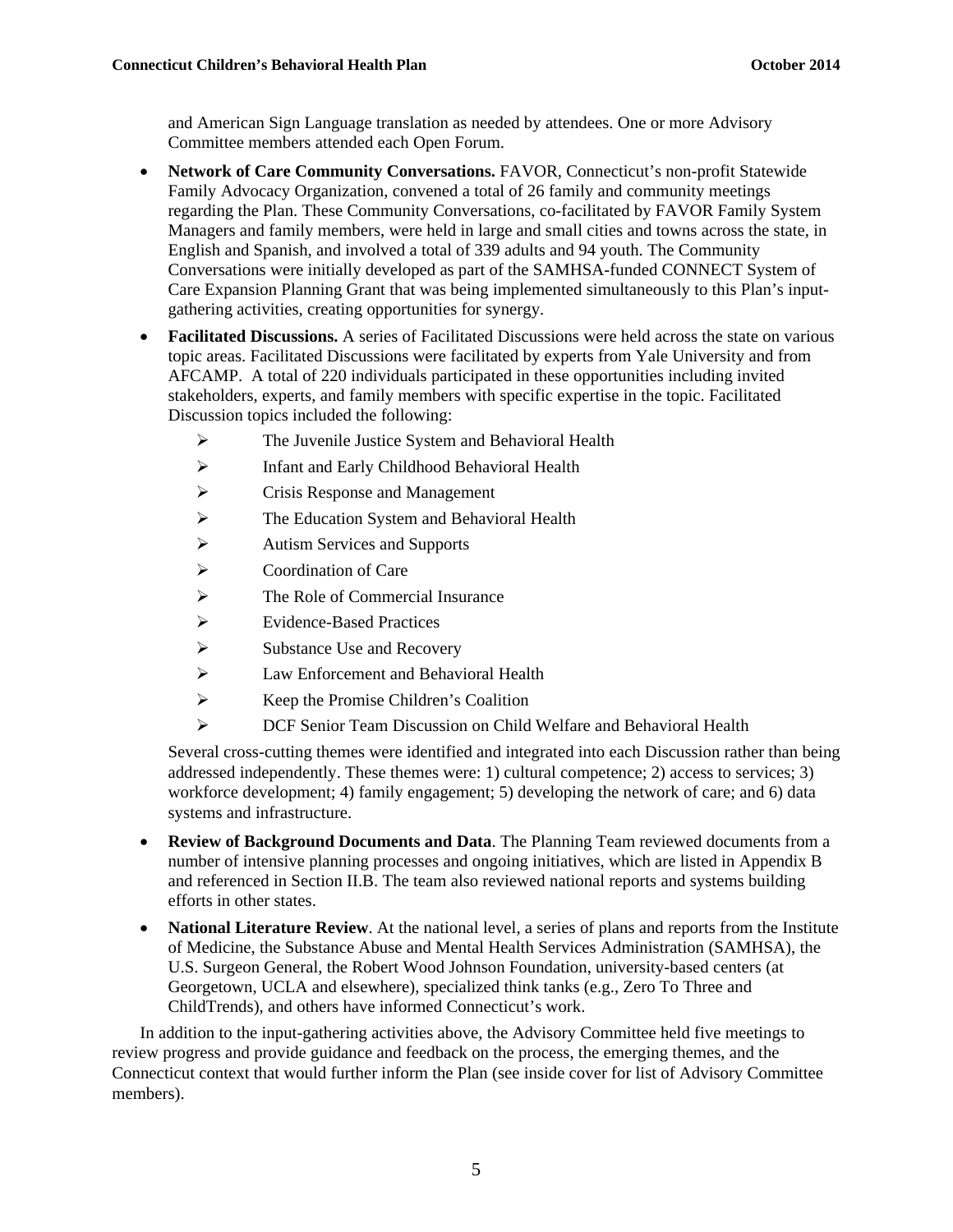Although it would have been useful, there was not sufficient time or resources in the planning process to conduct a detailed secondary analyses of Medicaid or other quantitative data sources. Such sources of information are of great value and should be called upon in the future to guide system development and implementation efforts.

# II. The Current System

# A. Quantitative Description of System

U.S. Census data indicate that Connecticut has 783,945 residents under the age of 18. Recent data from the CT BHP indicates enrollment of 313,099 youth under age 18, or approximately 40% of the statewide youth population. State employees are Connecticut's largest group of individuals covered by self-insured/employer-sponsored plans.

Data received from the Connecticut Insurance Department, gathered from four of the largest commercial insurance providers in Connecticut, indicate that a total of 136,007 children age 18 and younger were insured in Calendar Year 2013, 100% of whom had some form of behavioral health coverage. Across all four carriers, 9% of covered youth used behavioral health services during the year, primarily for outpatient care (see Table II.A.1 below).

According to the Office of the State Comptroller, in Calendar Year 2013, there were 38,728 children under age 18 covered by the state's health insurance plan. All of these children had behavioral health coverage, and 6,654 (17.2%) used behavioral health services during the year.

Quantitative indicators of behavioral health service utilization can help inform an understanding of the current children's behavioral health system and the issues in that system. Utilization of crisis services (e.g., emergency departments), for example, is one way to assess the overall functioning of the children's behavioral health system. High rates of Emergency Department (ED) utilization for behavioral health concerns suggest a behavioral health system that is not sufficiently meeting the needs of children and their families. National data suggests an alarming increase in the number of youth presenting to EDs for behavioral health treatment, with one study indicating an increase of 26% from 2001 to 2010.<sup>22</sup> A review of Connecticut data indicates a similar trend. One study reported that Connecticut has experienced a 30% increase in behavioral health ED utilization between 2011 and 2012. The study found that DCF-involved youth, even though they make up only 2.6% of the state population, accounted for 22% of all behavioral health ED visits. $^{23}$ 

ED utilization is likely influenced by a number of additional factors, including, but not limited to: increased recognition and awareness among families and schools of behavioral health symptoms; zero tolerance policies, overreliance on 911, demand for services that exceeds the supply of services; historical patterns of service utilization; lack of information about or access to appropriate community-based services; and fragmentation associated with multiple payers and systems that provide behavioral health care.

Looking at data from Emergency Mobile Psychiatric Services (EMPS), we can glean insight into overall patterns of the use of crisis behavioral health services and the systems issues facing Connecticut's children's behavioral health system. For example, EMPS is one of the few behavioral health services in Connecticut that is accessible to all children in the state, regardless of system involvement, insurance status, or geographic location. In Fiscal Year 2011, there were 9,455 EMPS episodes of care and 12,367 episodes of care in Fiscal Year 2014, a 31% increase. Most referrals to EMPS during that timeframe came from families (43.0%) and schools (34.6%).<sup>24</sup> In Fiscal Year 2014, 62% of youth served by EMPS were enrolled in Medicaid, 32% were privately insured and more than 80% had no DCF involvement. Hospital EDs and community-based EMPS providers report significant difficulties meeting the elevated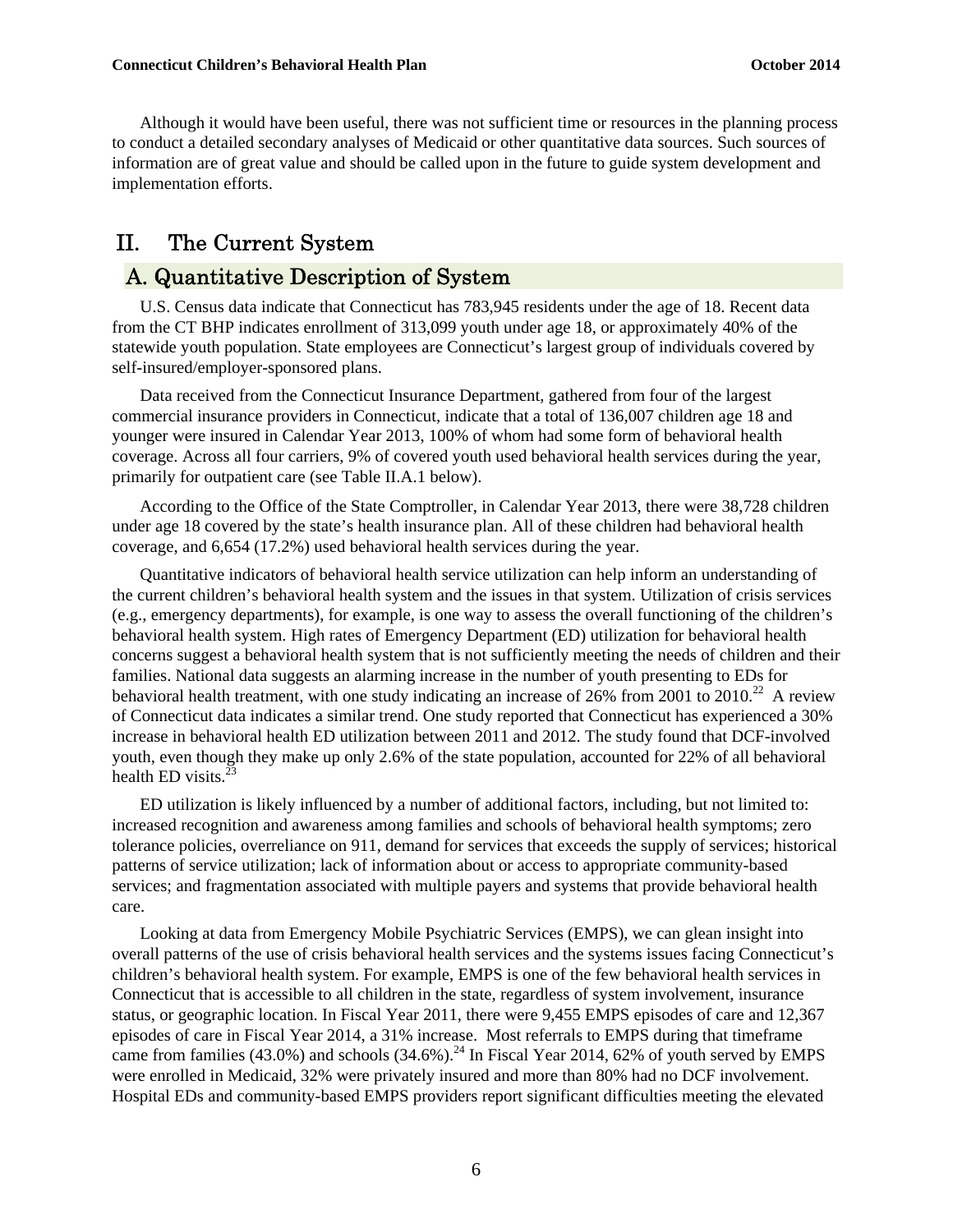demand for their services, and a lack of appropriate follow-up care options for youth and their families that might divert the youth from future ED utilization and ensure that all youth are able to receive effective treatment while remaining in their homes, schools, and communities.

| Table II.A.1 Information on Commercial Insurance Coverage for Behavioral Health Services (Youth<br>under 18 years): Calendar Year 2013 |                     |                                       |                                |                                               |                     |  |  |  |
|----------------------------------------------------------------------------------------------------------------------------------------|---------------------|---------------------------------------|--------------------------------|-----------------------------------------------|---------------------|--|--|--|
| Served                                                                                                                                 | Anthem              | United<br>Healthcare/Oxford<br>Health | CIGNA and<br><b>Affiliates</b> | ConnectiCare<br>Inc. $&$<br><b>Affiliates</b> | Aetna               |  |  |  |
| <b>Total Members</b><br>Covered                                                                                                        | 46,118              | 23,297                                | 22,948                         | 43,644                                        | 23,816              |  |  |  |
| Children who<br>Received Behavioral<br><b>Health Care</b>                                                                              | 5,788<br>$(12.6\%)$ | 1,970<br>$(8.5\%)$                    | 1,915<br>$(8.3\%)$             | 2,565<br>$(5.9\%)$                            | 2,699<br>$(11.3\%)$ |  |  |  |
| Children who Received Behavioral Health Care, by Level of Care <sup>®</sup>                                                            |                     |                                       |                                |                                               |                     |  |  |  |
| Inpatient<br>Hospitalization                                                                                                           | 130 (2%)            | 88 (4%)                               | 97 (5%)                        | 103(4%)                                       | 106(4%)             |  |  |  |
| <b>Outpatient Treatment</b>                                                                                                            | 5,777<br>(99%)      | 1,955 (99%)                           | 1,384 (72%)                    | 2,554 (99%)                                   | 2,657 (98%)         |  |  |  |
| <b>Emergency Services</b>                                                                                                              | 235 (4%)            | 6 $(<1\%)$                            | 56 (3%)                        | 78 (3%)                                       | 181 (7%)            |  |  |  |
| Residential<br><i>Treatment</i>                                                                                                        | $20 \,(< 1\%)$      | $12 \, (\leq 1\%)$                    | 378 (20%)                      | $20 \,(< \!\!1\%)$                            | $18 \,(< \!1\%)$    |  |  |  |

*\* Data were supplied by commercial insurance providers to the Connecticut Insurance Department. These data exclude self-insured private and public employers. Utilization at various levels of care represents unduplicated counts within each service category, although youth could use services at more than one level of care in the calendar year.*

The children's behavioral health system also struggles with significant racial/ethnic disparities in access to and outcomes of treatment. A recent review found that the Black, Hispanic and Asian youth in the Medicaid population in Connecticut used behavioral health services at low rates relative to their proportion of the population. White children, by contrast, make up only 39% of the Connecticut youth Medicaid population, yet account for 45-46% of the use of behavioral health services.<sup>25</sup> System reforms must address racial and ethnic disparities in behavioral health care to ensure that all children have equal access to the full array of behavioral health services and supports.

This data supports the contention that Connecticut is in need of significant reforms that emphasize promotion of social and emotional skills and well-being, the ongoing development of a comprehensive service array at all levels of care, and a number of other supports that reduce the burden of behavioral health concerns that currently impact children and families across the state. Furthermore, the lack of easily accessible data is a barrier to statewide planning and implementation efforts. Systematic data collection and reporting on a common set of system-level indicators will help statewide stakeholders monitor implementation of the children's behavioral health system and allow for timely responses to issues that negatively affect service delivery for children and families. Ideally, this data should be integrated across insurance types and child-serving systems.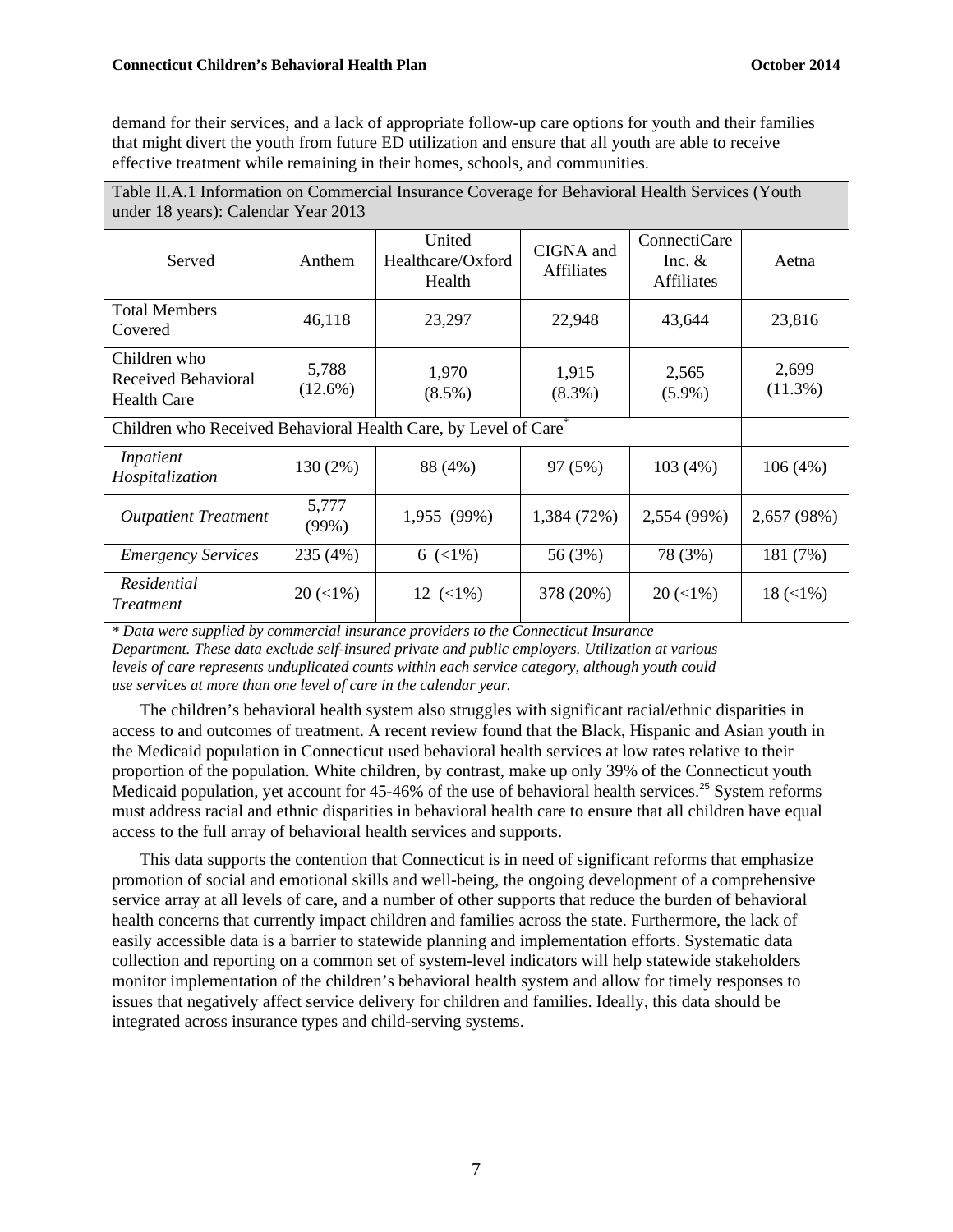# B. Developing Connecticut's System of Care, 1980 to the Present

This Plan builds on a series of efforts over the last four decades to develop a more responsive and effective children's behavioral health system nationally and in Connecticut. This section recounts, in a timeline, the highlights of these efforts in Connecticut, as reflected in published plans and reports.

#### **Connecticut Milestones in the Development of Children's Behavioral Health Services and Systems**

- **1980:** The Department of Children and Youth Services (precursor to DCF) adopts recommendations of a broadbased public-private working committee that children's behavioral health services be described and developed according to a Continuum of Care model.<sup>26</sup>
- **1989:** Publication of the Department's first ever children's mental health plan,<sup>27</sup> including a new mission statement and operating principles.
- **1997:** The Legislature mandates the development of a "system of care" in Connecticut and articulates the guiding principles (P.A. 97-272); these became the genesis of the 26 local System of Care groups in operation covering all 169 towns in the state.
- **1999:** Young Adult Service Program Launched, a partnership among DCF, DMHAS, DDS, and OPM to assist with transitions from adolescence to young adulthood
- **2000:** Creation of FAVOR, a statewide family advocacy organization.
- **2001:** The Department of Social Services (DSS) leads a planning effort in 1999-2000 that results in Connecticut Community KidCare and the formation of the Connecticut Behavioral Health Partnership (BHP).<sup>28</sup> The resulting report identifies all public funding sources supporting children's behavioral health and recommends a new structure for improving services through an Administrative Services Organization (ASO).
- **2006:** DSS and DCF launch the BHP, carving out behavioral health services from the HUSKY managed care contracts and blending it with DCF funding through an ASO (ValueOptions, Inc.) selected through an RFP process to manage development of and access to an integrated continuum of services.
- **2008:** Passage of the Mental Health Parity and Addiction Equity Act of 2008
- **2010:** A Joint Task Force of the Connecticut Chapter of the American Academy of Pediatrics and the Connecticut Chapter of the American Academy of Child and Adolescent Psychiatry issues Mental Health Care 'Blueprint' for Children in Connecticut in June.
- **2011:** DMHAS joins the BHP, adding management of services for eligible adults.
- **2011:** Implementation of Rehabilitation Option in Medicaid allowing for reimbursement for in-home services and expansion of IICAPS (Sec 17a-22q-1)
- **2011:** DCF leadership emphasizes greater engagement with families and communities to assure children's health, safety, learning, and success<sup>29</sup> with enhanced focus on supporting birth families and relative foster family care when a child must be placed out of home.
- **2013:** OHA publishes January 2013 report, "Findings and Recommendations: Access to Mental Health and Substance Use Services"
- **2013:** PRI Reports on Access to Substance Use Services for Privately Insured Youth
- **2013:** DCF receives a planning grant to develop a "Network of Care," which provides the foundation for this Plan and is described in Section III. DCF leads a collaborative that applied for federal implementation funds for the **Con**necticut **Ne**twork of **C**are **T**ransformation (CONNECT).
- **2013:** The Office of the Health Care Advocate leads a team developing the Connecticut Healthcare Innovation Plan under the State Innovation Model (SIM) Grant from the Center for Medicare and Medicaid Innovation (CMMI; Implementation funding application submitted in July 2014).
- **2013:** Passage of Public Act 13-3 sections 64-79, provisions on Behavioral Health Taskforce, reforms to behavioral health and substance use utilization review for insurance plans, Access Mental Health and assertive community teams under DMHAS, DMHAS care coordination teams, and mental health first aid training.
- **2014:** Connecticut Department of Public Health issues Healthy Connecticut 2020 State Health Assessment and Health Improvement Plan (Focus Area 6 is Mental Health, Alcohol, and Substance Abuse).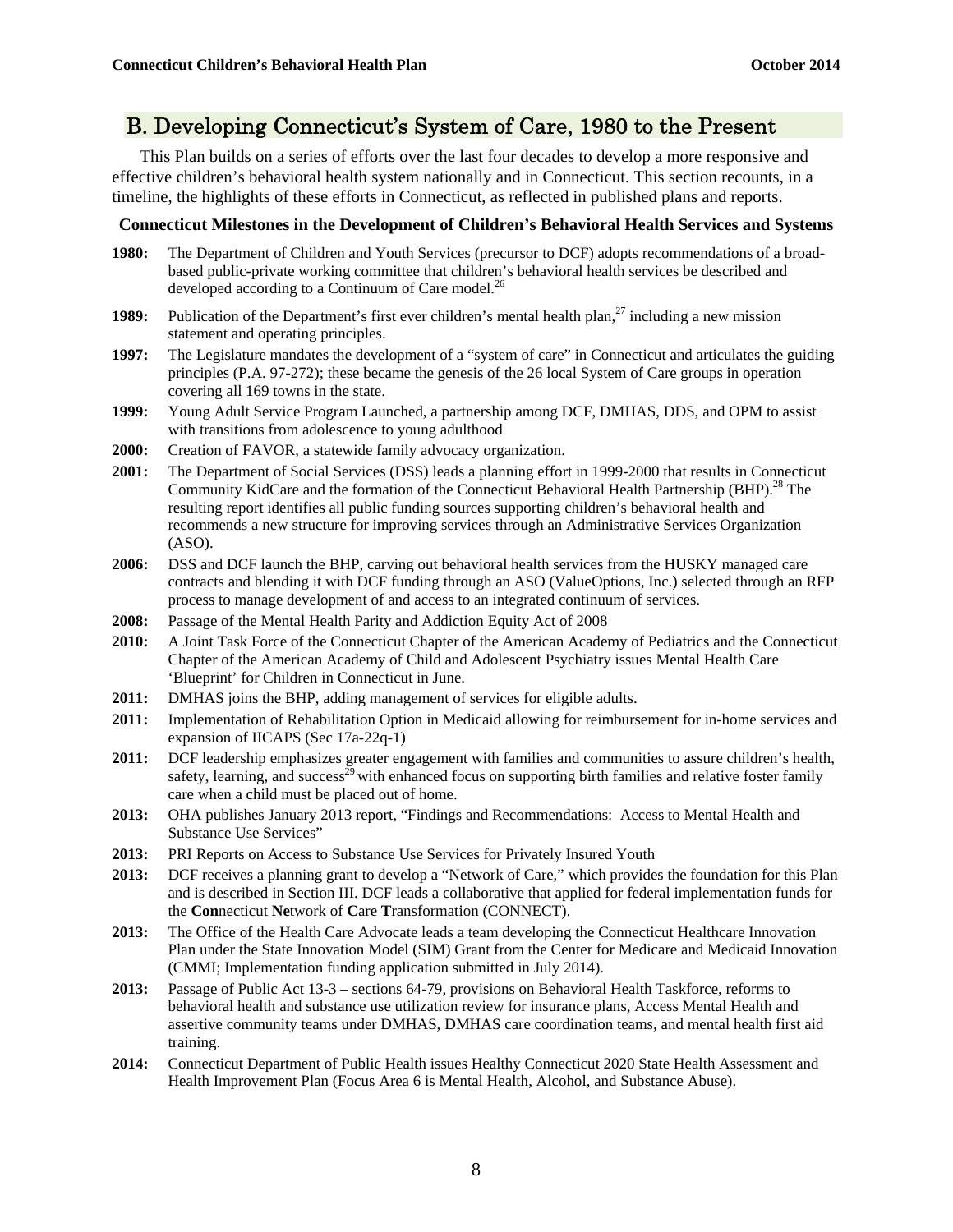- **2014:** Task Force to Study the Provision of Behavioral Health Services for Young Adults, Established Pursuant to Public Act 13-3 (Section 66), issues its report on April 20.
- **2014:** Passage of P.A. 14-115 requires OHA to establish, by January 1, 2015, a behavioral health care provider information and referral service to help residents and providers with resources, timely referrals, and access. OHA is required to report annually on "...gaps in services and the resources needed to improve behavioral healthcare options..." PA 14-115 mandates collaboration with stakeholders, a public awareness and educational campaign and a data-reporting mechanism for measuring effectiveness.

Notwithstanding all these efforts and some measureable improvements, the goal of an efficient, accessible system that meets families' needs eludes our state. Building on a series of in-depth analyses and the work of a number of committees, this Plan identifies the critical system development tasks that represent a growing consensus and have the potential to move the entire system beyond the bottlenecks and fragmentation that have frustrated improvement efforts to date.

# III. Conceptual Framework for the Plan

Plan development was guided by values and principles underlying recent efforts in Connecticut to create a "system of care" for youth and families facing behavioral health challenges and by the Institute of Medicine's (IOM) framework for addressing the full array of services and supports that comprise a comprehensive system (see Figures III.1 and III.2). A system of care is defined as:

"A spectrum of effective, community-based services and supports for children and youth with or at risk for mental health or other challenges and their families, that is organized into a coordinated network, builds meaningful partnerships with families and youth, and addresses their cultural and linguistic needs, in order to help them to function better at home, in school, in the community, and throughout life."<sup>30</sup>



**Figure III.1**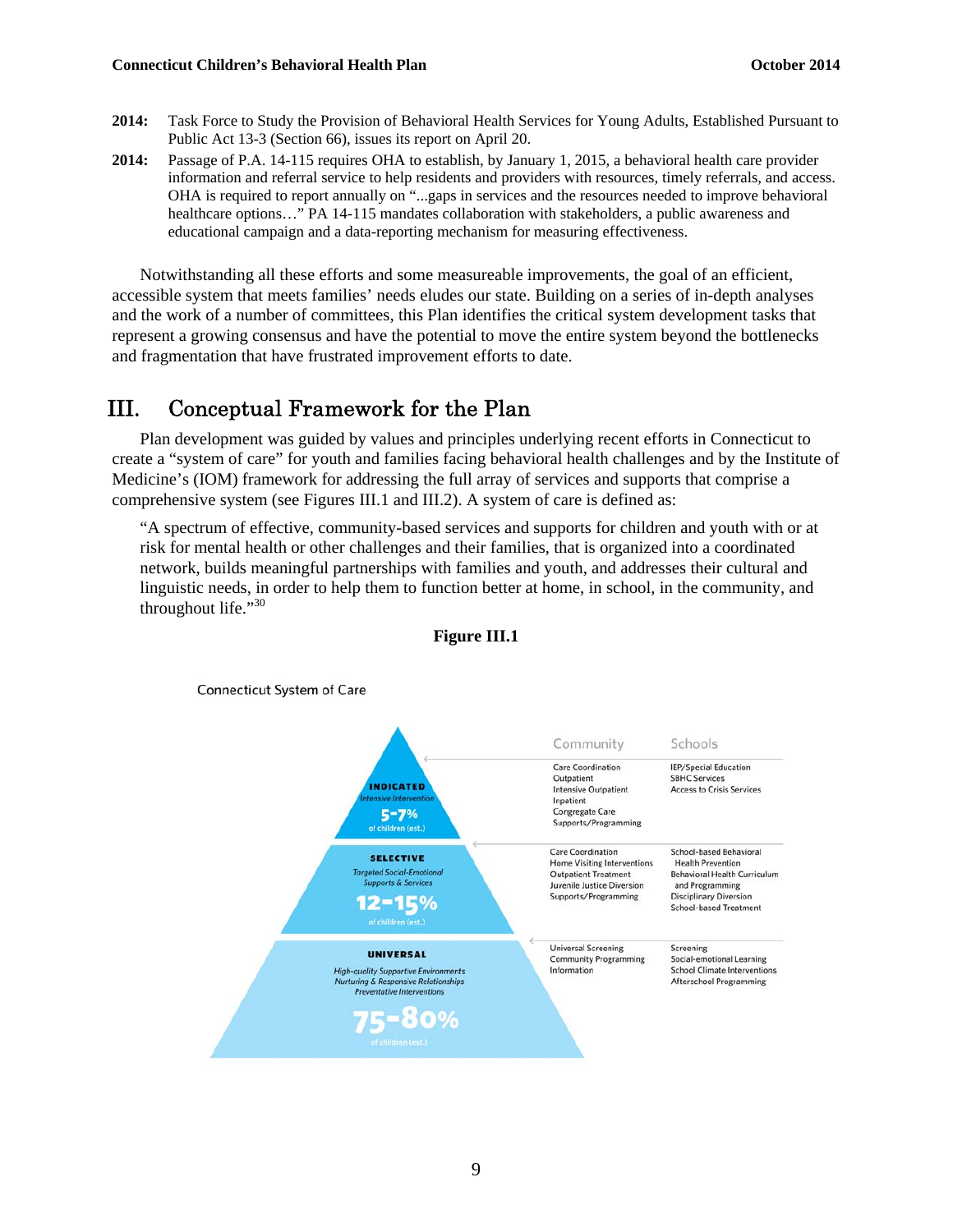The system of care offers states and communities a conceptual and practical framework on which to base system and service development that benefits the behavioral health and wellness of children and their families. Such a system also ensures access to services regardless of geographic location, race, ethnicity, agency affiliation (or not), or insurance status. Connecticut to date has undertaken efforts to incorporate some, but not all, elements of the system of care concept.

The IOM's framework aligns services and resources along an axis that includes universal services for all children to promote optimal social and emotional development and well-being, selective services (e.g., early identification, early intervention) for children at high risk of developing a behavioral health condition, and indicated services for treating those with serious and complex disorders.<sup>31</sup> According to this framework, preventive interventions aim to reduce risk factors and promote protective factors (at the child and family level), and prevent or reduce the impact of behavioral health conditions. This array of services and supports is used to organize the planning and implementation of a system that will meet the needs of all youth and their families.

The theory of change driving this Plan is that a children's behavioral health system based on the system of core care values and principles will result in improved behavioral health outcomes. Four core values driving the development of a system of care include the following:

- **Family-driven and youth-guided**, with the strengths and needs of the child and family determining the types and mix of services and supports provided;
- **Community-based**, with the locus of services as well as system management resting within a supportive, adaptive infrastructure of structures, processes, and relationships at the community level;
- **Culturally- and linguistically-competent**, with agencies, programs, and services that reflect the cultural, racial, ethnic, and linguistic differences of the populations they serve to facilitate access to and utilization of appropriate services and supports and to eliminate disparities in care.
- **Trauma informed**, with the recognition that unmitigated exposure to adverse childhood experiences including violence, physical or sexual abuse, and other traumatic events can cause serious and chronic health and behavioral health problems and is associated with increased involvement with the criminal justice and child welfare systems.

\*Thirteen guiding principles are listed in Table III.1.

\*Figure 3.2 illustrates an improved service array and highlighting primary system infrastructure functions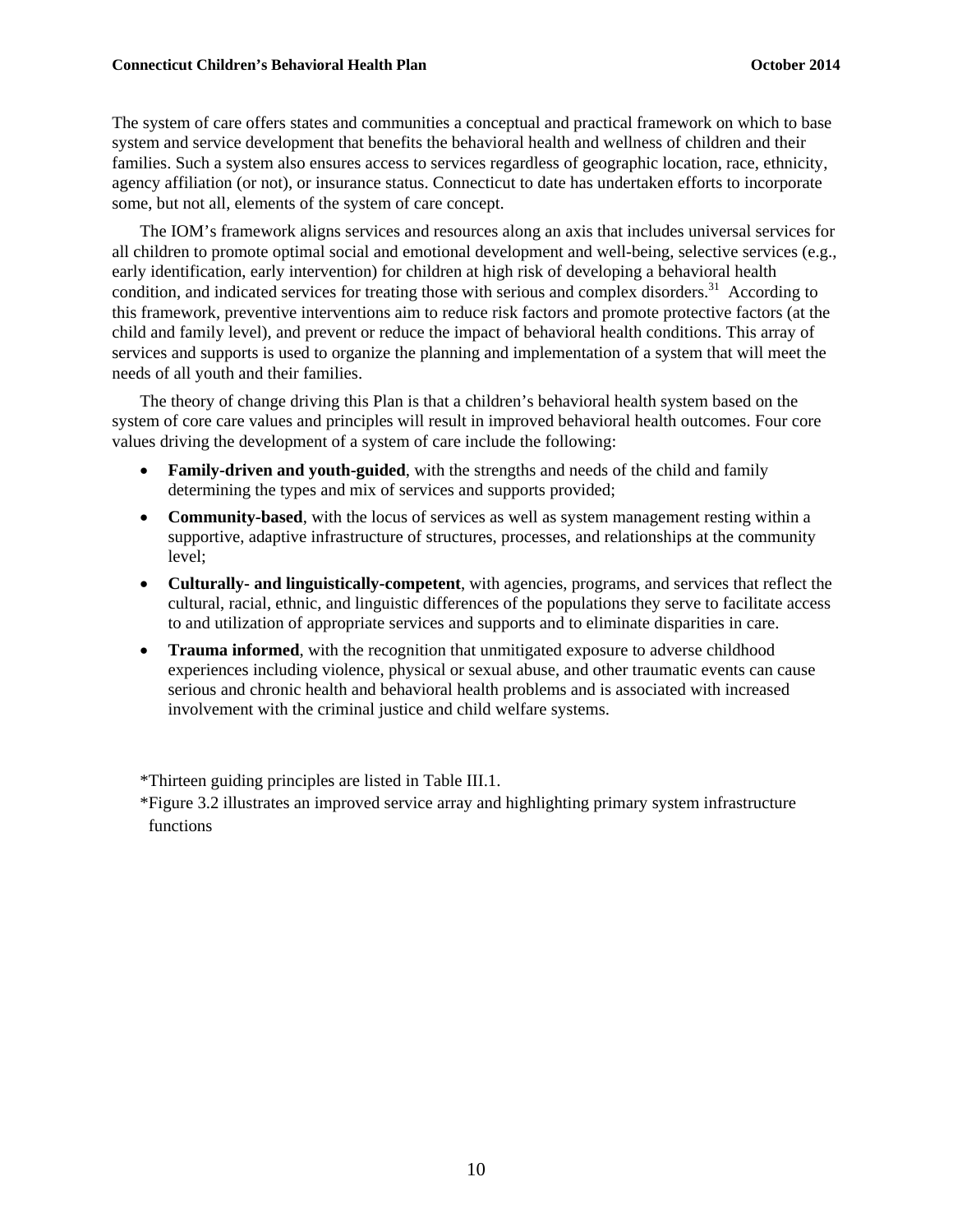#### **Table III.1 Guiding Principles of the Connecticut System of Care**

- **Ensure availability and access** to a broad, flexible array of effective, community-based care, services and supports for children and their families that address their emotional, social, educational, and physical needs, including traditional and nontraditional services as well as natural and informal supports.
- **Provide individualized care** in accordance with the unique potentials and needs of each child and family, guided by a strengths-based, child and family team approach to a care planning process and an individualized Plan of Care developed in true partnership with the child and family.
- Ensure that care, services and supports **include evidence-informed and promising practices,** as well as interventions supported by practice-based evidence, to ensure the effectiveness of services and improve outcomes for children and their families.
- **Deliver care, services and supports within the least restrictive**, most normative environments that are clinically appropriate.
- **Ensure that families, other caregivers, and youth are full partners** in all aspects of the planning and delivery of their own care/services and in the policies and procedures that govern care for all children and youth in their community.
- **Ensure that care, support and services are integrated at the system level,** with linkages between child-serving agencies and programs across administrative and funding boundaries and mechanisms for system-level management, coordination, and integrated care management.
- **Provide care management** or similar mechanisms at the practice level to ensure that multiple services are delivered in a coordinated and therapeutic manner and that children and their families can move through the system of care in accordance with their changing needs.
- **Provide developmentally appropriate mental health care and supports** that promote optimal socialemotional outcomes for young children and their families in their homes and community settings.
- Provide developmentally appropriate care and supports, **to facilitate the transition of youth** to adulthood and to the adult service system.
- **Incorporate or link with mental health promotion, prevention, and early identification** and intervention in order to improve long-term outcomes, including mechanisms to identify problems at an earlier stage and mental health promotion and prevention activities directed at all children and adolescents.
- **Incorporate continuous accountability and quality improvement mechanisms** to track, monitor, and manage the achievement of system of care goals; fidelity to the system of care philosophy; and quality, effectiveness, and outcomes at the system level, practice level, and child and family level.
- **Protect the rights of children and families** and promote effective advocacy efforts.
- **Provide care, services and supports without regard to race, religion, national origin, gender, gender** expression, sexual orientation, physical disability, socio-economic status, geography, language, immigration status, or other characteristics, and ensure that services are sensitive and responsive to these differences.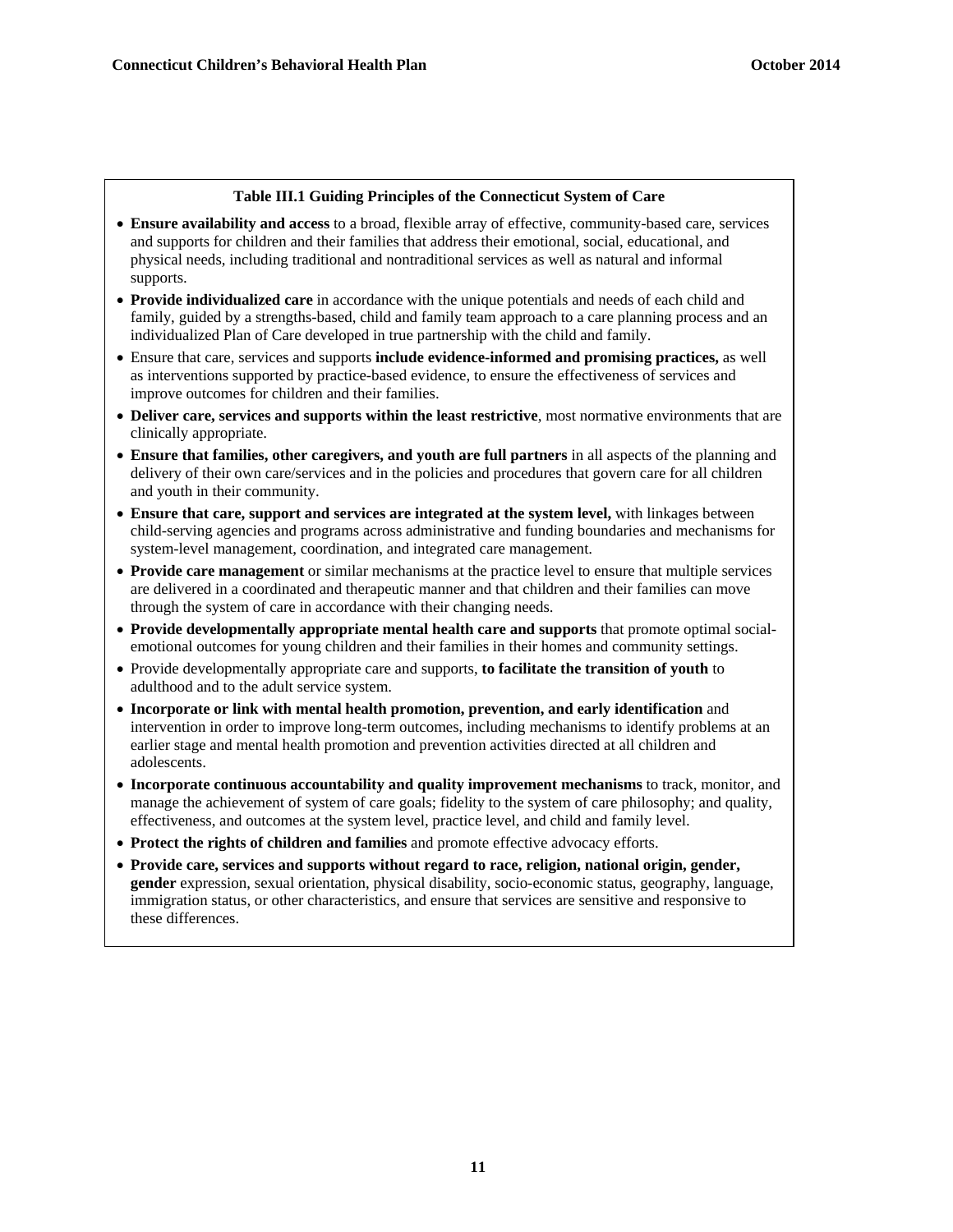#### **Figure III.2.Array of Services and Supports in the Connecticut Behavioral Health System of Care**

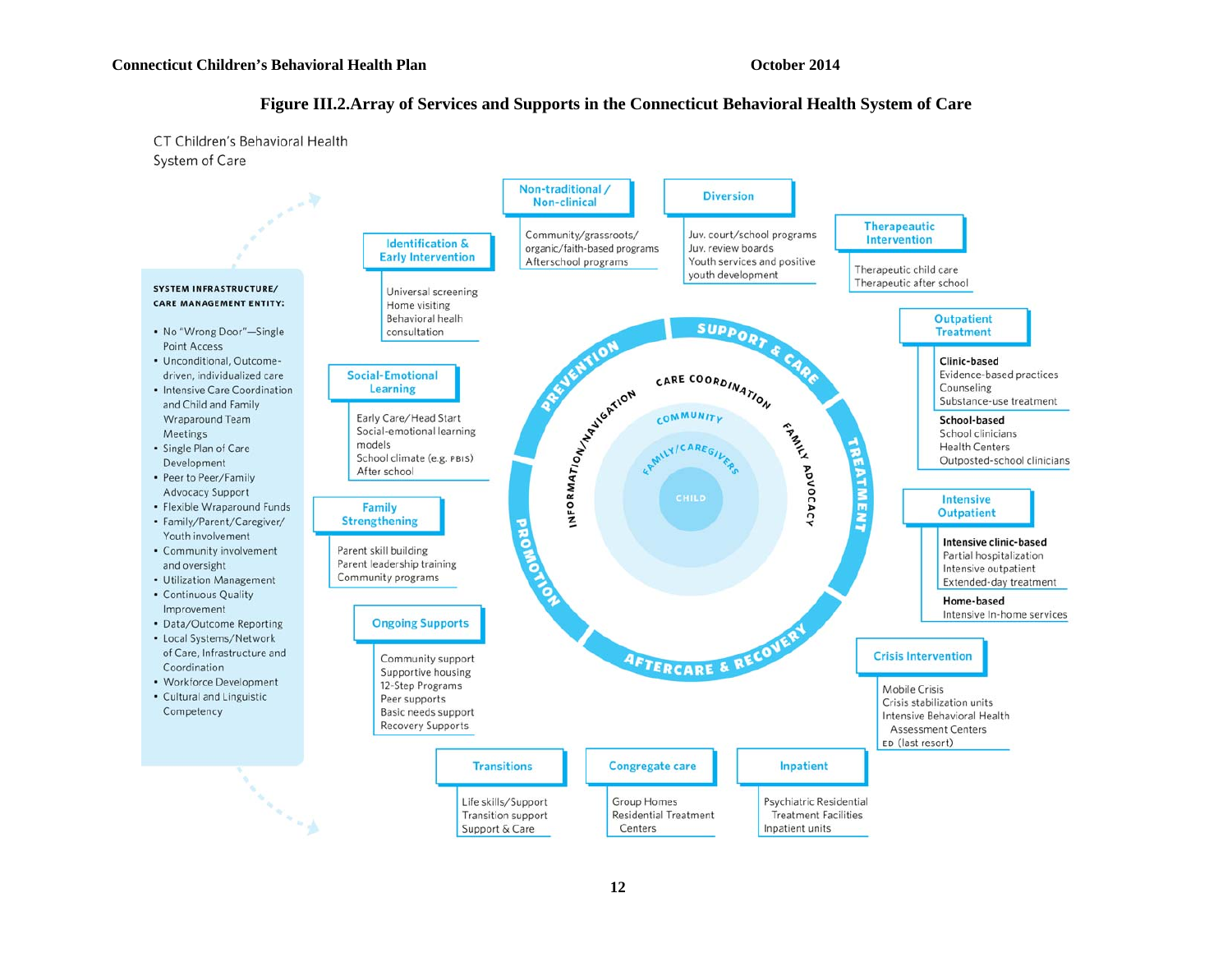# IV. Implementation Plan by Thematic Area

The Plan is organized into six major thematic categories. For each area, the Plan sets from one to three major goals and associated strategies, for a total of 14 goals and 38 strategies. In each area, we provide a brief overview of the findings that form the basis for the goals and strategies; we also provide explanations of the strategies. The six thematic areas, and associated goals, are summarized in Table IV.1

#### **Table IV.1 Plan Thematic Areas and Goals**

#### A. System Organization, Financing and Accountability

Goal A.1 Redesign the publicly financed system of behavioral health care for children to direct the allocation of existing and new resources.

Goal A.2 Create a Care Management Entity to streamline access to and management of services in the publicly financed system of behavioral health care for children.

Goal A.3 Develop a plan to address the major areas of concern regarding how commercial insurers meet children's behavioral health needs.

Goal A.4 Develop an agency- and program-wide integrated behavioral health data collection, management, analysis and reporting infrastructure across an integrated public behavioral health system of care.

#### B. Health Promotion, Prevention and Early Identification

Goal B.1 Implement evidence-based promotion and universal prevention models across all age groups and settings to meet the statewide need.

 Goal B.2 All children will receive age-appropriate periodic standardized screening for developmental and behavioral concerns as part of a comprehensive system for screening, assessment, and referral for services.

Goal B.3. Ensure that all providers and caregivers who work with young children and youth demonstrate competency in promoting social and emotional development in the context of families, recognizing risk factors and early signs of social-emotional problems and in connecting all children to appropriate services and supports.

Goal B.4. Develop, implement, and monitor effective programs that promote wellness and prevent suicide and suicidal ideation

#### C. Access to a Comprehensive Array of Services and Supports

Goal C.1 Build and adequately resource an array of behavioral health care services that has the capacity to meet child and family needs, is accessible to all, and is equally distributed across all areas of the state.

Goal C.2 Expand crisis-oriented behavioral health services to address high utilization rates in emergency departments.

Goal C.3 Strengthen the role of schools in addressing the behavioral health needs of students.

Goal C.4. Integrate and coordinate suicide prevention activities across the behavioral health service array and multiple sectors and settings.

#### D. Pediatric Primary Care and Behavioral Health Care Integration

Goal D.1 Strengthen connections between pediatric primary care and behavioral health services.

#### E. Disparities in Access to Culturally Appropriate Care

Goal E.1 Develop, implement, and sustain standards of culturally and linguistically appropriate care.

Goal E.2 Enhance availability, access, and delivery of services and supports that are culturally and linguistically responsive to the unique needs of diverse populations.

#### F. Family and Youth Engagement

Goal F.1 Include family members of children with behavioral health needs, youth, and family advocates in the governance and oversight of the behavioral health system.

#### G. Workforce

Workforce strategies are distributed across the other thematic sections.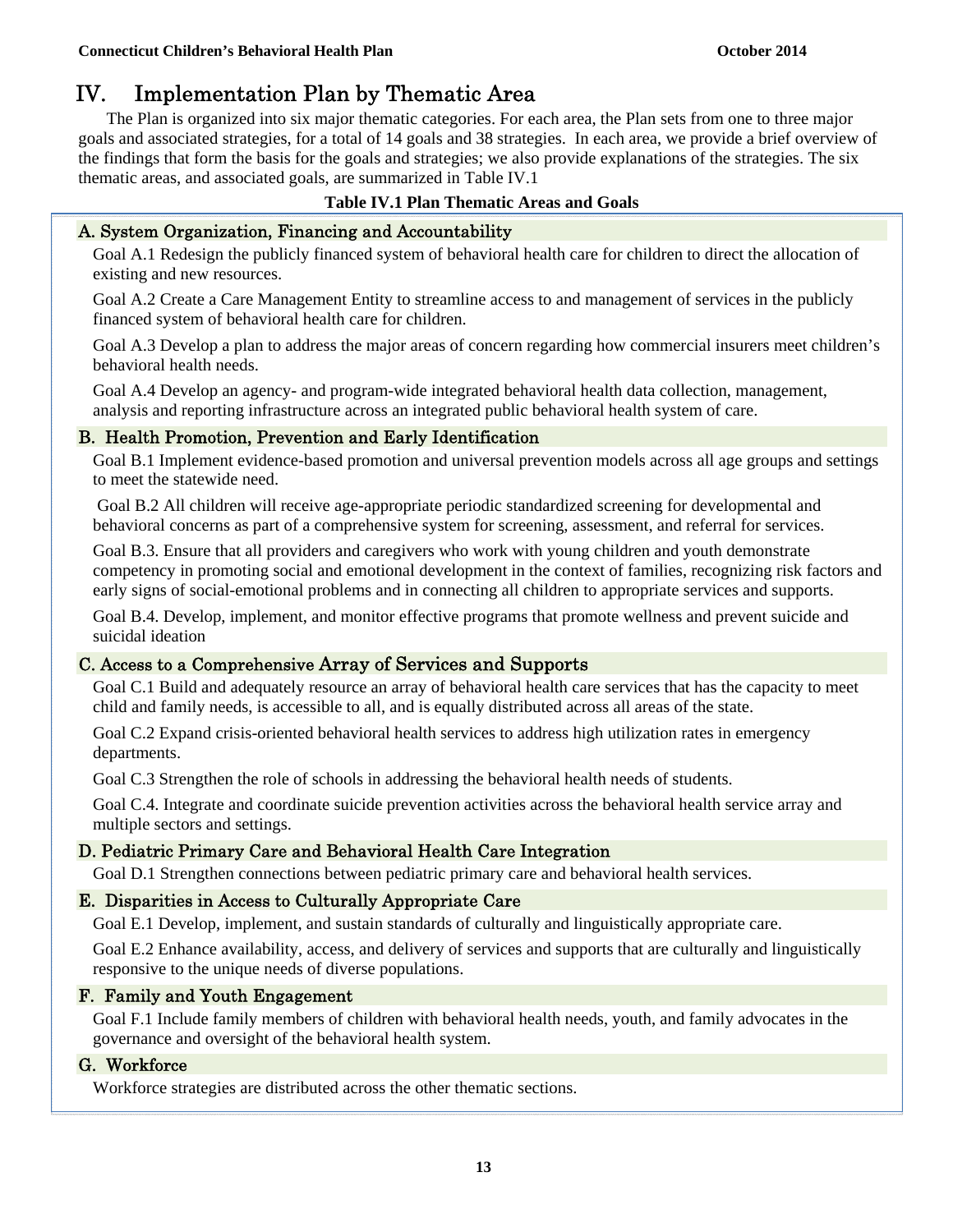### A. System Organization, Financing and Accountability

Among the most consistent themes from the input gathering process is the "fragmentation" of the children's behavioral health system reported in different ways by family members, providers, and advocates and repeatedly identified in past reports on Connecticut's and the national children's behavioral health systems. $32$ 

Goals in this section are designed to move toward a system in which access to services will be delinked from system involvement, insurance status, geographic location, and other factors, resulting in access to the system of care by all children and their families based on their needs.

A primary driver of fragmentation is the presence of multiple payers in the behavioral health arena, each with different eligibility criteria, enrollment processes, service arrays, and reimbursement strategies. Those payers include state agencies, commercial insurance providers, and self-insured/employeesponsored plans. A partial list of the state agencies involved in funding behavioral health care for children and youth includes: DCF; The Department of Social Services (DSS); the Department of Mental Health and Addiction Services (DMHAS); the Department of Public Health (DPH); the State Department of Education (SDE); the Judicial Branch's Court Support Services Division (CSSD); the Department of Developmental Services (DDS); the Department of Rehabilitation Services (DRS); and the Office of Early Childhood (OEC).

Families describe the current behavioral health system as one in which the availability of services is linked to one's system involvement and/or insurance status, with each system/payer purchasing its own array of services. Families also describe the system as difficult to understand and navigate, especially for families who are in the midst of a behavioral health crisis. Others underscore the theme of fragmentation by describing a system that lacks coordination and integration. Some families with commercial insurance report that they were forced to allow their child to go untreated and to therefore decompensate in order to meet medical necessity criteria required to receive services. Others describe being advised to allow their child to be arrested so that they could access needed services that were only available to those involved in the juvenile justice system. Providers cite as major hurdles outdated provider information in commercial plans and extremely low reimbursement levels.

In addition to the problems cited above, families indicate that they are not aware of available services. Even the best designed and implemented service system will not address the behavioral health needs of families if they are unaware of or unable to access those services. For example, families report that, especially in the early stages of behavioral health difficulties, they may not identify the problems their child is experiencing as behavioral health symptoms. This failure to identify may be due to lack of awareness and lack of education about behavioral health issues as well as the persistent stigma associated with mental illness. Even once families were clear that their child was in need of behavioral health services, they weren't always sure where to find the right services. For example, 2-1-1 and Child Development Infoline systems are widely thought of as helpful resources; however, many parents report that 2-1-1 is not sufficiently tailored to families seeking behavioral health services and supports, and that the Child Development Infoline is only available for young children. The expansion of the Child Development Infoline and coordination with the efforts of OHA to implement PA 14-115, as described later in this Plan, will help address concerns such as these. In addition, DCF and DSS will continue to improve promotional opportunities to build awareness of the 2-1-1 and EMPS system.

In addition to concerns about fragmentation in the state-funded system, parents, providers and advocates raised significant concerns about the commercial insurance system in the majority of the meetings held to gather input. The many comments received on this topic yielded matters that can be grouped into five categories: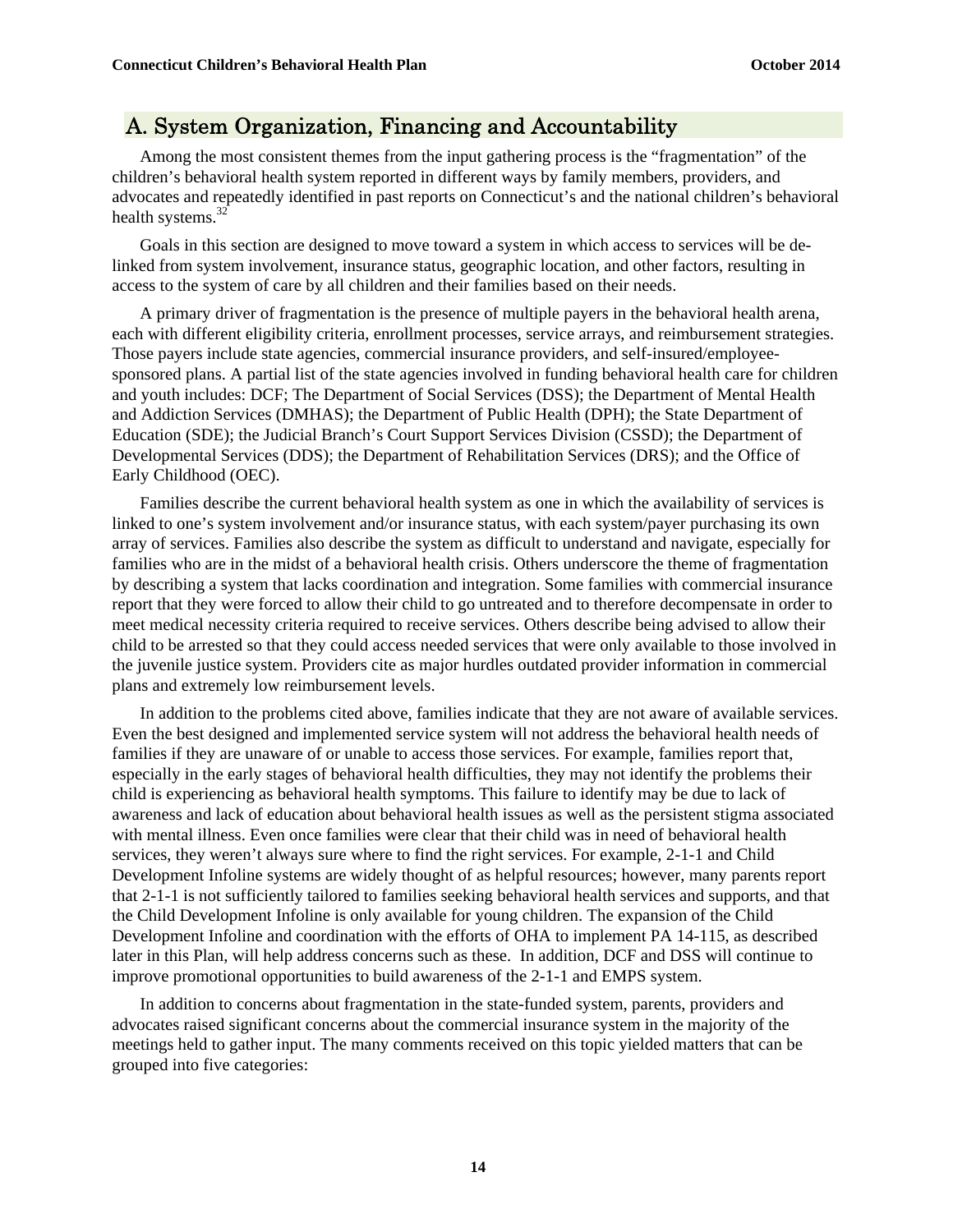- 1. Coverage for selected services (e.g., intensive, in-home/community evidence-based practices; emergency mobile psychiatric services; other home and school-based services);
- 2. Adequacy of coverage/services for selected conditions (e.g., autism, substance abuse);
- 3. Medical necessity criteria and utilization management and review procedures (e.g., authorized access to care; time limits);
- 4. Adequacy of provider networks;
- 5. Perceived cost shifting to individuals and to the State.

The Connecticut Insurance Department convened a productive meeting between the CHDI Planning Team and representatives of DCF and major insurance carriers in the state. The representatives of the carriers and DCF acknowledged shared interests in potential collaboration on issues such as utilization of high intensity and crisis services, monitoring and improving service quality, and examining service utilization data. A few carriers acknowledged selected challenges, such as difficulty finding a sufficient number of child psychiatrists to participate in their networks. By and large, however, the carriers questioned what they viewed as inaccuracies about commercial insurance, stating that their networks, covered services, policies on covered conditions, and procedures were of high quality.

The Connecticut Insurance Department, the Office of the Healthcare Advocate, DCF, various state agencies, and others have made concerted efforts to review the behavioral health services that are and are not covered by commercial insurance providers, to investigate complaints, and to intervene in various ways to address identified problems regarding the commercial insurance industry's role in providing behavioral health services. Education of the public can help to ensure an understanding of the responsibilities of the commercial insurance industry (both commercial plans and self-insured employers); however, the public has numerous, valid concerns about commercial insurance coverage that can be addressed through continued formal reviews, legislative actions, and other focused strategies. Valid, reliable, and objective data will help in the ongoing investigation of all concerns and claims, and those data can be used to devise strategies that effectively address those concerns, with the overarching goal of ensuring that youth who are covered by commercial insurance have access to a full array of behavioral health services and supports.

Some participants suggest that Connecticut has failed to adopt and embed important characteristics of the system of care, which has contributed to less-than-desired outcomes over time. Fully adopting those characteristics would require significant restructuring with respect to: public financing, organizational structure, integration of commercial payers, and data reporting infrastructure. Each of these areas is addressed below.

#### **Goal A.1 Redesign the publicly financed system of behavioral health care for children to direct the allocation of existing and new resources.**

The redesign of the publicly financed system of behavioral health care has the potential to significantly reduce fragmentation, increase access to a full array of care, save money, and support better access to care and outcomes. A fully integrated system of care would place Connecticut at the forefront nationally in the funding and delivery of children's behavioral health services. Participation of the commercial insurance industry in the funding of that system would represent transformational progress in ensuring that all children have access to a full array of effective behavioral health services.

A financial analysis will help to determine the costs of creating infrastructure that supports an expansion of services and the potential sources of funding for that work, including direct appropriations, grants, and reimbursement through insurance (federal, state, private). The financial analysis should also address the opportunity costs of not providing these services as well as the cost offsets that would result from a comprehensive system of services that would fully meet the needs of all children in the state.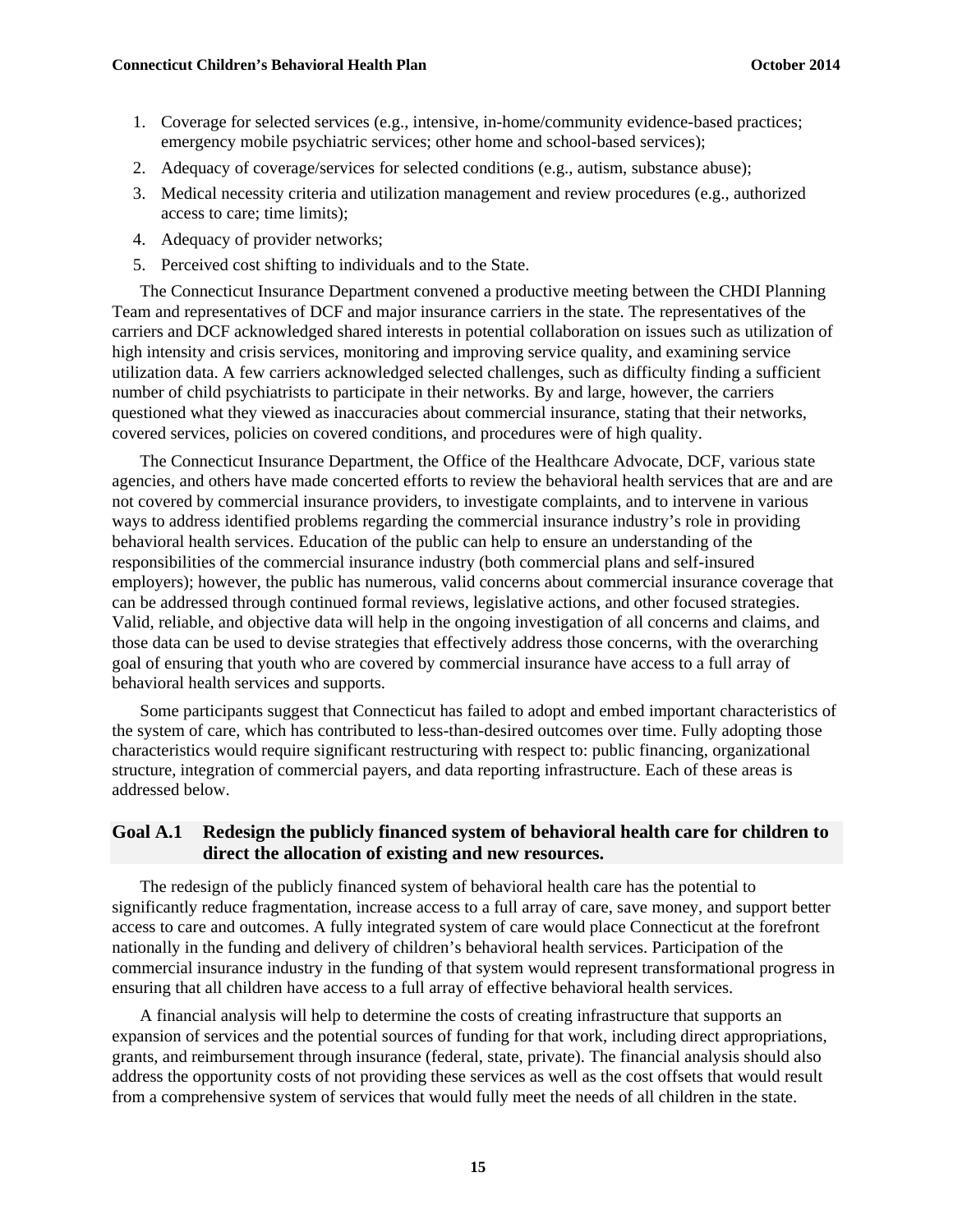Funding additional administrative infrastructure should be undertaken in addition to, not in place of, ensuring sufficient funding for a significant expansion of children's behavioral health services (see Section C).

#### **Strategy A.1.1 Establish a process to guide the redesign of the publicly financed system.**

The Children's Behavioral Health Implementation Team (see Section V) should be charged with driving this system redesign process and with implementing the resulting design based on the principles and recommendations in this Plan. This Team will include representatives from all state agencies that fund children's behavioral health, other relevant state agency representatives (including the Department of Insurance), behavioral health providers, advocates, family members, and youth.

This work will include the following:

- **Identify existing spending on children's behavioral health services and supports across all state agencies.** Connecticut should identify the total spending on children's behavioral health and related interventions to generate a baseline understanding of the funding that is available, the services those funds are purchasing, gaps in services, areas of redundancy, and opportunities for creating efficiencies.
- **Determine if those existing funds can be re-aligned or used more efficiently to fund the full array of services and supports.** If, as expected, existing funding is not sufficient to implement the full service array including the expansions described in this report, stakeholders will need to implement all relevant strategies to identify sufficient funding (e.g., direct appropriations, pooled state agency funds, re-directed cost savings, federal grant funding, social entrepreneurship).
- **Explore mechanisms for pooling funding across all state agencies.** The task force will explore specific strategies for pooling funding and organizing it under a single entity that will finance and deliver children's behavioral health care. It is recommended that the state examine the Connecticut Behavioral Health Partnership as an effective model.
- **Identify a full array of services and supports that will constitute the children's behavioral health system of care (See Strategy C.1.1).** The full array will include a range of services across all age groups that includes promotion, prevention, screening and early identification, early intervention, all levels of treatment, and aftercare, with a focus on services that are evidencebased as well as innovative and promising services that meet the needs of specific populations (those interventions are described more fully in Section C). The pooled funding structure will create a single point of entry into the system of care that will reduce fragmentation for Connecticut's youth and families. The pooled funding system should be sufficiently flexible to allow for the funding of family-based services that treat children, caregivers, and siblings together as a family unit.
- **Conduct a cost analysis to identify cost savings associated with implementation of the system of care approach and a focus on prevention.** Contract with a health economist or another qualified professional to conduct a comprehensive cost analysis. It is presumed that there will be significant, long-term cost savings associated with preventing serious behavioral health problems, avoiding costly and restrictive treatment and placement settings when clinically appropriate (e.g., congregate care, emergency departments, inpatient hospitalization, juvenile detention), and expanding access to effective home-, school-, and community-based services. Those savings can be re-invested into developing and sustaining the full system of care. The findings also can be used to justify ongoing participation among state agencies and to attract the participation of other payers and funders, including federal agencies, philanthropy, commercial insurance providers, employee-sponsored plans and social entrepreneurship entities.
- **Identify and address workforce development needs in the children's behavioral health system of care.** The Plan identifies a number of goals and strategies with direct implications for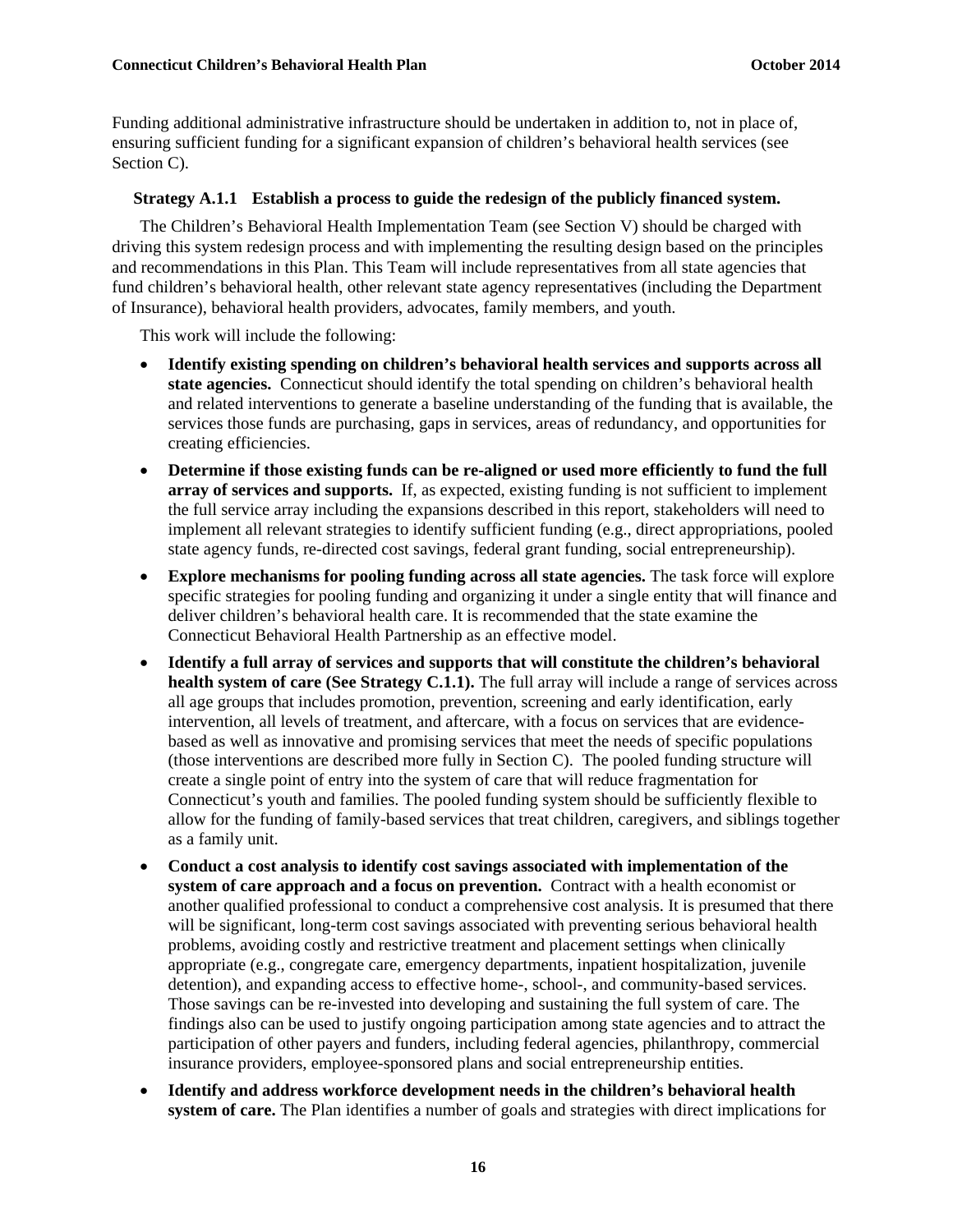workforce development (see Section IV.G for a review). The Plan necessitates workforce development activities that will take place across sectors (e.g., behavioral health, primary care, education, child welfare, law enforcement) involving various system stakeholders (e.g., providers, caregivers, parents, youth, school personnel), across age groups (e.g., early childhood, adolescent, transition-age youth), and for various behavioral health conditions (e.g., mental health, autism, traumatic stress disorders, substance abuse). In addition, there is a significant need to identify and recruit professionals into the workforce to enhance its representativeness relative to the population served, with respect to race, ethnicity, culture, and language. It is recommended that the Children's Behavioral Health Implementation Team establish a committee within its governance structure to identify and address a number of workforce development challenges. This committee should have funding available to systematically address various workforce challenges.

#### **Goal A.2 Create a Care Management Entity to streamline access to and management of services in the publicly financed system of behavioral health care for children.**

Stakeholders expressed the following concerns (among others) in the planning process regarding the current quality of care coordination:

- The need for better coordination of services within the behavioral health sector as well as between behavioral health and other sectors that serve children (e.g. schools, health care, juvenile justice).
- Fragmentation and gaps in care as children move from inpatient to outpatient services, from home visiting programs to school reentry and from screening in primary care medical services to outpatient behavioral health services.
- Families having several care coordinators, working in different systems and no "coordination among the coordinators."

Effective access to and management of the full array of preventive and treatment services within a well-designed "system of care" will improve outcomes for children and will lower costs of behavioral health services.<sup>33</sup>

A care management entity (CME) is "an organizational entity that serves as a centralized accountable hub to coordinate all care for youth with complex behavioral health challenges and their families."<sup>34</sup> There are several models with respect to the organization implementing the CME, as well as their financing, structure, and function. CMEs have been implemented within state agencies, non-profit agencies with no service delivery role, and non-profit service providers that take on additional administrative roles and functions. Some models include a single statewide CME whereas other models use a network of CMEs. Funding for CMEs varies, but generally comes from State agency grant funds, a blending of child serving cross sector funds or at times with Medicaid options or waivers.

Regardless of the model utilized, a CME is intended to put into effect system of care values and principles and work toward the primary goals of reducing fragmentation, improving efficiencies, improving clinical and functional outcomes and resilience, and reducing costs.<sup>35</sup> Some CME models espouse goals similar to those of health homes for children with behavioral health needs. A CME can take on key administrative and service delivery functions of the system of care. Service delivery activities may include screening and assessment, care coordination using high-quality wraparound implementation, and ensuring access to a full array of behavioral health services and supports (including youth and caregiver peer supports and family advocacy). Administrative functions can include information management, utilization management, purchasing services, quality improvement, outcomes measurement, training, and care monitoring/review.<sup>36</sup> CMEs can be used to implement a value-based purchasing approach that emphasizes reimbursement for service quality and outcomes. CMEs can play a role in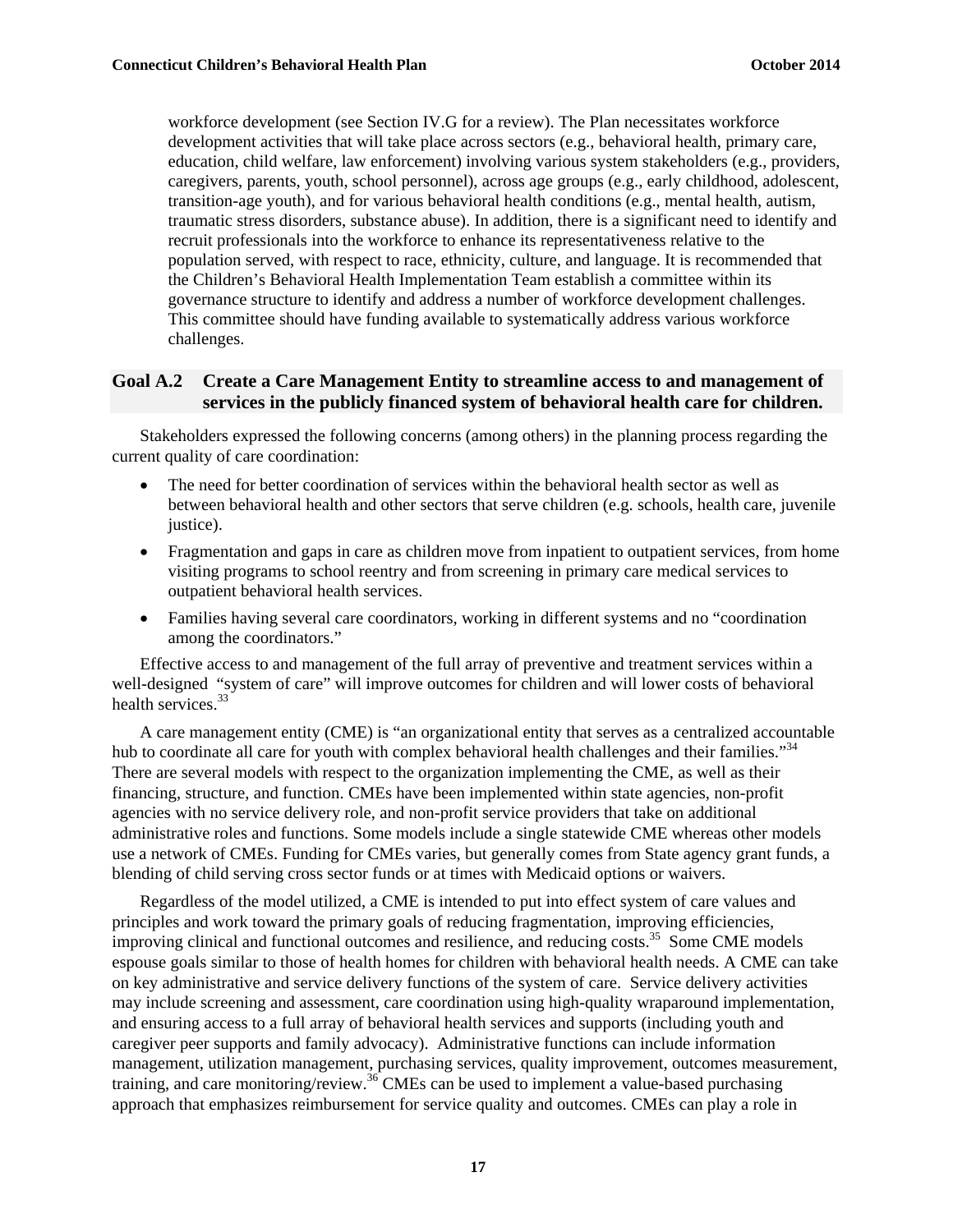#### **Connecticut Children's Behavioral Health Plan Connection Connecticut Children's Behavioral Health Plan**

disseminating information on behavioral health services and affirmatively connecting families to services. A CME can connect locally to Connecticut's 26 Community Collaboratives to localize family and youth engagement efforts and ensure the implementation of services that are culturally and linguistically appropriate. The CME approach can help ensure the family's experience of a system as having "no wrong door" by centralizing and coordinating administrative and service functions and by improving a family's access to information and care.

Although the system of care and CME approach would be created initially for families and children in the public systems, information on the outcomes and cost savings associated with this approach would be made freely available and commercial payers would be able to participate in the system of care based on demonstrated effectiveness (a development that has occurred in New Jersey's system of care).

In order for a CME approach to be effective, each of the strategies below must be carried out with focused attention to cultural and linguistic appropriateness to ensure access for all children and families. Parent and youth peer-to-peer networks within the CME must promote full engagement of youth and families in services and supports (see Section IV.F for detail on Family and Youth Engagement).

#### **Strategy A.2.1 Design and implement a Care Management Entity (CME) to create an effective care coordination model based on proven Wraparound and child and family teaming models, with attention to integration across initiatives and training.**

Effective care coordination is a foundation of Connecticut's efforts to build a System of Care for children with behavioral health needs (as reflected in a recent federal grant submitted by the State).<sup>37</sup> Care coordination will be expanded and coordinated across sectors and providers based on evidencebased models of Wraparound services and child and family teaming. The service is delivered by a number of providers at the regional and local levels. A CME, operating within statewide standards and protocols, can be made responsible for purchasing or delivering care coordination services. The 75 care coordinators currently supporting the 26 system of care community collaboratives would be incorporated into this model, with the specific details of that design to be determined. The CMEs would also need to interface seamlessly with the work proposed for "Advanced Medical Homes" under the State Implementation Model (SIM) and other efforts to move pediatric care to a Medical Home model of integrated care. Pediatric providers could contract with the CME for care coordination for behavioral health services.

The Hartford Care Coordination Collaborative serves as one model on which to build. The Collaborative brings together care coordinators from several agencies and organizations that serve children in the greater Hartford area. Participating partners include: DCF, DSS Person Centered Medical Home (PCMH) program, Community Health Network care management and practice support programs, CT Family Support Network and several private agencies that provide direct services and coordinate care. Care coordinators from the involved organizations, who are all using different models, meet regularly to review family needs and develop better ways of serving families across their individual sectors and with connection to their medical homes. Based on the success of this pilot in Hartford, DPH has included the development of care coordination collaboratives as a requirement in the five regional care coordination center contracts.

Another model for integrating pediatric and behavioral health services through care coordination is New Haven Wraparound, in development by Clifford Beers Child Guidance Clinic under a recent \$9 million federal Center for Medicaid and Medicare Services system innovation grant. These initiatives, and others, should be closely examined for integration and possible statewide replication.

The system of care model can be extended to function across behavioral health, health, education, juvenile justice, and community support services to ensure better cross-sector coordination of care for children in the behavioral health system as well as for children in other systems who need connection to behavioral health services. The care coordination collaborative model can bring together behavioral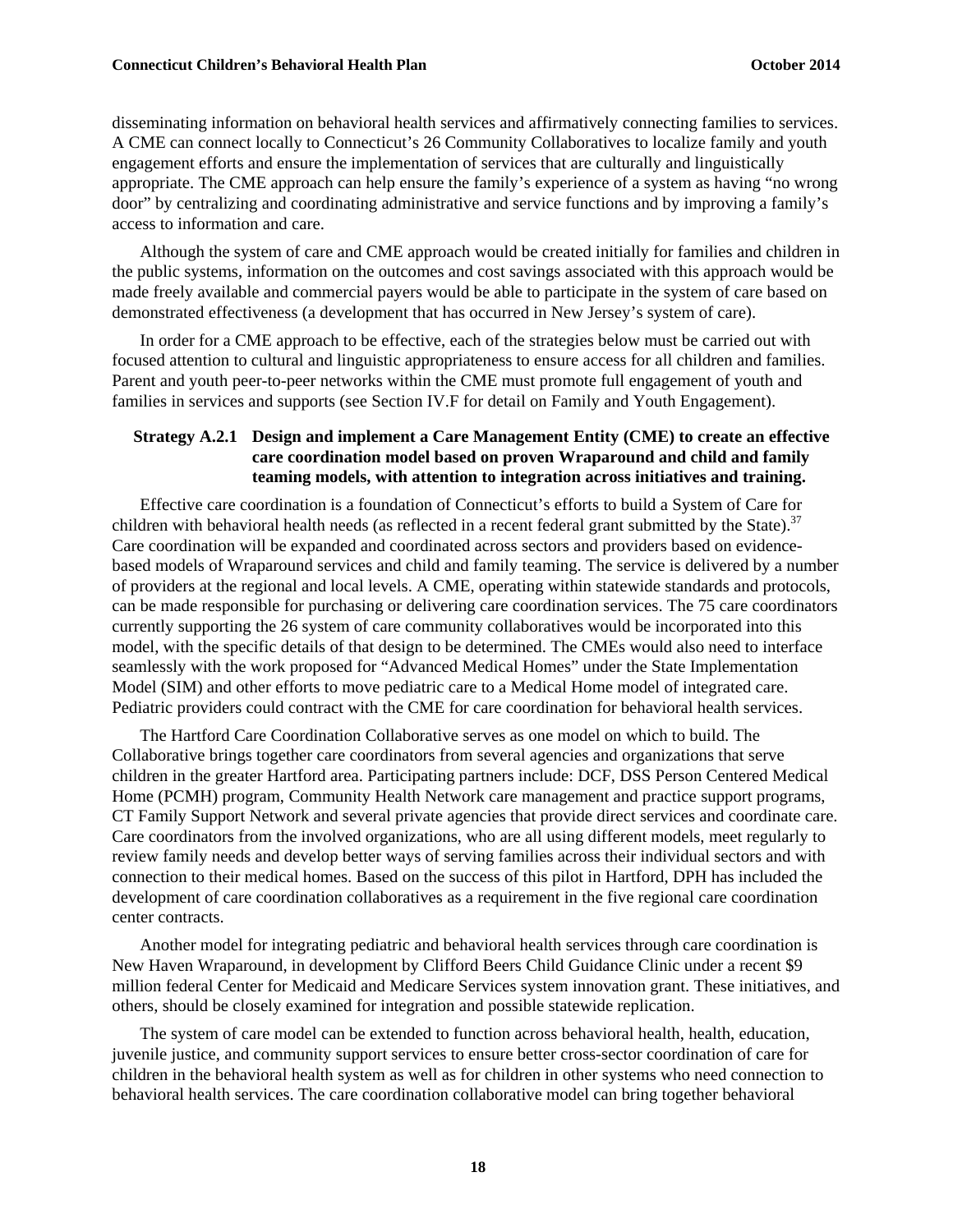health service coordinators in a variety of treatment settings (e.g. DCF, Enhanced Care Clinics, residential treatment services) and connect them with others who are coordinating other services that children with behavioral health challenges use, such as schools and health care.

#### **Strategy A.2.2 Develop a family support clearinghouse to increase access to information about available behavioral health services and improve supports for behavioral health system navigation.**

Findings strongly indicate a need for families to have access to information and resources that are specific to mental health and substance use services. Public Act 14-115 charged the Office of the Healthcare Advocate (OHA) with establishing "an information and referral service to help residents and providers receive behavioral health care information, timely referrals and access to behavioral health care providers," and in doing so, required OHA to work with state agencies, the Behavioral Health Partnership, 2-1-1, community collaboratives, and providers. Given the overlap of this OHA-led initiative with this plan and the proposed functions of the CME, integration of the PA 14-115 initiative within the CME array of information and services should be strongly considered.

A family support clearinghouse can serve as a central hub for information that is specific to behavioral health services and supports, including substance use, and will be accessible to any family member, youth, professional, or community member who is concerned about a child and is seeking information, resources, supports and services, regardless of level of risk, system involvement, or insurance status.

Preliminary plans for the OHA-led effort under PA 14-115 include an on-the-ground referral service that also conducts assessments and warm handoffs. The proposed service would coordinate with 2-1-1 and Child Development Infoline (for children with developmental concerns), OHA, service providers and agencies and would also collect data on access and waiting lists. Collaborative and technological linkage to 2-1-1 is required in order to quickly access EMPS services for those families who call in the midst of an active behavioral health crisis situation.

The clearinghouse will disseminate information using established and emerging technologies, including smart phone apps, as opposed to disseminating information solely through printed resources such as booklets, flyers, and reports. All information should be available in English and Spanish, at minimum. A campaign to reduce the stigma and discrimination associated with behavioral health issues would be a central focus of this work. The target audiences for disseminating information include primarily youth and families directly but also schools, child health providers, police, probation officers, and early childcare and education providers, and, the general public.

#### **Goal A.3 Develop a plan to address the major areas of concern regarding how commercial insurers meet children's behavioral health needs.**

The role of the commercial insurance industry is complex and requires additional analysis and planning. Public Act 13-178 calls for an implementation plan that addresses the behavioral health needs of all children in the state. Given the number of children covered by commercial plans and self-employed plans (Table I.1), the full participation of the commercial insurance industry in the ongoing funding, design, and delivery of behavioral health services is critical to achieving that goal. A number of state entities have processes in place to systematically identify and address concerns with the role of commercial insurance providers in the behavioral health system. Connecticut should continue to build on those processes, including those that have led to the development of the Children's Behavioral Health Plan. Those processes can be organized around the systematic investigation of the five areas of concern identified in the findings above.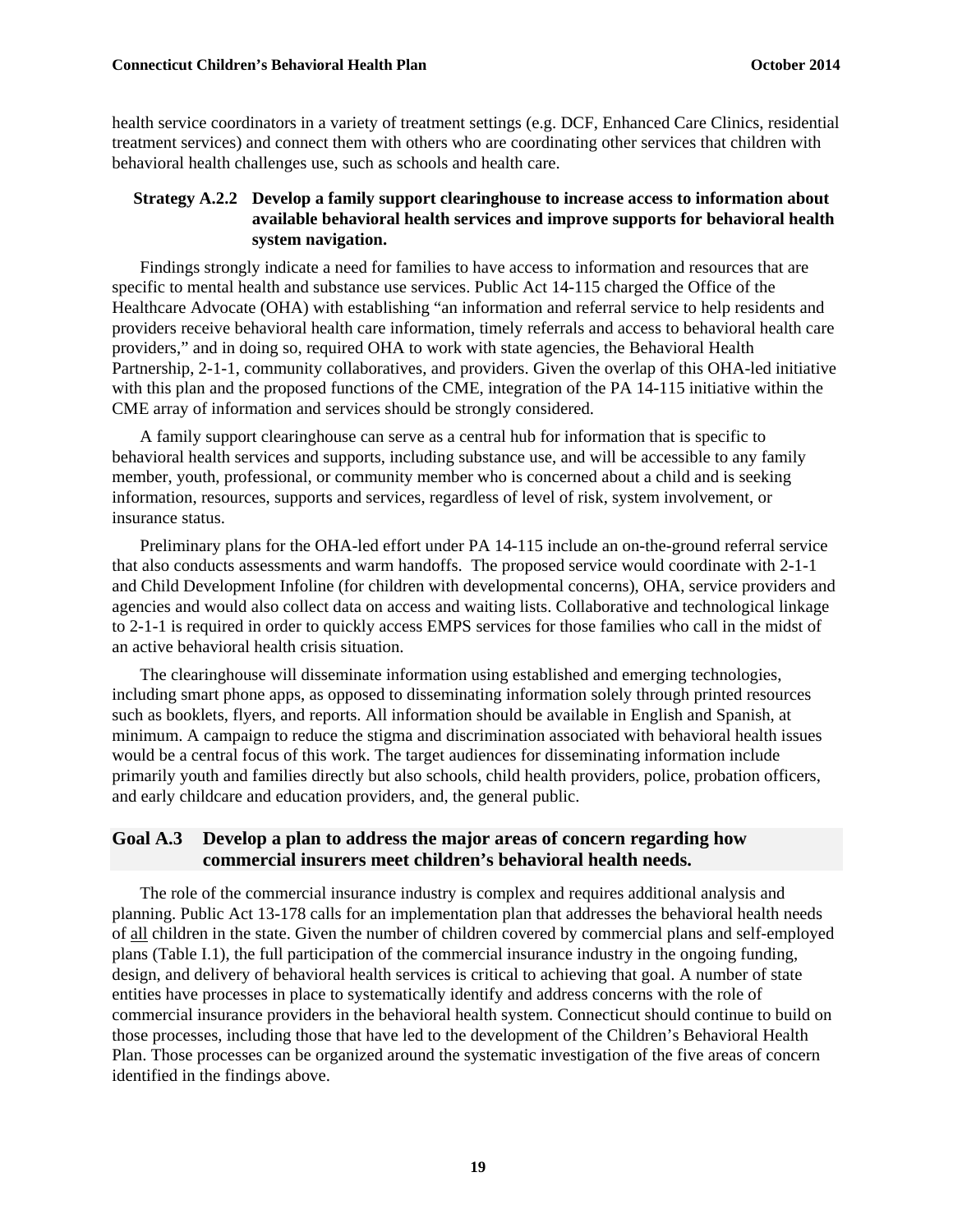- 1. Coverage for selected services (e.g., intensive, in-home/community evidence-based practices; emergency mobile psychiatric services; other home- and school-based services);
- 2. Adequacy of coverage/services for selected conditions (e.g., autism, substance abuse);
- 3. Medical necessity criteria and utilization management procedures (e.g., authorized access to care, time limits);
- 4. Adequacy of provider networks
- 5. Perceived cost shifting to individuals and the state.

#### **Strategy A.3.1 Conduct a detailed, data-driven analysis of each of the five issues identified in the information gathering process and recommend solutions.**

Steps in this process, involving the Connecticut Insurance Department, the Office of the Healthcare Advocate, state agencies (e.g., DCF, DMHAS), advocacy groups, youth and families, and other stakeholders, should include the following: (1) **assemble and summarize all available relevant data and input**, starting with the sources listed in Table A.3.1; (2) **produce a report for the legislature** that will:

- 1. Clarify the issues that are under the purview of the commercial insurance industry, employee-sponsored plans, and Medicaid;
- 2. Identify the issues for which carriers may not be fully meeting their responsibilities under law, regulation, or contract; and
- 3. Formulate specific recommendations for action to address substantive concerns.

#### **Table A.3.1 Sources of Information Related to Commercial Insurance**

- \* Connecticut Insurance Department
- \* Office of the Healthcare Advocate
- \* The Connecticut Legislature
- \* Office of the Child Advocate
- \* Other state agencies, offices,
- or commissions
- \* Insurance carriers
- \* Professional associations
- \* Trade associations
- \* Advocacy organizations
- \* Families and youth

The report to the legislature will summarize the general findings and implications of the process, and will be used to guide and

inform system of care planning and implementation efforts, as described in this plan.

#### **Strategy A.3.2 Apply findings from the process described above to self-funded/employeesponsored plans.**

The Federal Department of Labor, OHA and other entities review and monitor self-funded/employersponsored plans. OHA and other entities should come together in a process similar to the one described above, to generate information that could inform efforts to examine or address concerns regarding selffunded/employer-sponsored plans in subsequent phases of the effort to improve children's behavioral health services.

#### **Goal A.4 Develop an agency- and program-wide integrated behavioral health data collection, management, analysis and reporting infrastructure across an integrated public behavioral health system of care.**

Section 1 of PA 13-178 calls for "establishing results-based accountability measures to track progress towards the goals and objectives" as well as "increasing the collection of data on the results of each program, including information on issues related to response times for treatment, provider availability, and access to treatment options." Furthermore, ongoing reviews of system implementation following plan development include the use of "data-driven recommendations to alter or augment the implementation in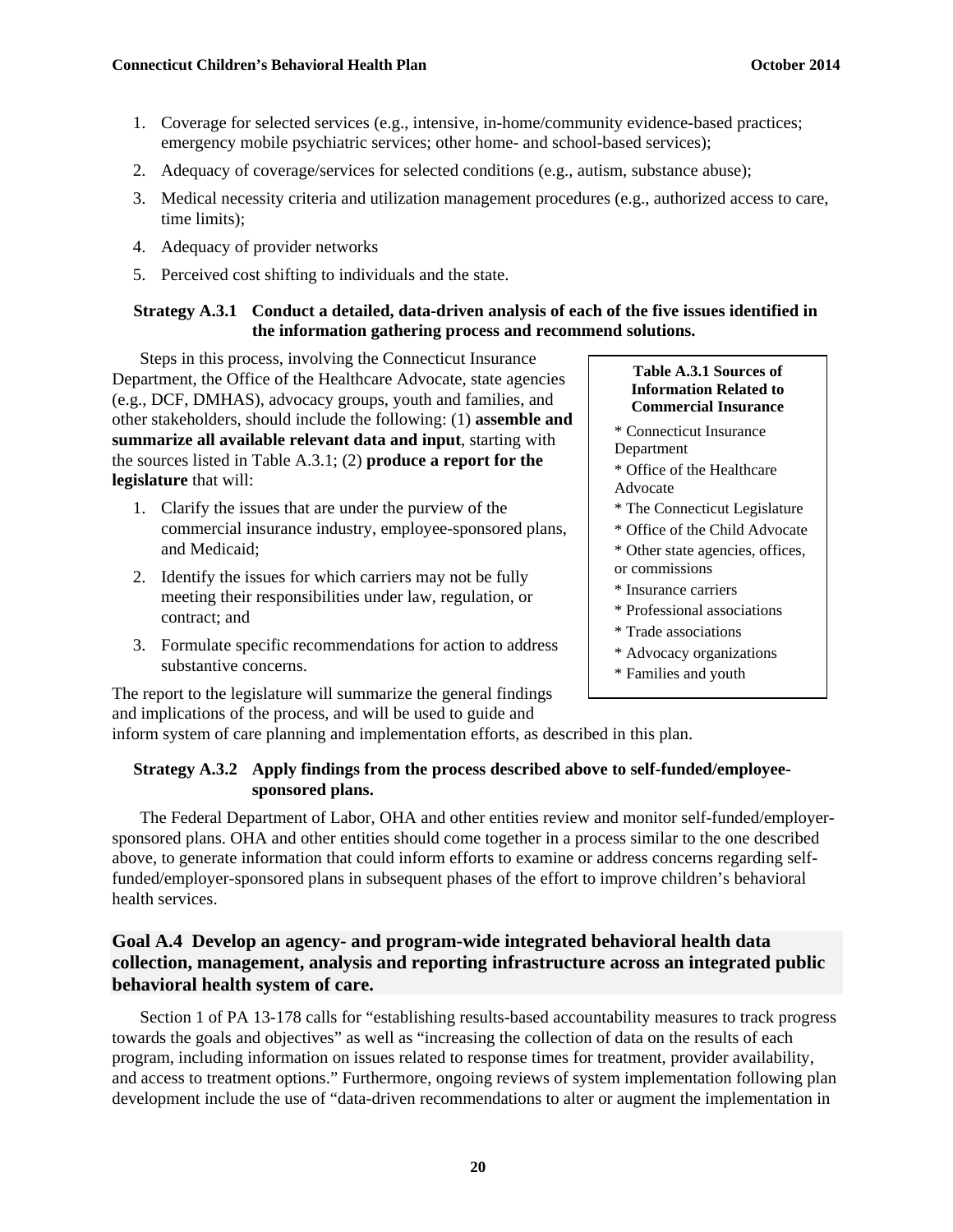accordance with section 11-4a of the general statute." Data collection, analysis, and reporting will support the delivery of effective services across the service array. Systematic reporting on indicators of access, service quality, and outcomes will contribute to a culture of data-informed decision-making. This work should be objective and transparent, and promote public accountability using the Results Based Accountability (RBA) framework, as well as quality improvement, program evaluation, and research methodologies.

There are pockets of excellence in data collection, analysis, and reporting in Connecticut including a small number of behavioral health services where support for data collection, analysis, and reporting are completed in collaboration between DCF, the providers and a Performance Improvement Center. In addition, Value Options, on behalf of the CTBHP, has a robust data collection approach for individual service categories that allows a nuanced examination of access, quality, and outcomes. These data, however, are only for youth enrolled in the state Medicaid program.

Our findings indicate a need for data infrastructure at the systems level to support a fully integrated system, as well as the need for data that allows stakeholders to engage in program-specific evaluation and quality improvement. Data infrastructure development at the systems level should parallel the proposed reorganization of the behavioral health system to integrate across disparate child-serving systems. Issues of confidentiality and data security are of paramount importance in these efforts.

The challenges in this work are many:

- Data sources tend to be in siloes within state agencies without a common identifier that would allow more efficient tracking of outcomes across systems;
- Programmatic data that are housed within a single state agency often are not linked in order to track and monitor service utilization and outcomes over time;
- DCF, for example, does not have sufficient numbers of personnel to analyze and report data that are collected from their funded services, as noted by some stakeholders;
- Data are not shared across systems to promote accountability and transparency; and
- It is crucial to guard the security of protected health information, as families and providers strongly cautioned.
- Data and data reports are not routinely made available to all stakeholders including members of the public for the purposes of accountability and transparency.

The system of care should include outcome measurement that captures meaningful changes in child and family functioning, improves the effectiveness of the interventions we are offering, and determines which interventions work best for which populations. This type of data management system can be transformational in ensuring accountability for quality behavioral health services that are provided to all youth.

#### **Strategy A.4.1 Convene a statewide Data-Driven Accountability (DDA) committee grounded in new legislative authority to design a process to oversee all efforts focused on data-driven accountability for access, quality, and outcomes.**

This Data Driven Accountability Committee, working under the Children's Behavioral Health Implementation Team, should ensure that mechanisms and resources are in place to implement the data-related activities outlined in the following strategies. The committee should consist of representatives from all agencies participating in providing behavioral health services for families and youth, and data analysts and evaluation experts in the field. The committee should ensure that the data systems are independent (i.e., not collected and managed by the people providing the services being evaluated), objective, and transparent. This is aligned with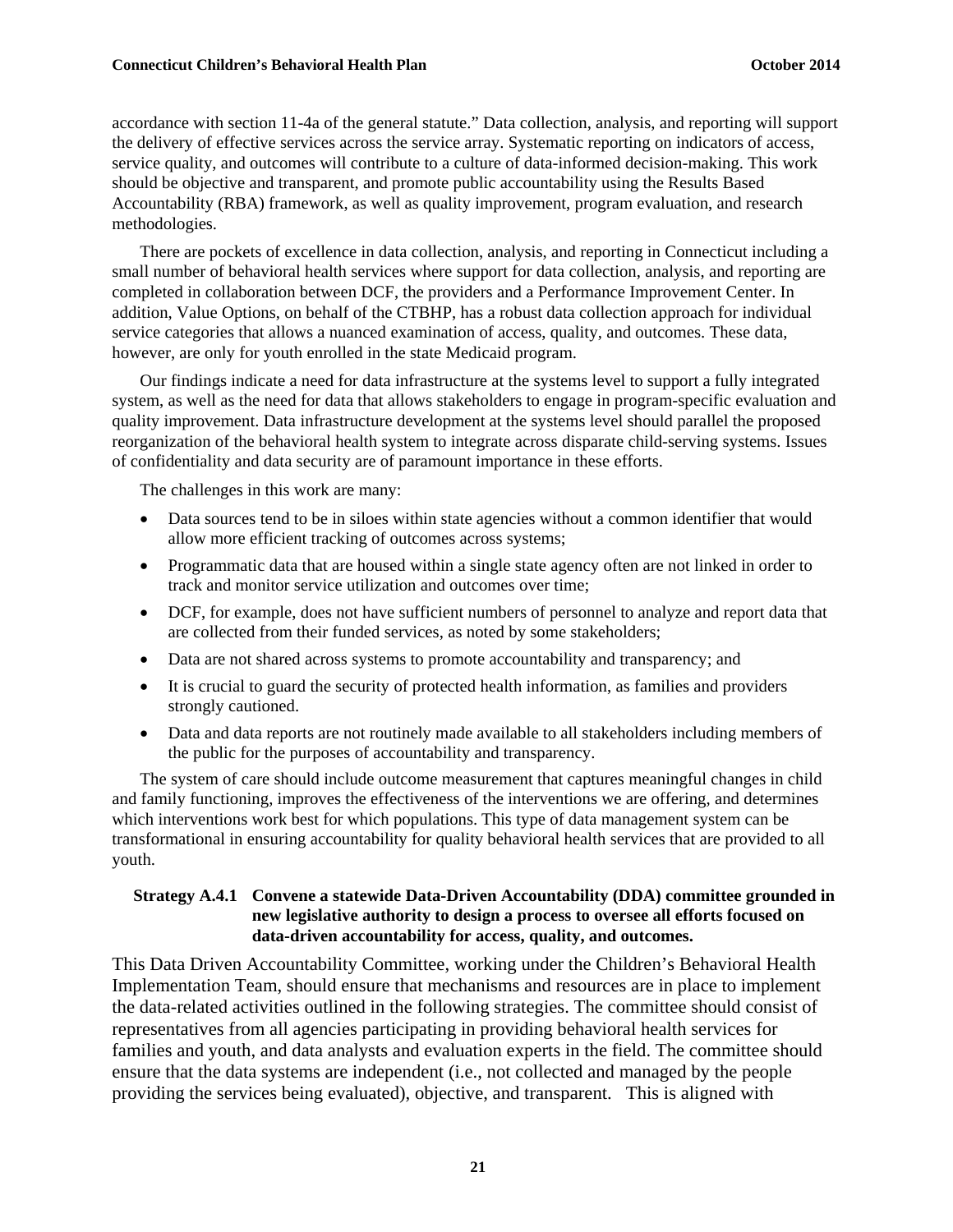Executive Order 39, the establishment of the CT Open Data Portal, supporting the timely and consistent publication of public information and data as an essential component of an open and effective government.

There are significant efforts under way across the health care system, both in Connecticut and nationally, to develop Quality Measure Sets to collect, report, and compare health care outcomes. This committee could also be charged with developing the **Children's Behavioral Health Utilization and Quality Measure Set**. This comprehensive measure set should be required for all insurance plans in Connecticut and would allow systematic collection, reporting via a dashboard, and comparing utilization trends and outcomes across payers. An example of such a measure set covering both utilization and quality measures is included in Appendix C.

#### **Strategy A.4.2 Utilize reliable standards to guide the new data collection, management and reporting system.**

The new system should utilize guidelines and protocols from the RBA framework used by the Connecticut General Assembly to connect all programs to desired population and system level results while answering the three RBA questions: how much did we do, how well did we do it, and is anyone better off as a result? Additionally, the new system should incorporate the new Affordable Care Act performance reporting requirement for reporting to HHS and Treasury (e.g., reporting on the verification of eligibility and reporting related to Medicaid).

#### **Strategy A.4.3 Improve current data collection systems to serve in an integrated system across all agencies involved in providing children's behavioral health services.**

Current systems such as PSDCRS at DCF and systems set up for particular programs or evidencebased practices provide a good foundation for a comprehensive integrated system but they need to be expanded and integrated across agencies. The ValueOptions data system, Epic Electronic Medical Records systems, and the All Payer Claims Database can serve as additional resources in this effort. The data systems must easily link to one another across all systems, which will allow for analyses that examine access, quality, and outcomes in a way that addresses the interests of each participating entity in the integrated system described in Section IV-A. There should be linkages to adult behavioral health service data for families in the children's behavioral health system. Centralized statewide data with capacity for aggregating data at the levels of the region, the site, and the program will allow for flexible and meaningful data analyses and results. The new system should allow for flexibility so that regions may use the data for secondary analysis to respond to regional/community-level needs.

#### **Strategy A.4.4 Increase State capacity to analyze data and report the results.**

Analytic staff supporting the Implementation Team and within the CME should work together to: (1) standardize key data collection process and outcome measures across agencies and programs as appropriate; (2) monitor and manage the data collection process; and (3) analyze and report results. The Implementation Team support staff, the CME, and the funding agencies must have the capacity to conduct data analyses and develop reports that help state, regional, and local directors and program managers to make data-driven program management and supervision decisions. Data-informed management must be part of the service array, not separate from it.

### B. Health Promotion, Prevention and Early Identification

Prevention of mental, emotional and behavioral health concerns for children is one of the key goals of the plan called for by PA 13-178. The law requires the inclusion of strategies that employ prevention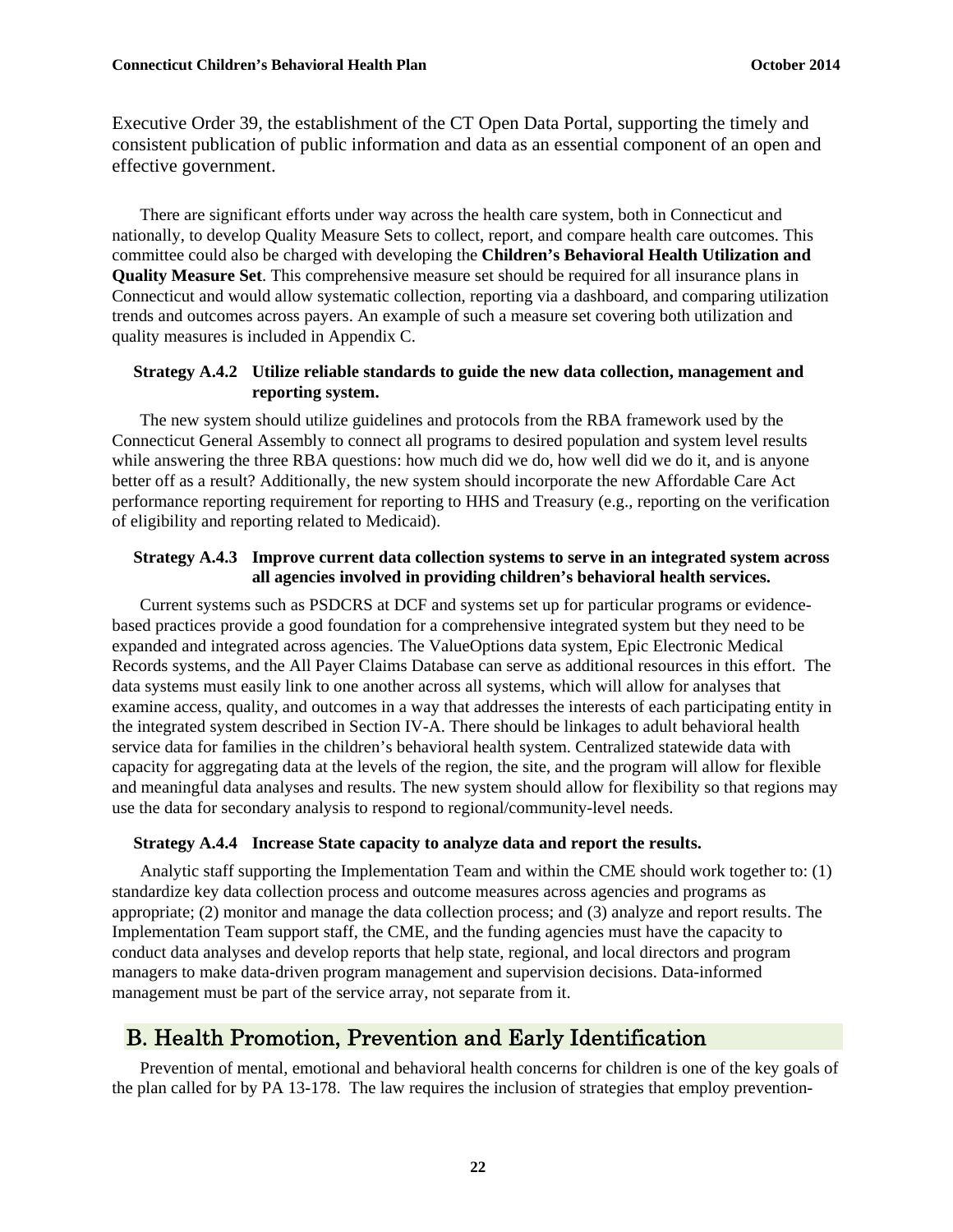focused techniques, with an emphasis on early identification and intervention and access to developmentally appropriate services.

In the information gathering process, parents, providers and advocates repeatedly highlighted the importance of both promotion and prevention in the system of care. Many suggested a significant shift of focus from treatment to prevention of mental, emotional, and behavioral disorders by investing in the following: promoting nurturing environments and addressing basic material needs; promoting social and emotional skill development across the age span such as through evidence-based school curriculum; and engaging in screening and early identification among pre-school and school-aged children. Participants presented the following concerns and associated recommendations:

- 1. Include in all parent strengthening programs for caregivers of young children the importance of early relationships and social-emotional development;
- 2. Include social and emotional skill development in school health curriculum;
- 3. Increase prevention efforts and early interventions, especially for children under three years of age but also across all ages.
- 4. Identify children at risk for difficulties in social-emotional development and behavioral health problems at the earliest possible point through a combination of screening with standardized tools and surveillance by child health providers and school personnel, recognizing that many issues emerge as children enter teenage years.
- 5. Screen for maternal depression, trauma and other behavioral health risk factors in the family, and ensure that appropriate interventions are available and accessible.
- 6. Train child health providers on infant mental health and screening for behavioral and neurodevelopmental concerns such as autism among very young children, to ensure referrals for further assessment and intervention including through the Birth-to-Three system when appropriate.
- 7. Provide more statewide cross-system training in early childhood mental health for staff across all early childhood systems as well as for foster parents.
- 8. Recruit, train, and hire more bilingual providers to ensure that prevention, early identification and early intervention services are accessible and culturally relevant for children and families.
- 9. Expand existing evidence-based programs for young children to meet the mental and behavioral health concerns of children birth to five years old.

Participants identified the important role of promoting nurturing environments and relationships among children, acknowledging that Connecticut has an opportunity to strengthen this aspect of the system to ensure well-being among all children and prevent the onset of behavioral health concerns. Furthermore, the process revealed a strong desire among participants to address the significant gap in the service array in the area of universal prevention. This speaks to a public-health approach to prevention as outlined in the 2009 Institute of Medicine Report on the Prevention of Mental, Emotional, and Behavioral Disorders Among Young People.<sup>38</sup> The IOM report documents the science and practical knowledge that can guide efforts to prevent, reduce or avert mental illnesses in our children cost-effectively, with a return on investment as high as 80-to-1 for simple universal strategies.<sup>39</sup> Such a public-health prevention model has been elaborated in multiple publications subsequently.<sup>40</sup> Connecticut has the opportunity to be the first state to systematically implement preventive strategies across our communities and schools and reduce the number of youth who develop behavioral health concerns.

Significant expansion of promotion and prevention activities has been proven to reduce the number of youth who will develop behavioral health concerns; nevertheless, some children are at high risk for developing problems and must be identified early. The value of providing services and supports to children with signs of early delay and their families pays off many times over in school success and life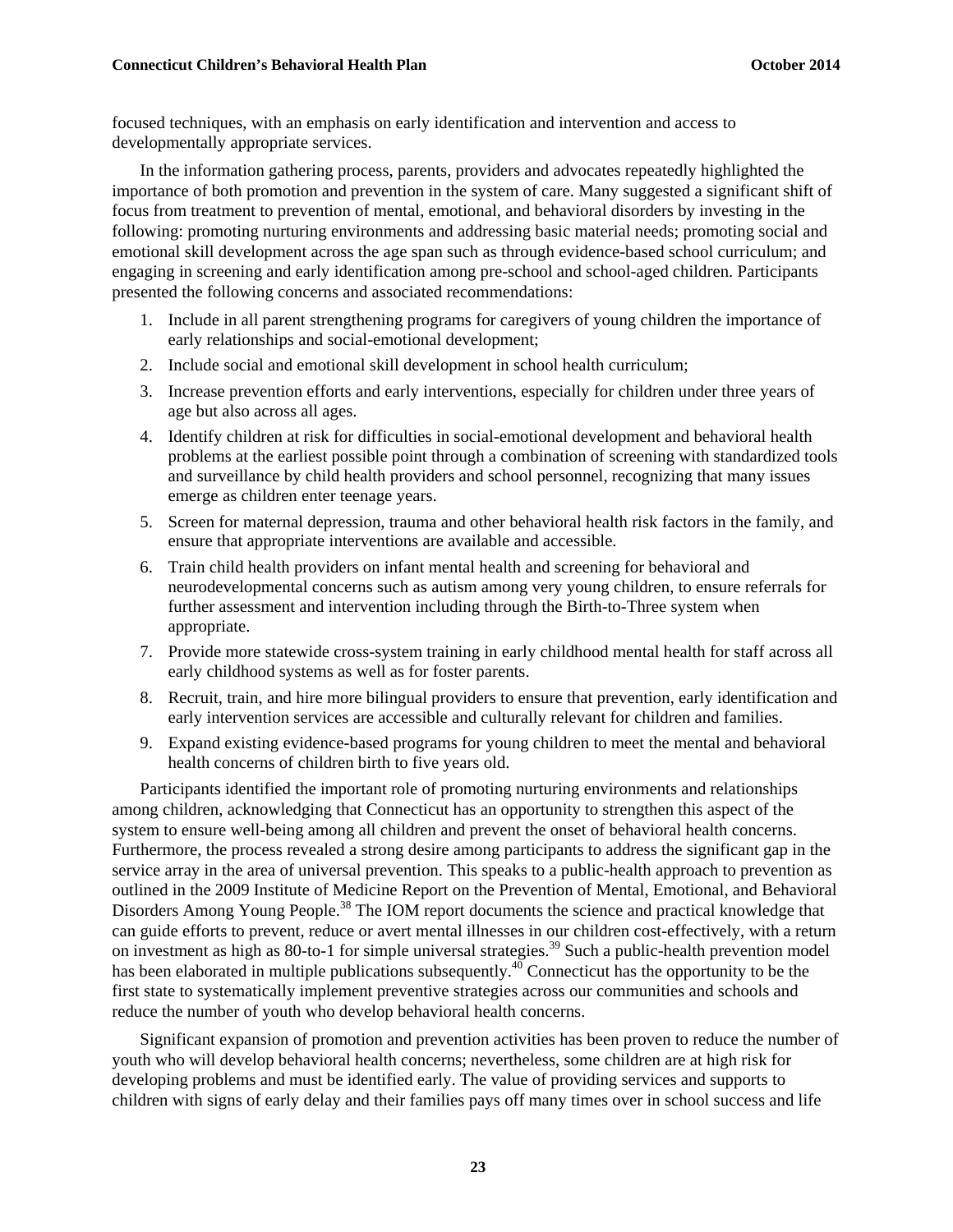outcomes. Although the number of children in Connecticut screened for behavioral health concerns has increased a great deal over the past five years, screening is nowhere near universal. Connecticut does not have the data needed to precisely measure penetration rates but we estimate about half of all recommended early childhood developmental screening are taking place.<sup>41</sup> Screening also needs to occur for older youth to aid in early identification of behavioral health concerns that may surface at later stages of development. Many participants, however, cautioned that increasing the understanding of behavioral health issues across all child-serving systems and moving to universal behavioral health screening will generate an increase in referrals for services that are already overburdened. Screening needs to go handin-hand with an expansion of services for those identified as in need to avoid longer waiting lists, delayed treatment and increased frustration for parents, caregivers, and providers.

The goals and strategies in this Plan address the need to strengthen early identification and screening activities, so that children with emerging behavioral health concerns receive the earliest interventions possible resulting in the best possible outcomes. The approach also seeks to change the environments and experiences of children in their homes, at school and in the community through proven strategies that are effective at promoting well-being and preventing poor outcomes beginning in the earliest years through the transition to adulthood.

#### **Goal B.1 Implement evidence-based promotion and universal prevention models across all age groups and settings to meet the need statewide.**

The behavioral health system should increasingly focus on promotion and universal prevention strategies to reduce or eliminate child and family risk factors, and enhance protective factors, to prevent the development of mental, emotional or behavioral disorders.

#### **Strategy B.1.1 Enhance the ability of caregivers, providers and school personnel to promote healthy social and emotional development for children of all ages and develop plans to coordinate existing evidence-based efforts to take them to scale to meet the need statewide.**

CT has a wealth of expertise and programmatic efforts to train early care and education and school personnel on the promotion of social and emotional competence and how to address behavioral health concerns in school settings. Examples include: the use of the Pyramid Model in settings for young children birth to five, developed by the Center on the Social and Emotional Foundations for Early Learning, used by a collaboration of early childhood systems in  $CT;^{42}$  Yale's Center for Emotional Intelligence RULER program;<sup>43</sup> UCONN Neag School of Education and the State Education Resource Center's Positive Behavioral Interventions and Supports;<sup>44</sup> Mental Health First Aid being taught in schools and communities throughout  $CT<sub>1</sub><sup>45</sup>$  and the Campaign for Grade-Level Reading – Social Emotional Peer Learning Pilot through a partnership with the Office of Early Childhood and several foundations.46

Although there are myriad initiatives to address promotion and prevention, they reach different audiences with different approaches and are nowhere near taken to scale to reach all children and providers statewide. Therefore, we recommend developing steps to ensure coordination across sectors and accessibility statewide. (See also Strategy C.3.3. regarding professional development for school personnel in behavioral health).

#### **Goal B.2 All children will receive age-appropriate periodic standardized screening for developmental and behavioral concerns as part of a comprehensive system for screening, assessment, and referral for services.**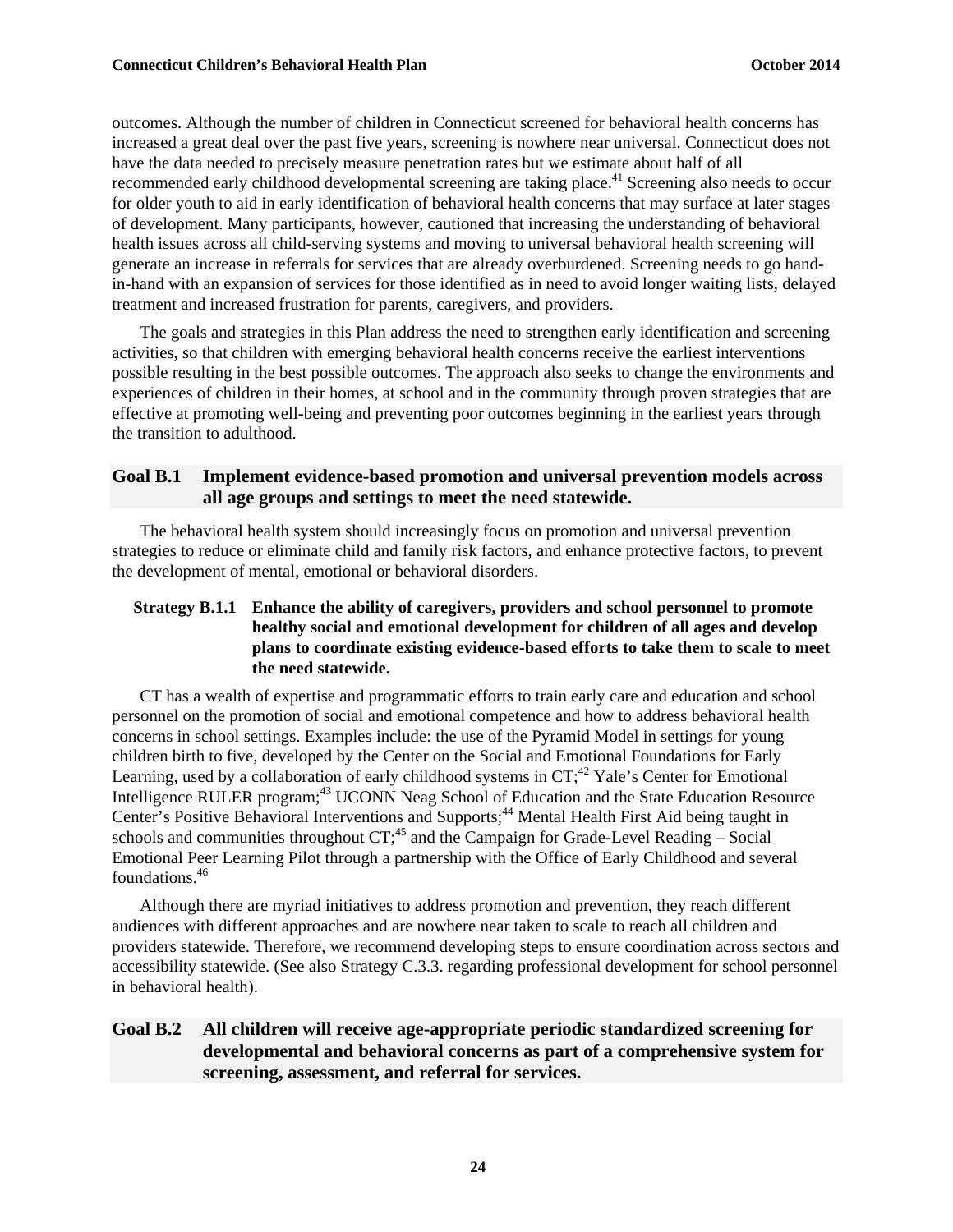Enhancing the identification of early-onset behavioral health disorders for children and adolescents was one of the seven goals of the Task Force on Behavioral Health Services for Young Adults with a specific recommendation to mandate screening for behavioral health problems by primary care providers in the health care setting and reimbursing providers for the time and effort required. Our approach in this Plan shares a similar goal but deviates slightly in approach. We believe this goal can be achieved without a mandate but through providing sufficient financial incentives and services and supports. There are already many such supports in CT but they will need to be reviewed for effectiveness, and then the most effective approaches expanded and sustained to reach a higher number of children. We also are recommending screening needs to take place in both health care settings and other settings (e.g. early care and education, home visits, and public and private schools), as after the age of three, children are seen less frequently for well-child visits.

Specific actions to increase the rate of screenings and assuring children have access to further assessments and services involves a coordinated approach across systems not only for children birth to three but throughout the school years as well. There are already significant efforts underway in Connecticut, in cooperation with key state agencies that could serve as a locus to oversee the implementation of the recommended strategies, notably the Connecticut Health Innovation Plan (the "SIM" Plan) and the Early Childhood Comprehensive Systems grant-funded initiative. The work must ensure that all of the thousands of high-risk infants and toddlers who come into contact with any state department or their provider network, have access to screening, evaluation and appropriate referral to evidence-based, developmentally appropriate, trauma-informed supports.

The barriers to universal screening most often cited are inadequate reimbursement, cost, lack of time, inadequate behavioral health training for health providers and lack of resources for referral. Children covered by Medicaid in Connecticut already have several avenues through which to access Medicaidreimbursable developmental or behavioral health screenings including in primary care offices, freestanding clinics, and school-based health centers, and most commercial insurers cover screening as well. Primary care providers can obtain reimbursement separately for behavioral health screenings conducted as part of a well-child visit by both Medicaid and commercial insurers. Reimbursement, however, should be contingent on adding the results to the child's medical record to support continuity of services. This plan addresses the barriers related to training and expansion of resources for referral.

#### **Strategy B.2.1 Expand the use of validated screening tools to assist parents and other caregivers and health, education and home visiting providers to promote social and emotional development, identify behavioral health needs and concerns, document results, and communicate findings with other relevant caregivers and providers in a child's life.**

Behavioral health screening using validated tools is an effective and evidence-based approach to providing early detection of children in need of assessment, leading to early intervention services across all age groups. Screening criteria and processes for young children should be aligned with the Office of Early Childhood's Early Learning and Development Standards<sup> $47$ </sup> and screening for youth of all ages should identify risk conditions in the environment, which lead to significant behavioral health problems, specifically maternal depression, child trauma, domestic violence, substance abuse, or homelessness. The research on the effect of toxic stress (Harvard Center on the Developing Child) and adversity (ACE Study) clearly indicates that these conditions damage the developing brain and lead to serious behavioral health, cognitive, and health problems. We need to identify these high-risk conditions in which children are developing in order to intervene early and prevent later developmental problems.

There are a number of validated screening measures that can assist parents and other caregivers to identify children and youth across all ages who may be exhibiting behavioral health concerns. The Office of Early Childhood seeks to expand the number of parents engaged in assessing their children's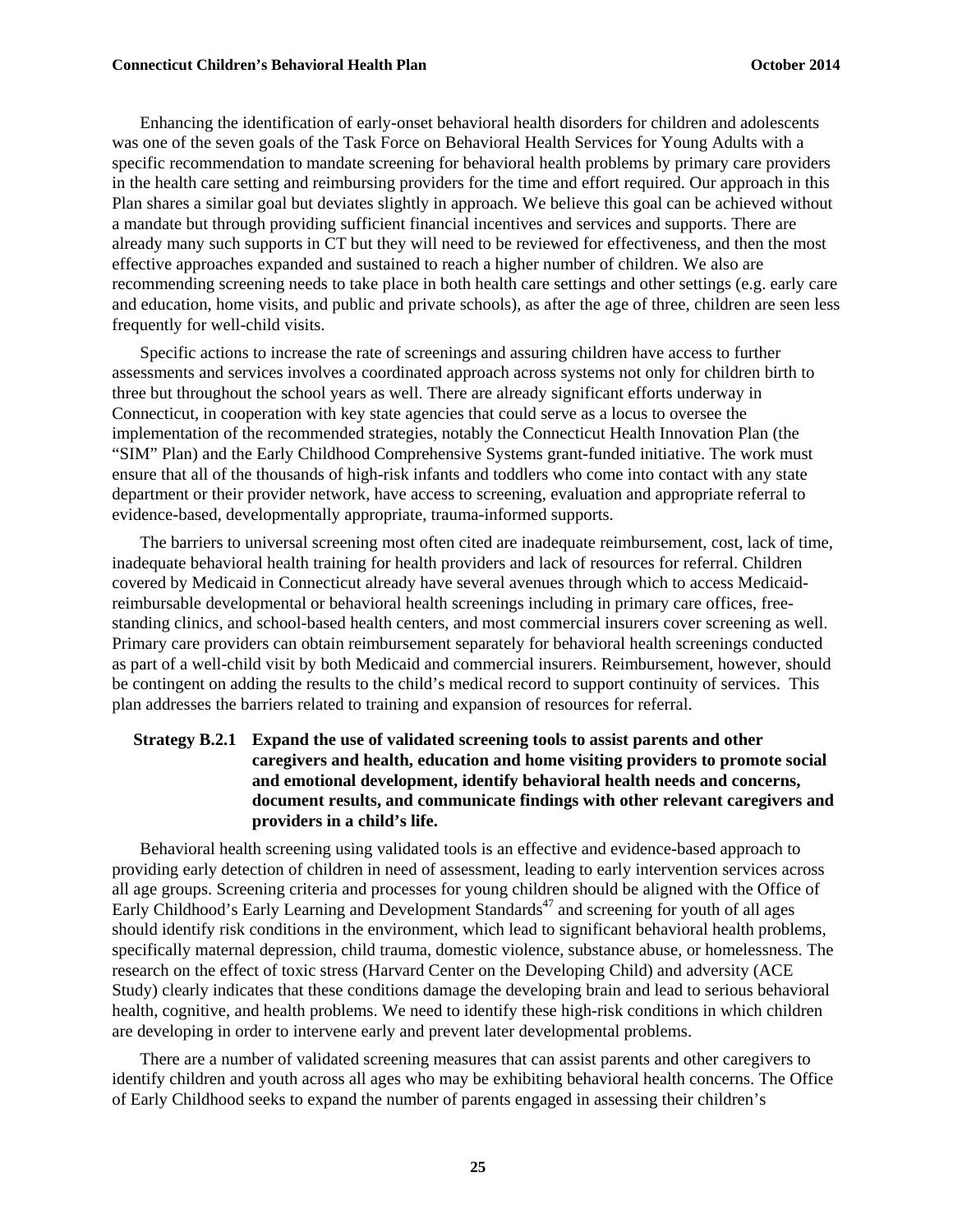development using a standardized tool in seven communities through a campaign to expand use of Help Me Grow. Help me Grow at CDI administers the Ages and Stages Monitoring System, one of many tools available. The ASQ:SE is an add-on to the standard ASQ-3 and could be included in the standard set of tools provided to parents. ASQ-3 reaches several thousand parents. Pediatric practices, early care and education providers and schools use a range of other tools to screen youth for developmental concerns. These are models that can be the basis for a statewide strategy.

#### **Strategy B.2.2 Link all children who screen positive for developmental and behavioral concerns to further assessment and intervention using existing statewide systems to identify appropriate resources when needed.**

This strategy assures that screening does not happen in isolation of appropriate follow-up and treatment when needed, which requires a broader systemic approach. Many stakeholders noted that periodic screening will only be of value if there is an adequate network to refer children and families who screen positive for further prompt, adequate, and efficient assessments and early intervention. An important resource in CT is the Child Development Infoline Program that provides services to parents and providers to link children to needed services (a model being replicated in 18 other states); currently it only serves children birth to five. We are recommending not only providing the resources to assure this service has the capacity to meet an increased demand as more children are screened but also that it be enhanced, or that a similar service be developed to meet the needs of school age children. This should be coordinated with the work underway at the Office of the Health Care Advocate to support information and referral as authorized in PA 14-115 (see Strategy A.2.2). Any system enhancement needs to ensure that high-risk families use it and are actually connected to services as a result, and that the system is accessible across languages and cultures.

#### **Goal B.3 Ensure that all providers and caregivers who work with young children and youth demonstrate competency in promoting social and emotional development in the context of families, recognizing risk factors and early signs of socialemotional problems and in connecting all children to appropriate services and supports.**

A workforce competent in behavioral health across all settings is key to promoting healthy social and emotional development, recognizing the early signs of problems and connecting children to services as early as possible. Those who work with young children need very specific training.

#### **Strategy B.3.1. Conduct statewide trainings on infant mental health competencies and increase the number of providers across all relevant systems who receive Endorsement in Infant Mental Health.**

The CT Association for Infant Mental Health (CT-AIMH) has been a leader in this regard, having developed specific early childhood mental health training, a set of competencies that can lead to an Endorsement in Infant Mental Health, and provided reflective supervision opportunities. To date, 23 people in CT have earned an IMH Endorsement and 25 more are progressing toward Endorsement. Several efforts already underway serve as models upon which to build including CT-AIMH's partnership with DCF to cross-train child welfare and Head Start staff and CT-AIMH's partnership with OEC to develop and deliver training on infant mental health for pediatricians and child care providers. These efforts, however, are limited in scale and scope. Training opportunities need to be expanded, with increased opportunities for all those who work with young children including but not limited to DCF personnel, early care and education providers, early interventionists through Birth to Three, home visitors, and health and behavioral health providers.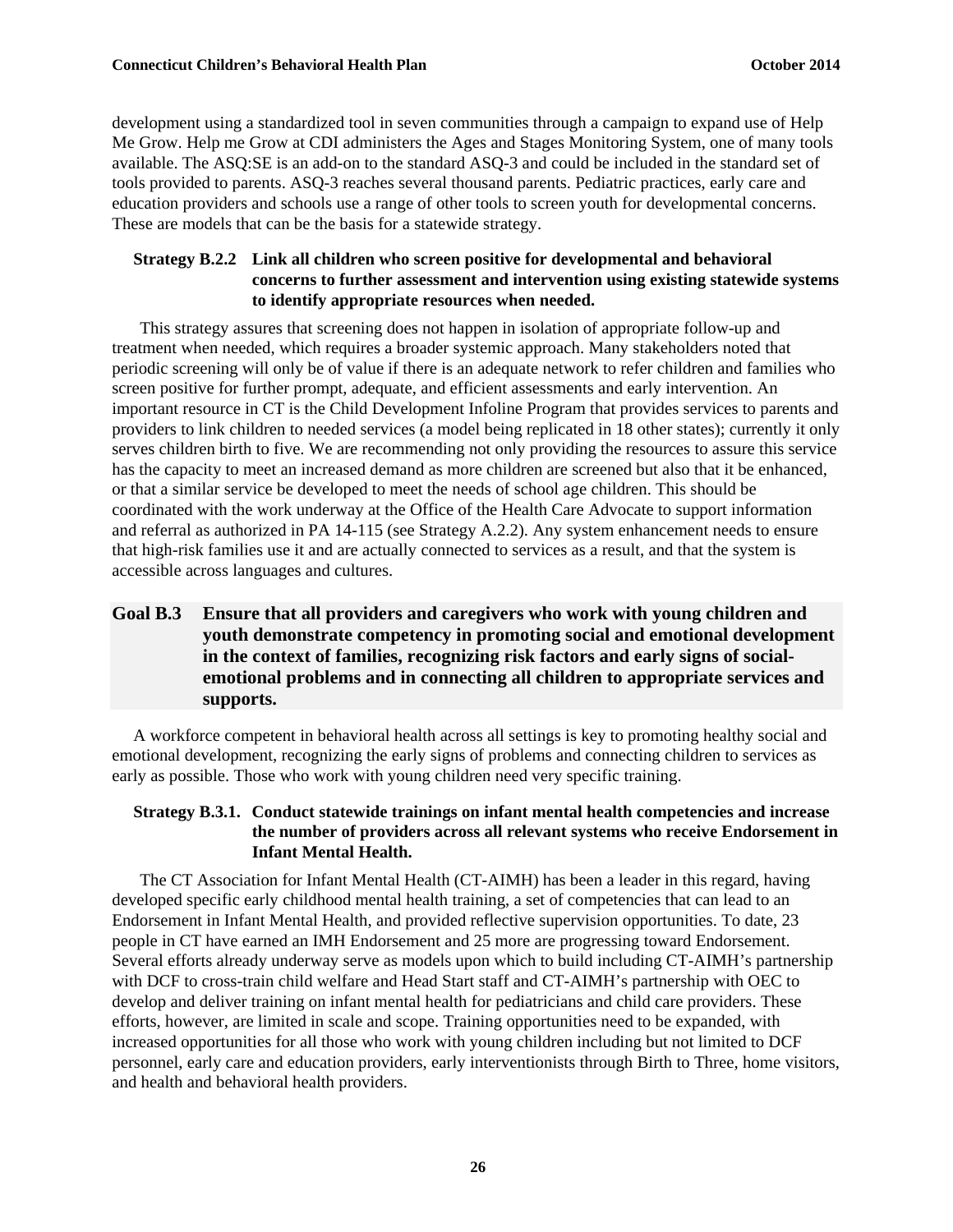#### **Goal B.4 Develop, implement, and monitor effective programs that promote wellness and prevent suicide and suicidal ideation.**

Suicide prevention programming and training have been a central focus of the Connecticut Suicide Advisory Board with member agencies having greatly expanded. The following suicide prevention programs, among others, have been offered in the state during the last year: Question, Persuade and Refer (QPR) accompanied by Training of Trainers; Applied Suicide Intervention Skills Training (ASIST); Assessing and Managing Suicidal Risk (AMSR); Assessing Suicidal & Self-Injurious Youth (ASSIY); TIP 50: Addressing Suicidal Thoughts and Behaviors in Substance Abuse Treatment; Connect Prevention and Training of Trainers; Connect Prevention and Training of Trainers; Mental Health First Aid; Recognizing and Responding to Suicide Risk – Primary Care; and SafeTalk.

#### **Strategy B.4.1 Continue cross agency collaboration and coordination with planned evaluation activities of the Connecticut Suicide Advisory Board.**

The evaluation of existing and emerging suicide prevention programming is essential to ensuring the provision of effective suicide prevention activities.

# C. Access to a Comprehensive Array of Services and Supports

PA 13-178 identifies a number of strategies that can be broadly characterized as promoting access to a comprehensive array of behavioral health services. Central strategies identified in the legislation include:

- Ensuring access to developmentally-appropriate services;
- Offering a comprehensive array of services;
- Improving the integration of school- and community-based behavioral health services;
- Enhancing consumer input and public information and accountability and in partnership between DCF and DSS increasing awareness of the 2-1-1- Infoline program.

Numerous stakeholders identified the need for a comprehensive array of services and supports that includes promotion, prevention, early identification, early intervention, treatment, and transition services (see Figure III.2 above). Full access to that service array must be in place for all children regardless of insurance status, system involvement and geographic location. For example, a number of participants note that many elements of the current array of services and supports are not covered by commercial insurance plans. Furthermore, services may only be available to youth involved in certain public systems, and many services are not equally distributed and accessible in all parts of the state. Although Connecticut is considered a national leader in the provision of many elements of the service array (e.g., in-home evidence-based practices), significant expansion is required to establish Connecticut as a national leader in the full service array and ensuring that all youth and families have access to those services.

Providers and family members repeatedly indicate lack of capacity and not enough services across the service array, and report long wait lists for some service categories. There are significant service gaps in some parts of the state, particularly in the Northeast, Northwest, and Southwest regions of Connecticut. One result of the dearth of services is an increase in emergency department visits. Providers suggest the level of acuity of youth presenting at all levels of care is much higher than it was even a few years ago, noting various contributing factors such as greater awareness of behavioral health needs and zero tolerance policies at schools that result in more referrals to EDs and other services. Utilization data indicates large increases in emergency department utilization for youth presenting with primary behavioral health diagnoses and reductions in inpatient hospital lengths of stay and capacity issues during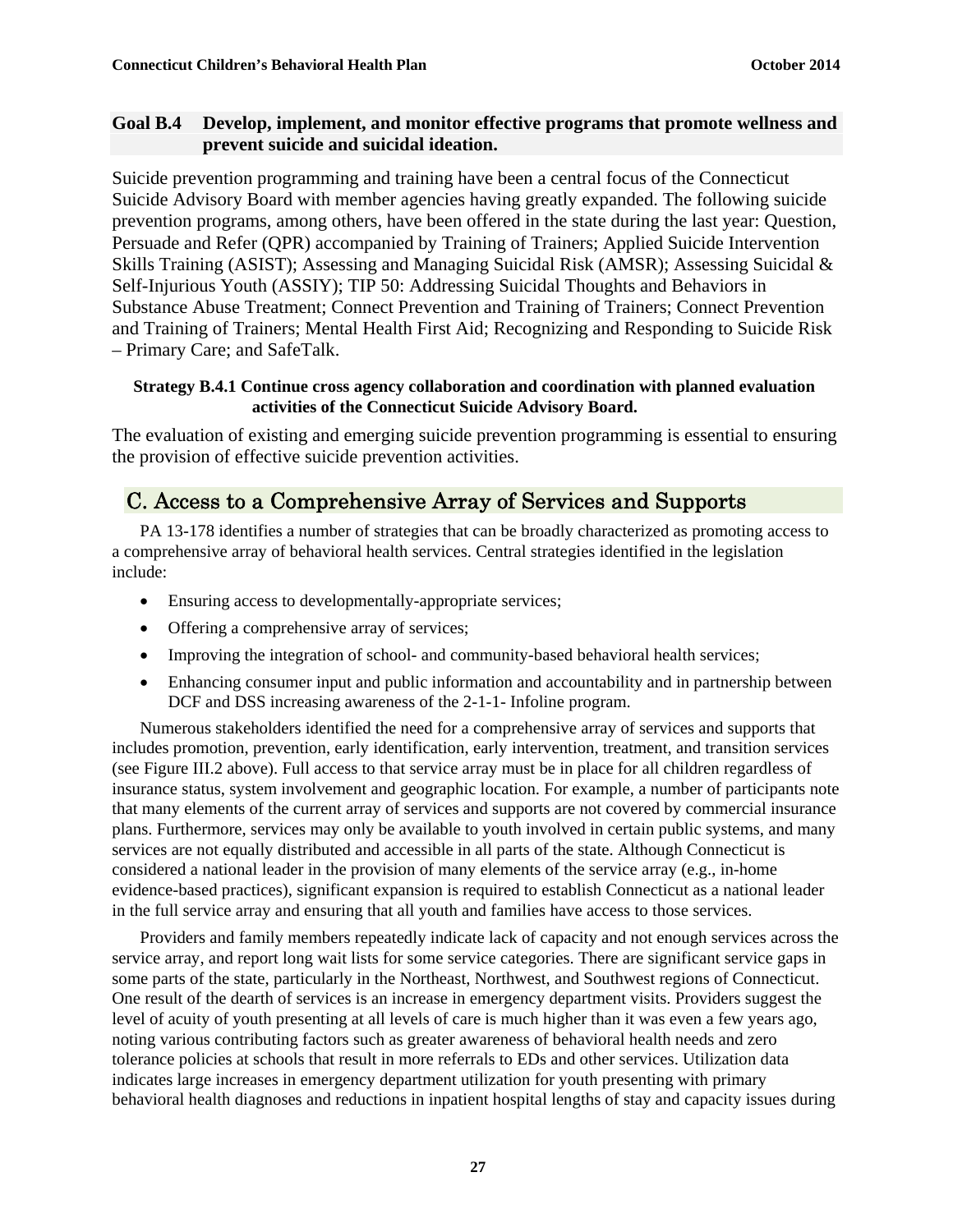period of high volume. Schools and families refer the majority of children that are seen in EDs. Providers strongly indicate that the statewide network of outpatient psychiatric clinics for children and child guidance clinics is consistently underfunded and has difficulty attracting and retaining a stable, highly trained workforce. This situation has contributed to problems ensuring a full service array and continuity of care in all parts of the state. Utilization of EMPS has increased 31% since Fiscal Year 2011 and further increases should be anticipated given the requirements of PA 13-178 for schools to establish MOAs with EMPS to avoid referrals to an ED whenever children can be safely and effectively treated in home and community settings.

Stakeholders also noted a decrease in the number of congregate facilities, stressing the importance of service availability for those with higher acuity needs. According to CTBHP data, since October 2009 six residential treatment centers have closed, in-state bed capacity has reduced by 54%, and the utilization of out-of-state providers has decreased by 85% in the past five years.<sup>48</sup> Occupancy data from the CTBHP illustrates consistent vacancies across a range of congregate treatment settings, including Therapeutic Group Homes and Residential Treatment Centers. In 2012, Connecticut's overreliance of congregate care settings for children in DCF custody was among the highest in the country and above the national average of approximately  $14\%$ .<sup>49</sup> At the time of this report, although Connecticut has seen a decrease in congregate care utilization and a simultaneous increase in children remaining at home with one or more biological parents, Connecticut remains above the national average in congregate care placement rates. Many states have demonstrated that congregate care reductions have resulted in better outcomes and reduced costs, and these efforts are effective when accompanied with significant increases in funding for community-based service and data-driven monitoring of needs and service utilization. Yet it is clear that residential treatment and other congregate care settings are needed for some youth. Efficient use of this level of care for youth who require this level of treatment should be fully supported as an important part of the full service array.

The primary recommended action with respect to treatment services was to ensure sufficient capacity across the array of behavioral health services, care and support, delivered in various settings (communitybased clinics, schools, home-based) that will assist in maintaining children in their homes, schools, and communities, consistent with national research. Many service categories were identified as needing sufficient expansion (Goal C.1).

#### **Goal C.1 Build and adequately resource an array of behavioral health care services that has the capacity to meet child and family needs, is accessible to all, and is equally distributed across all areas of the state.**

Our findings indicate a need for significant expansion in many sectors of the service array and ongoing monitoring of the adequacy of the service array. Unless services are enhanced, screening for behavioral problems is likely to lead to an increase in demand for services from an already overburdened system, resulting in children being referred to longer wait lists rather than effective services. Although service expansion across the full array will be complex and costly, and will require further specification and planning to ensure that the most effective services are targeted for expansion, a growing body of literature and community experience documents strategic service expansion as an investment that will ultimately have a positive impact on outcomes for Connecticut's children and prove to be cost effective. In many cases, service expansion is in fact mandated in the Medicaid system by requirements like EPSDT.

Significant service expansion should take place quickly, simultaneous to the system infrastructure enhancements described in Section IV.A. This work will draw on extensive recent efforts to document the service array and gaps in that array, and to recommend solutions (see Section I-III and Appendix B). This work would become a core responsibility of the governance entity established to oversee plan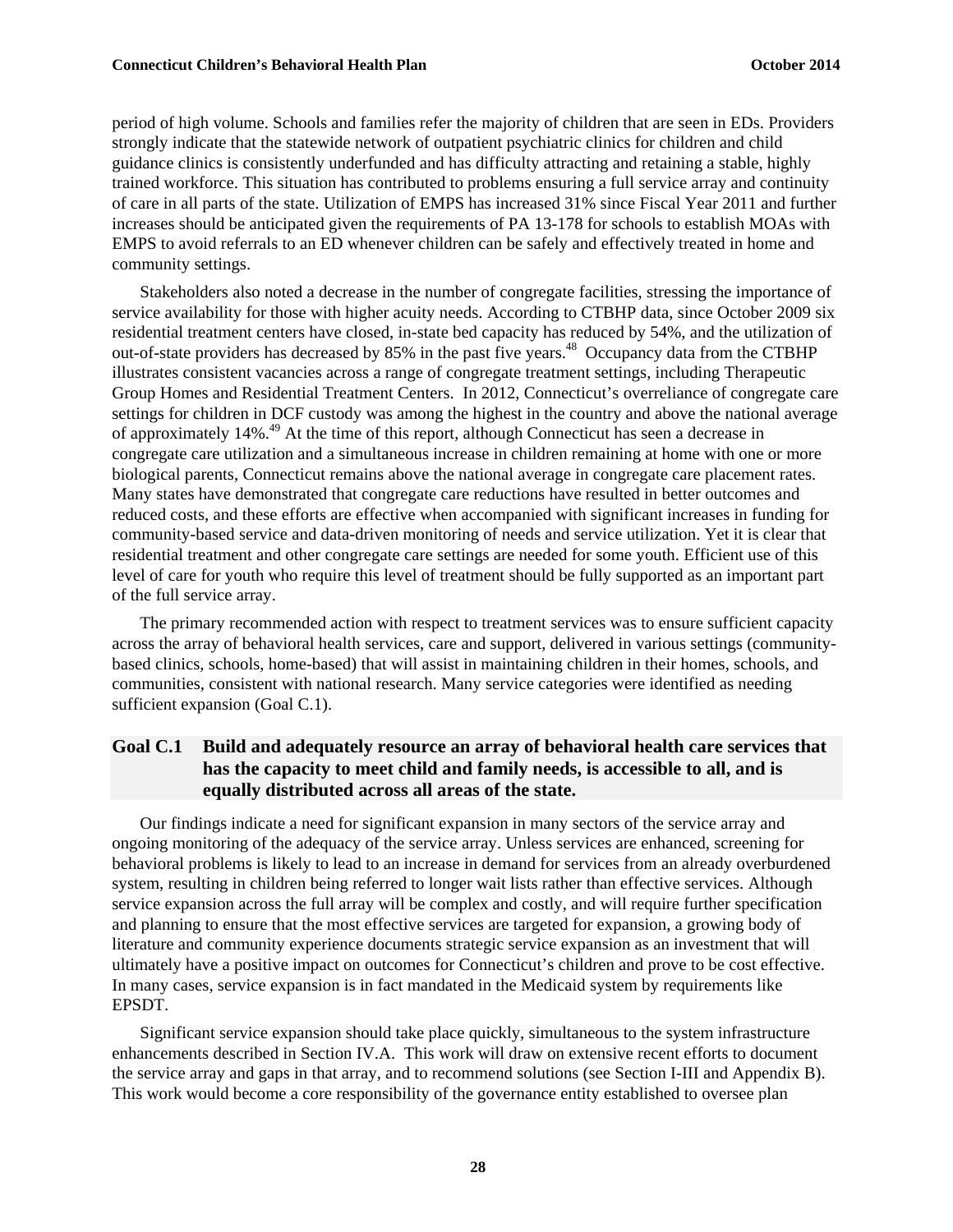implementation (see Section V). Service expansion should be informed by the emerging field of implementation science, which examines approaches to disseminating and implementing treatment models.<sup>50</sup>

The service array would emphasize prevention activities and non-traditional/informal supports while also providing sufficient evidence-based and evidence-informed behavioral health services. New, innovative services to meet the needs of specific populations should also be fully promoted in the service array, with adequate supports to ensure effectiveness (e.g., access and knowledge of services, training, data collection, quality assurance/improvement). Services should continue to be delivered across settings (e.g., home-based, early care and education, schools, outpatient clinics) to increase access and prevent and treat social/emotional disorders as early as possible.

The following goals and strategies provide guidance as to where the state can begin to make significant improvements to enhance the service array.

#### **Strategy C.1.1 Establish a process for initial planning of the array of services and supports and ongoing needs assessment, across local, regional, and statewide levels.**

Within the context of the system structure and governance articulated in Section IV.A, DCF and its partners will lead the process, with strong family and provider input, to: consistently assess the array of services and supports involved in the System of Care; quantify the gaps identified through an ongoing needs assessment process; and implement a plan for service enhancements. A transparent, web-based process to document each component of the service array, its requirements, its funding, and its place in the overall system will aid in identifying the specific steps to enhance each component and then enable tracking of progress.

Needs assessment is critical for identifying and responding to gaps in the service array, and should be conducted at the local and regional level, employing a broad definition of the array of services. Information on known service gaps can be gleaned from existing reports including regular Value Options reports, the Juan F. Court Monitor process, and recent reports from Office of the Health Care Advocate, the Legislature's Program Review and Investigations Committee, and from the Early Childhood Comprehensive Systems grant. A process and online data collection tools for conducting these local/regional needs assessments and rolling them up to the statewide level should commence immediately and be pursued with some urgency based on public and providers concerns about capacity issues. The strategy for financing this expansion of services is articulated in Goal A.2 above.

#### **Strategy C.1.2 Finance the expansion of the services and supports within the array that have demonstrated gaps.**

The planning process has identified a number of components of the service array that require increased investment to meet current and projected needs. As noted throughout this report, the current high utilization of EDs is related to an insufficient supply of community-based alternatives across the service array; consequently, expansion across the service array is strongly recommended. The section below describes a number of service categories that were identified as lacking capacity. Expansion in each area is strongly recommended.

In addition to meeting existing demand, expansion is recommended to plan for the anticipated growth in demand for services resulting from increased efforts in the area of screening for behavioral health concerns, as described in Section IV.B.

While this Section IV.C covers the comprehensive view of developing the entire system of care, much of which will be enhanced through the existing network of child guidance clinics and outpatient psychiatric clinics for children, two areas targeted for development intersect with many components of this array of services and were pulled out in separate goals below: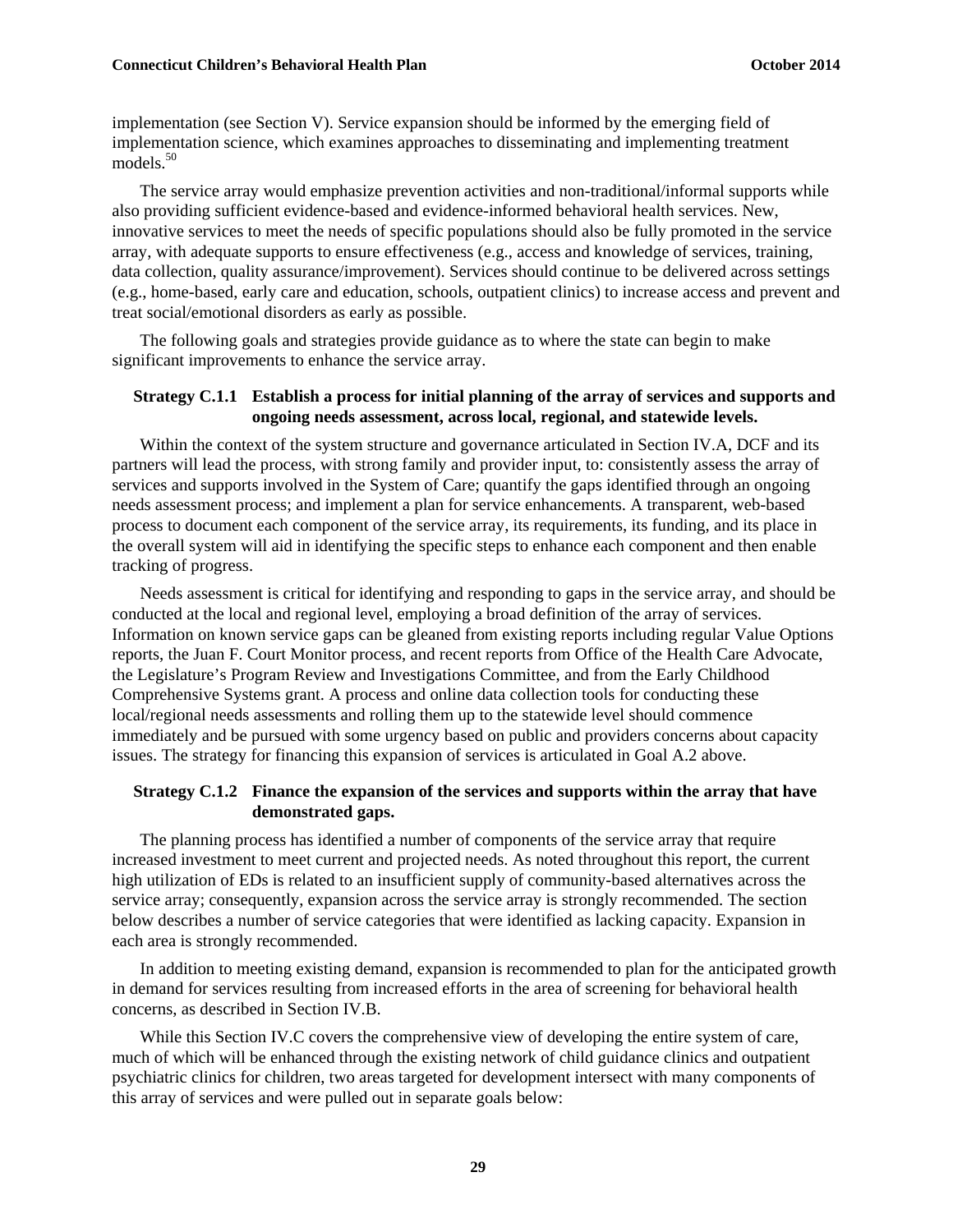- **Crisis response services (Goal C.2).** Many stakeholders noted significant increases in the number of youth presenting in behavioral health crisis to services such as Emergency Mobile Psychiatric Services (EMPS), EDs, and inpatient hospitals. Further expansion of this level of care is an immediate need and an important part of the overall system of care; accordingly, it is described in further detail in Goal C.2 below.
- **School-based behavioral health (Goal C.3)**. Many planning participants cited schools as ideal settings for screening, early identification of behavioral health needs, and delivery of and linkage to treatment services. Further expansion of school-based behavioral health care, in close cooperation with existing community-based clinics, is an important part of the overall system of care and is described in further detail in Goal C.3 below.

The services in this array will continue to be delivered by providers with extensive experience and deep roots in the community. Services and supports in need of expansion are described below, including: early childhood interventions; non-traditional/non-clinical interventions; care coordination; and behavioral health treatment options.

#### **a. Early Childhood Interventions**

Section B includes description and strategies for increasing the incorporation of universal prevention approaches as an important element of the service array; this section describes preventive interventions primarily at the selective and indicated levels for youth who are found to be at-risk for social, emotional, and behavioral problems. The early childhood behavioral health system must include an array of evidence-based interventions from low to high intensity, delivered in a variety of settings. Early childhood behavioral health intervention/treatment can dramatically decrease the need for deep end services later delivered by schools and community-based agencies. Intervening early is documented to be effective, both in terms of cost and morbidity, with a convincing body of evidence that home visitation programs improve developmental outcomes,<sup>51</sup> increase caregiver capacity, reduce incidents of abuse and neglect, and address the implications of Adverse Childhood Experiences on health and well-being.<sup>52</sup> By considering these programs as Community Health Providers within the SIM framework, an opportunity may be created to further develop and bring to scale critical and cost-efficient early interventions.<sup>53</sup>

Infant mental health advocates point out that intervention and treatment for infants and young children is very different than for older youth. Services for the very young are not simply a downward extension of intervention used for older children. Infancy is the time of the most rapid brain development and trauma and other adversity that occurs at that developmental stage has profound effects on behavioral health, cognition, and physical health. A two-generation, trauma-informed, developmentally appropriate approach that focuses on the relationship between caregiver and child is fundamental to protecting the developing brain from the devastating effects of stress and trauma and is the foundation for interventions for this population.

In every case, the level of intensity of service and the setting must be matched with the unique needs of the young child and family. For example, children meeting typical developmental benchmarks might be served with a consultation in a pediatric office; challenging behaviors in preschool might benefit from a behavioral health consultation model; and some parents might need skill building as a third possibility. Young children who have experienced trauma, who have parents with significant challenges (e.g., depression, domestic violence, substance use), or who have experienced abuse and neglect need more intensive, home-based, trauma-informed, two-generation services.

The state's service capacity to offer preventive interventions is inadequate, with long waitlists for some evidence-based interventions. Consequently, the state should ensure a sufficient capacity of early childhood interventions to meet the needs of all families, including home visiting services featuring trauma-informed models, early care-based interventions, and clinic or community-based interventions to ensure that such services are scaled up.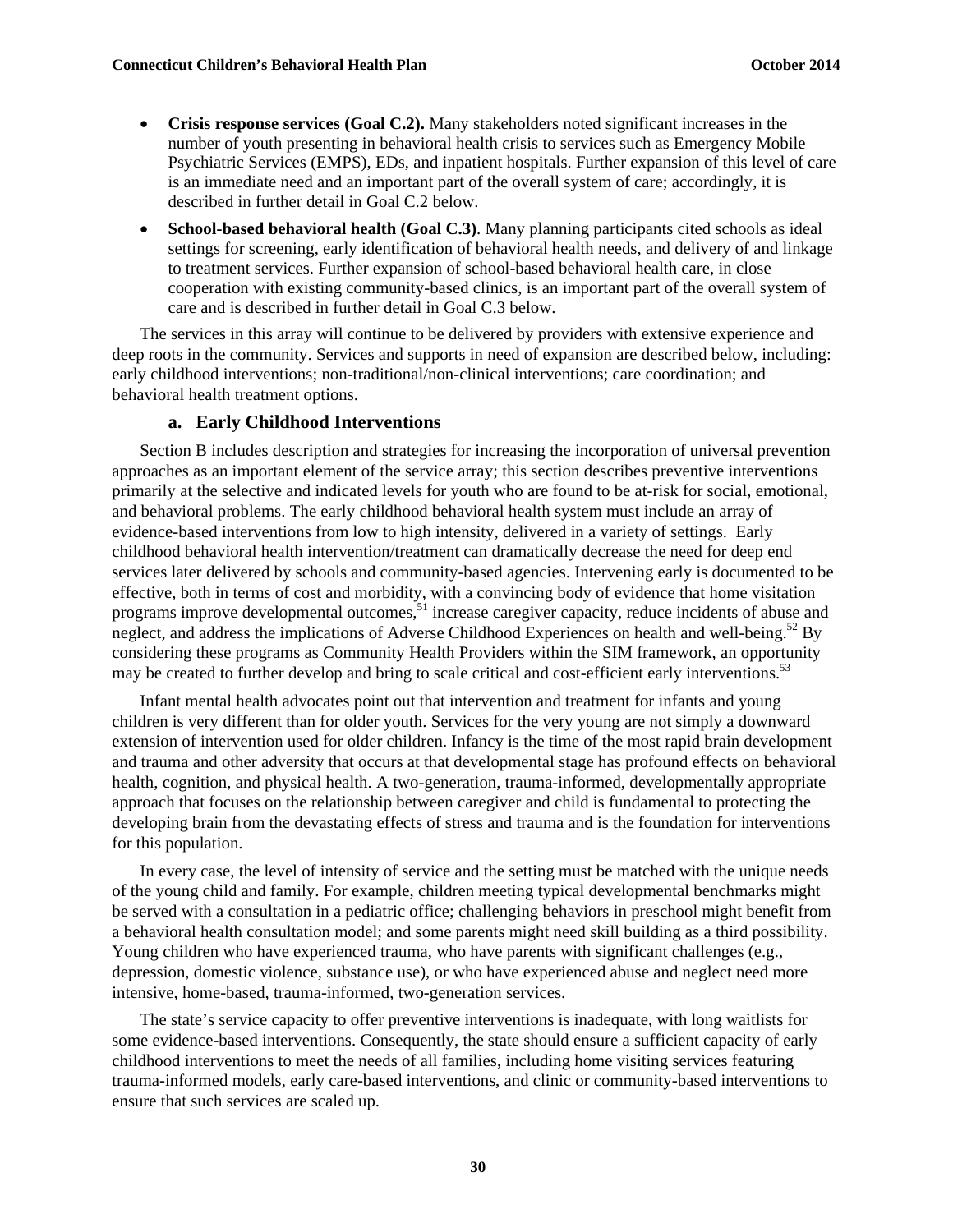#### **b. Non-Traditional/Non-Clinical Services**

Families point to the need for an expansion of non-traditional, non-clinical services that include community-based, faith-based, after-school, grassroots, and other supports for youth who are exhibiting, or identified as at risk for, behavioral health symptoms. Such interventions should be supported as important element of the service array in the area of promotion, prevention or early intervention (depending on the nature of the program and its target population). Families identify such interventions as being highly responsive to community needs, family-friendly, accessible, and effective. Furthermore, families report that such interventions often are delivered by individuals who know their community, which contributes to the acceptability of those services. Included in this category are community-based services that provide a bridge between families, schools, and pediatric health care providers.

Considerable work is underway to ensure that children with behavioral health and substance use issues are not ensnared in a juvenile justice process that could contribute to negative longer-term outcomes and not address their underlying issues. Programs have been piloted across the state to work with schools, Juvenile Review Boards, or Youth Service Boards, to identify at-risk children, facilitate assessment of their needs, and connect them with services or pro-social community activities. These prevention and early intervention programs often are small and grant-funded. As Connecticut re-imagines its health care delivery and payment system, these services should be considered, potentially with a plan for certification or licensing, support for fidelity and outcomes measurement, and a path for insurance reimbursement.

#### **c. Care Coordination**

Care coordination utilizing high-fidelity Wraparound and child and family teaming approaches is highly recommended, and as described in Section IV.A.2, such services are an essential component of the proposed re-organization and the roles and functions of the system of care. Youth and family members who are involved in multiple systems indicate difficulties meeting the varying recommendations, protocols, and requirements for treatment across those systems. Families report that they constantly feel the need to "start over" when circumstances change, and that information about their behavioral health and treatment history "does not follow" them, suggesting that treatment information is not shared efficiently with the next clinician or agency. This often results in frustration and lack of continuity of care. Effective care coordination can address this issue and streamline access to the most appropriate services and address issues of continuity of care.

Care Coordination should also connect families to the array of services that will reduce family stress, which can be "toxic" to the development of the child. Examples include services to address treatment for maternal depression, parental substance use, or behavioral health disorders; domestic violence; homelessness; food insecurity; and more. As per the Guiding Principles of a System of Care, care coordination is not just about coordination of behavioral health services but about coordination and access to the services and resources across systems that a family needs to promote health and well-being.

#### **d. Behavioral Health Treatment Options**

The findings strongly support the need to expand and/or enhance several areas of the treatment service array. Treatment options should be available at varying levels of intensity to meet individual needs. Services should be accessible regardless of insurance type, system involvement, and geographic location. Described below are areas of the service array that are in need of expansion.

*Outpatient care***.** Some providers from the state's Child Guidance Clinics report high numbers of referrals to outpatient services but a lack of sufficient funding to meet the need. Routine outpatient care is often a first referral for a young person with behavioral health needs, a follow-up service referral for youth discharged from other services, and a "step-down" referral from more intensive levels of care. This results in high demand at the outpatient level of care and youth presenting with various presenting concerns and levels of acuity. Increasingly families, providers, and funders understand the high rate of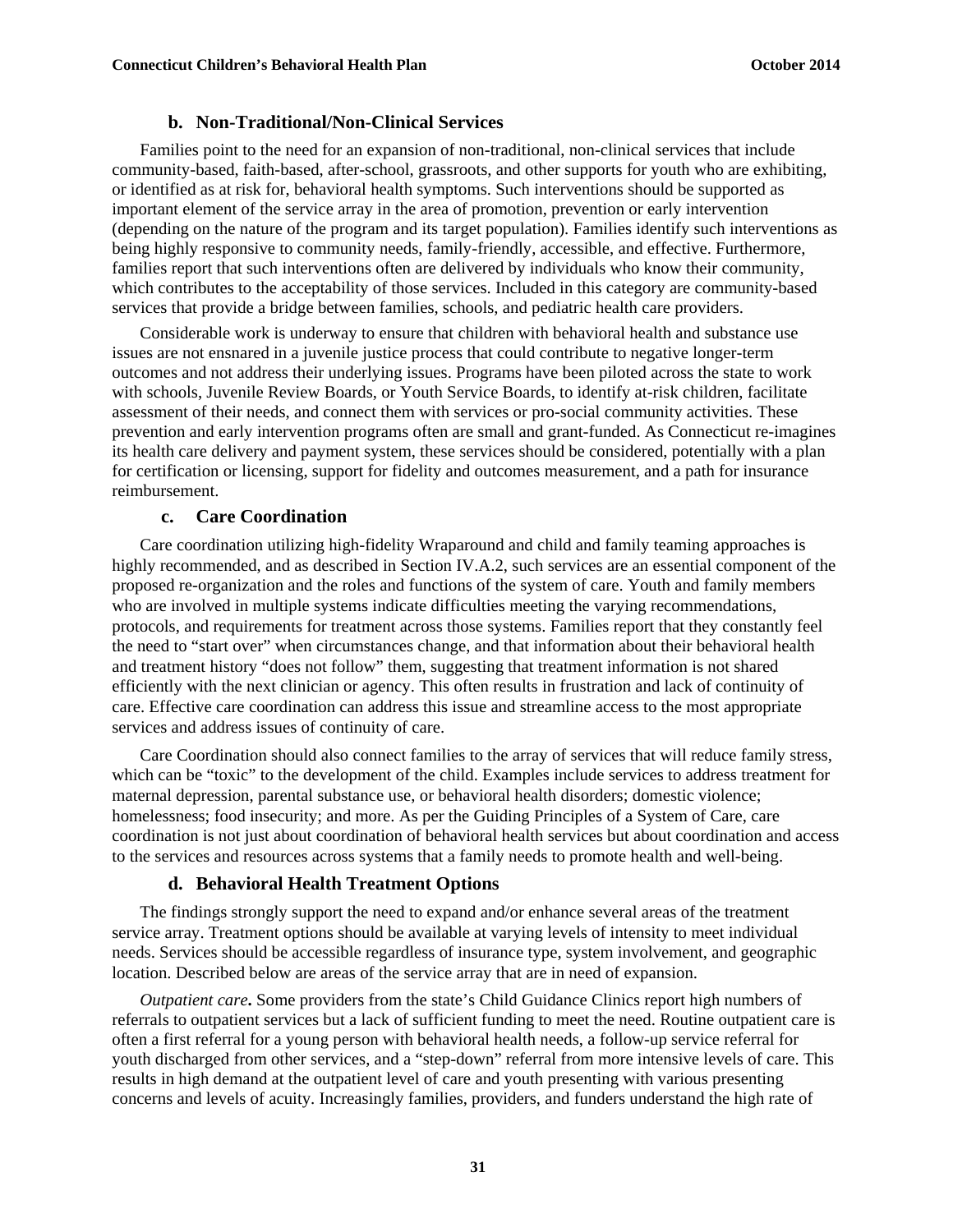trauma experienced by youth in our behavioral health and juvenile services system and the associated lifelong medical and societal costs of unaddressed trauma exposure.<sup>54</sup> In recent years, Connecticut has increased its adoption of evidence-based practice models and in partnership with providers has implemented several of these models in an effort to enhance the quality and outcomes of outpatient care.

Connecticut should continue to support the outpatient level of care and scale-up its nationally recognized trauma support and evidence-based services - including TARGET, TF-CBT, MATCH-ADTC, and other models - to prevent system involvement and reduce escalation of need. Implementation of evidence-based practices at the outpatient level of care may require new reimbursement strategies to participating clinics to cover the additional costs associated with implementing evidence-based practices. Associated costs often are related to reduced productivity related to training and support (e.g., learning collaboratives, consultation calls, supervision), smaller caseloads, and increased requirements for data collection and quality improvement activities.

*Intensive treatment models*. Many note the need for sufficiently intensive treatment options to meet the needs presented by many youth and their families. This level of care is critical to maintain youth with behavioral health needs in their homes, schools, and communities. Access to intensive treatment models, delivered primarily in community-based settings, is needed, including Extended Day Treatment, Intensive Outpatient Programs, and Partial Hospitalization Programs.

*Child and adolescent psychiatry.* Many stakeholders identify a significant shortage of qualified child and adolescent psychiatrists to conduct psychiatric evaluations and provide medication management to children who require this level of care.

*Substance use services.* Participants identify substance use issues as a growing concern among youth. Opiate and prescription drug use are identified as increasingly prevalent among the adolescent population. Participants noted that some excellent, evidence-based services exist for treating adolescent substance use; however, they do not have the capacity necessary to meet the need. Furthermore, Connecticut lacks a recovery-oriented system of care for youth, although such a system does exist for adults through DMHAS. Many of the substance use services in the state are available through the justice system, but children should not need to be arrested to access those services. Reimbursement strategies, particularly among private insurers, do not sufficiently fund a long-term recovery model. A more effective approach would be to enhance access to substance use treatment for all youth who need it, thereby preventing juvenile justice and other system involvement. Consultation between DMHAS and the youth-serving system of care is recommended in order to apply relevant lessons learned to the youth population in further developing recovery-oriented services and supports. Better coordination between substance use treatment providers and behavioral health providers, who are often from different agencies, is also needed.

*Services and supports for children with autism.*Participants feel that the system of care for individuals with autism is overly complicated and insufficient to meet the need. The responsibility for treating youth with autism continues to be shared by too many programs and agencies, and the waitlist to see an expert on autism can be as long as six months. A trained workforce that can provide specialty care for youth with autism is highly recommended. Furthermore, there is a pressing need for all youth, including those with autism, to have access to transition services as they age out of the child-serving system and need supports for independent living, employment, and housing.

#### **Goal C.2 Expand crisis-oriented behavioral health services to address high utilization rates in emergency departments.**

It is generally acknowledged that EDs are an inappropriate setting for treating youth with behavioral health needs and their families. High utilization of EDs can be addressed through expansion of crisisoriented services like EMPS, short-term (e.g., 23 hour) behavioral health assessment centers, and longerterm (e.g., 14 day) crisis stabilization units.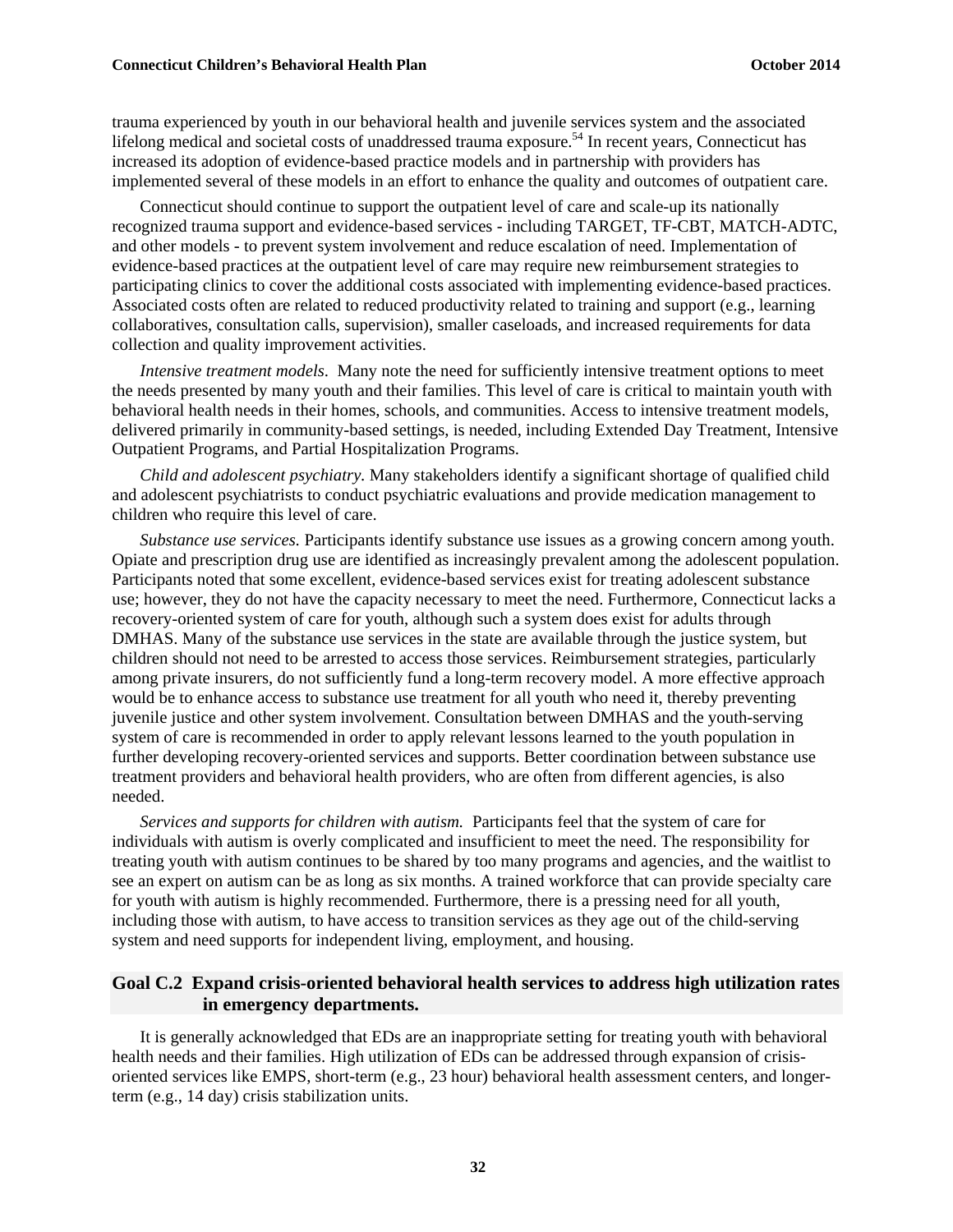EMPS is a proven service that helps divert youth from the ED by responding to families and schools, and helps reduce ED volume by diverting youth who are in the ED from inpatient admission. EMPS also provides linkages to community-based care for families who are in the ED. The ongoing growth in EMPS utilization suggests that EMPS requires further expansion to meet the demand; in addition, it underscores the important finding that EMPS is necessary but not sufficient to address the high utilization of EDs. A sufficient service array at varying levels of intensity, as described in this section, is required so that EMPS can ensure ongoing treatment at an appropriate level of care. In addition to expanding EMPS, expansion of crisis behavioral health assessment centers and crisis stabilization units are highly recommended as they provide critically important alternatives to EDs.

#### **Strategy C.2.1. Expand EMPS by adding clinicians across the statewide provider network to meet the existing demand for services.**

The ongoing growth in utilization of EMPS services over the last several years, as well as growing utilization of EDs among youth with primary behavioral health concerns, justifies an expansion of EMPS to address the crisis needs of youth and families. EMPS helps to divert youth from EDs by responding directly to families and schools. Continued outreach to families and execution of MOAs with schools (as required under PA 13-178) and police is likely to significantly expand EMPS volume. Expansion of capacity within EMPS is required to meet the current and projected increases in demand for this service.

#### **Strategy C.2.2. Enhance partnerships between EMPS clinicians and EDs to facilitate effective diversions and linkages from EDs to community-based services.**

Along with the expansion of EMPS clinicians generally, enhancements in partnerships between EMPS clinicians with the EDs can further support the diversion of youth from inpatient hospitalization when children can be safely and effectively treated in their homes, schools, and communities. It will also assist EDs by providing direct access to experts in establishing linkages to community-based care. EMPS also works closely with police to divert youth with behavioral health needs from ED utilization as well as arrest.

#### **Strategy C.2.3. Explore alternative options to ED's, through short-term (e.g., 23 hour) behavioral health assessment centers and expanded crisis stabilization units.**

For youth who are experiencing a behavioral health crisis and are in need of acute care, EDs are not an appropriate setting; however, alternative treatment settings do not exist or are in short supply across the state. Families and providers identified the importance within the service array of behavioral health assessment services (e.g., 23 hour beds) and crisis stabilization units that provide assessment and treatment for longer periods of time (e.g., up to 14 days). An enhanced crisis service system should ensure that EMPS can provide direct access to these treatment settings, which will help alleviate the current crisis in EDs and provide families and youth with a safe treatment environment at a less intensive level of care than inpatient hospitalization. In-state and out-of-state models for crisis respite and crisis stabilization units should be considered as models for expansion. With the proposed expansion of crisis services as alternatives to EDs, some stakeholders have concerns about current federal and state regulations as they relate to accessing these services. For example, the federal Emergency Medical Treatment and Labor Act (EMTALA) describes hospitals' obligations when an individual presents for treatment to an emergency department, and contains other stipulations relating to ambulance transport to a hospital. We recommend that the state closely examine the federal EMTALA law and relevant state law and make appropriate changes to state law as needed to ensure that youth have access to crisis treatment options designed to serve as alternatives to the ED.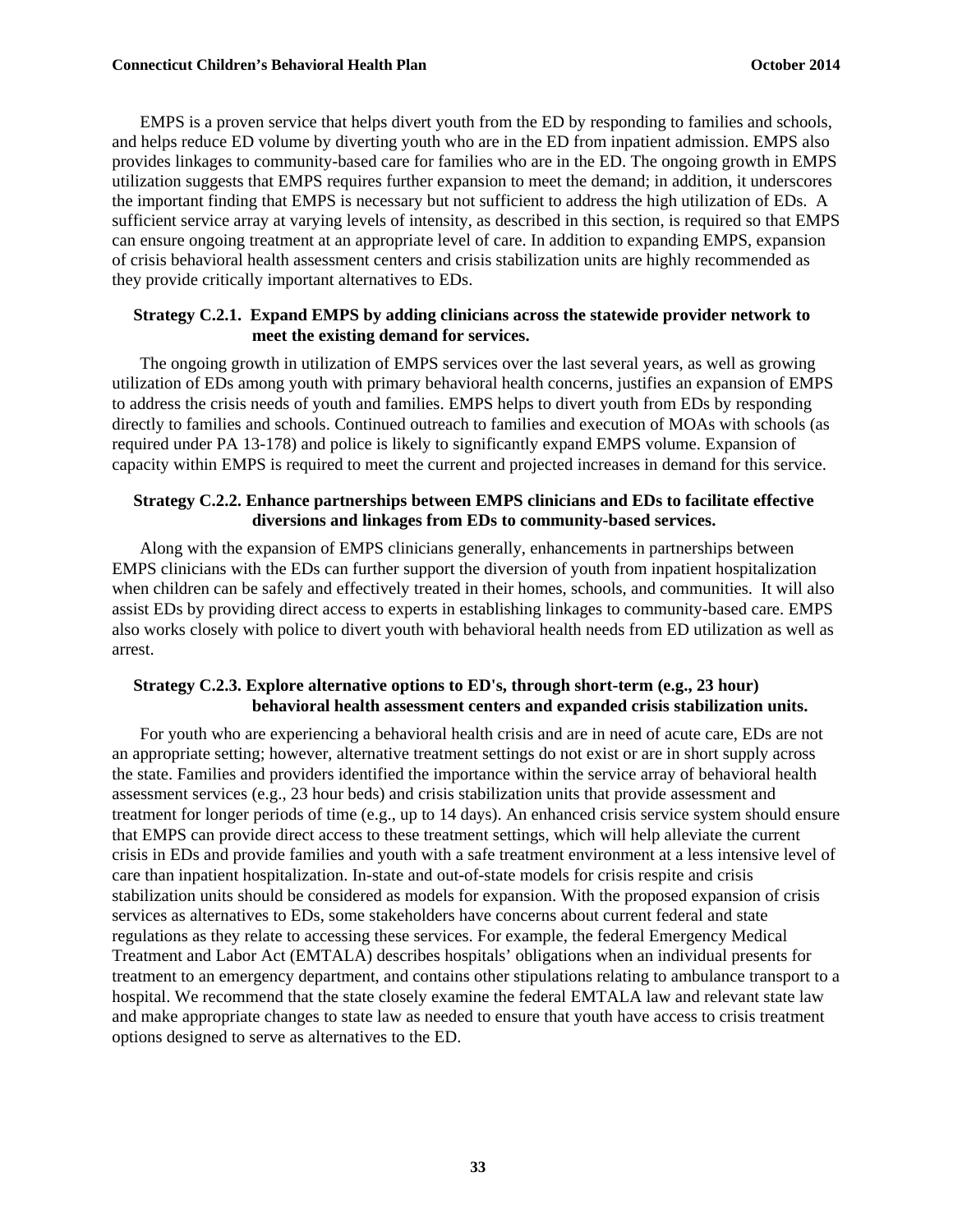#### **Goal C.3 Strengthen the role of schools in addressing the behavioral needs of students.**

A significant expansion of school-based behavioral health services is recommended, built on an "expanded school mental health" framework that includes significant collaboration between communitybased behavioral health providers and schools.<sup>55</sup>

There is growing evidence that students with behavioral health needs have higher rates of academic failure and also are subject to high rates of "exclusionary discipline" (e.g., arrest, expulsion, suspension). While appreciating that the schools' primary role is to educate children, schools are also ideal settings for screening and early identification of behavioral health needs and linkages to services. Research suggests that behavioral health services are effective and more accessible to youth when delivered in schools.<sup>56</sup> School-based behavioral health services are provided by clinicians employed by school districts, schoolbased health center staff, and/or community-based providers who are either co-located in the schools or located in the community but linked to the school.

Schools have the potential to be the best places for identifying youth in need of intervention and reducing access barriers to provide effective care. Many schools, however, require assistance in building their capacity for these services in order to realize that potential. Over time, school districts have reduced the number of guidance counselors, school social workers and school psychologists due to budget cuts, reducing the schools' ability to meet the behavioral health needs of students and provide guidance to teachers about how to do the same. School-employed clinicians were reported to have extensive responsibilities related to developing and reviewing Individualized Education Programs/Plans (IEPs) but less available time to provide prevention and intervention services. Additionally, there are difficulties meeting the behavioral health needs of youth with autism in schools, responding to behavioral health crises in schools, and facilitating transitions from inpatient hospitalization back to the school. Parental engagement in care can be more difficult during the school day, and feedback to the primary care provider is inadequate, even with fairly straightforward medical problems. Communication and coordination between schools and community-based behavioral health providers is a significant challenge. Schoolbased health centers, though helpful and effective, are not sufficiently taken to scale across the state and may not have the full capacity needed to ensure coordination of care between the school and the community, particularly when school ends in the summer but children and families require ongoing services. It is clear that if schools are to play a broader role in the delivery of behavioral health services, support will be required to address these various concerns.

It is critical that efforts to enhance the delivery of school-based behavioral health services provide financial support to schools and also to the network of child guidance clinics in Connecticut that will be involved in this effort. Coordination with community-based providers, perhaps through co-location of clinicians in schools, will ensure that youth who are identified or treated in schools have access to the full service array available in the community and experience continuity of care during the after-school hours and over the summer.

 School-based services will also need to be coordinated with the overall development of the system of care and the role of the Care Management Entities proposed in Goal A.2, with school-based services part of a broader evaluation and care plan for children served. This will also allow for enhanced data collection and accountability for the delivery of school-based behavioral health services. Data collection practices at the system level should incorporate results of school-based behavioral health screening, referrals and linkages to treatment, and outcomes including school attendance and academic achievement. Annual student health surveys that include questions about physical health, behavioral health, social life, and school engagement and link to health and educational outcomes can help identify needed services (individual, group, school-wide).

Specific strategies in this area are outlined and explained below.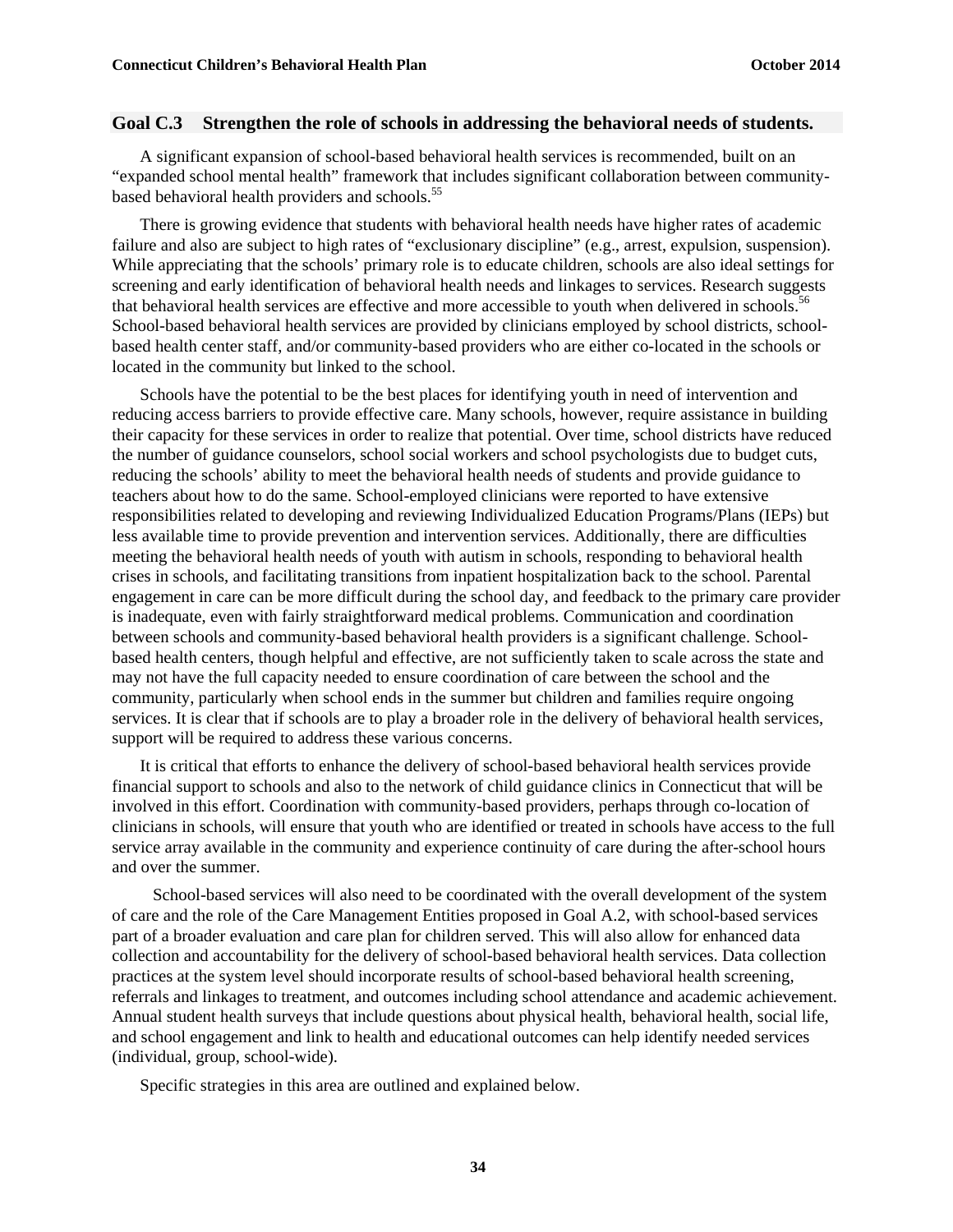#### **Strategy C.3.1 Develop and implement a plan to expand school-based behavioral health services.**

This plan should include the following elements:

- **Increase the number of community-based clinicians who are co-located in schools.** It is critically important to integrate delivery of school-based behavioral health services with the state's network of community-based clinics (e.g., child guidance clinics, outpatient psychiatric clinics for children) and the overall system of care described in this report. This is the best way to ensure that students who are identified or treated in schools have access to the full service array and that they experience continuity of care when schools are not in session. All goals and strategies described in this section should be pursued in close coordination with the network of community-based clinics.
- **Address licensing, funding or other regulatory issues** to enable community providers to deliver services on school grounds and receive reimbursement from insurers and/or Medicaid. This alleviates transportation and "no show" issues because the child is already at school, and also helps to address stigma because the youth is going to the school for services, not to a "clinic."
- **Increase the number of school-based behavioral health clinicians.** Connecticut must ensure that all schools have a sufficient number of social workers and school psychologists to meet or exceed recommended standards and to meet the demand for treatment.
- **Adopt and implement standardized screening instruments.** Standardized screening instruments will help school personnel identify behavioral health and support needs, including trauma exposure. Schools need to identify key points of contact among school staff who can administer the universal screening (e.g. school nurse, SBHC clinicians, guidance counselors, school social workers, community-based clinicians), provide training, and create a centralized data system for sharing of results and to avoid duplication of screenings. Section IV.B provides additional details on behavioral health screening in the system of care.
- **Expand the number of school based health centers (SBHCs).** School-based health centers, staffed by either school employees or contracted staff from local providers, are an effective model for addressing the health and behavioral health needs of students and integrating care. Medical clinicians are now required (for sites funded by DPH) to conduct behavioral health screenings at all visits, which increases the likelihood of early detection and referral. Connecticut should ensure that all school-based health centers achieve the "gold standard" of optimal comprehensive SBHC care that involves having both a health and behavioral health clinician with administrative support. Expansion of SBHCs should follow the establishment of quality standards and the development of effective programmatic oversight at DPH.<sup>57</sup> DPH will need an increase in funds for administrative staff support to implement and monitor this expansion.
- **Implement evidence-based treatments tailored to schools.** Require that all school-based behavioral health providers are trained in the use of trauma-informed evidence based treatments that are designed for delivery in a school setting and utilize group and individual treatment modalities.
- **Identify model plans across the state that accomplish the goals and strategies outlined in this section, and systematically support replication of those models across the state.** There are a number of potential models for enhancing school-based behavioral health in collaboration with community-based providers. Existing or emerging evidence-based models, such as the Cognitive Behavioral Intervention for Trauma in Schools (CBITS), should be identified and replicated.
- **Integrate measurement of outcomes with statewide data collection and reporting efforts**. Data collection and reporting of outcomes across SBHCs and other school-based services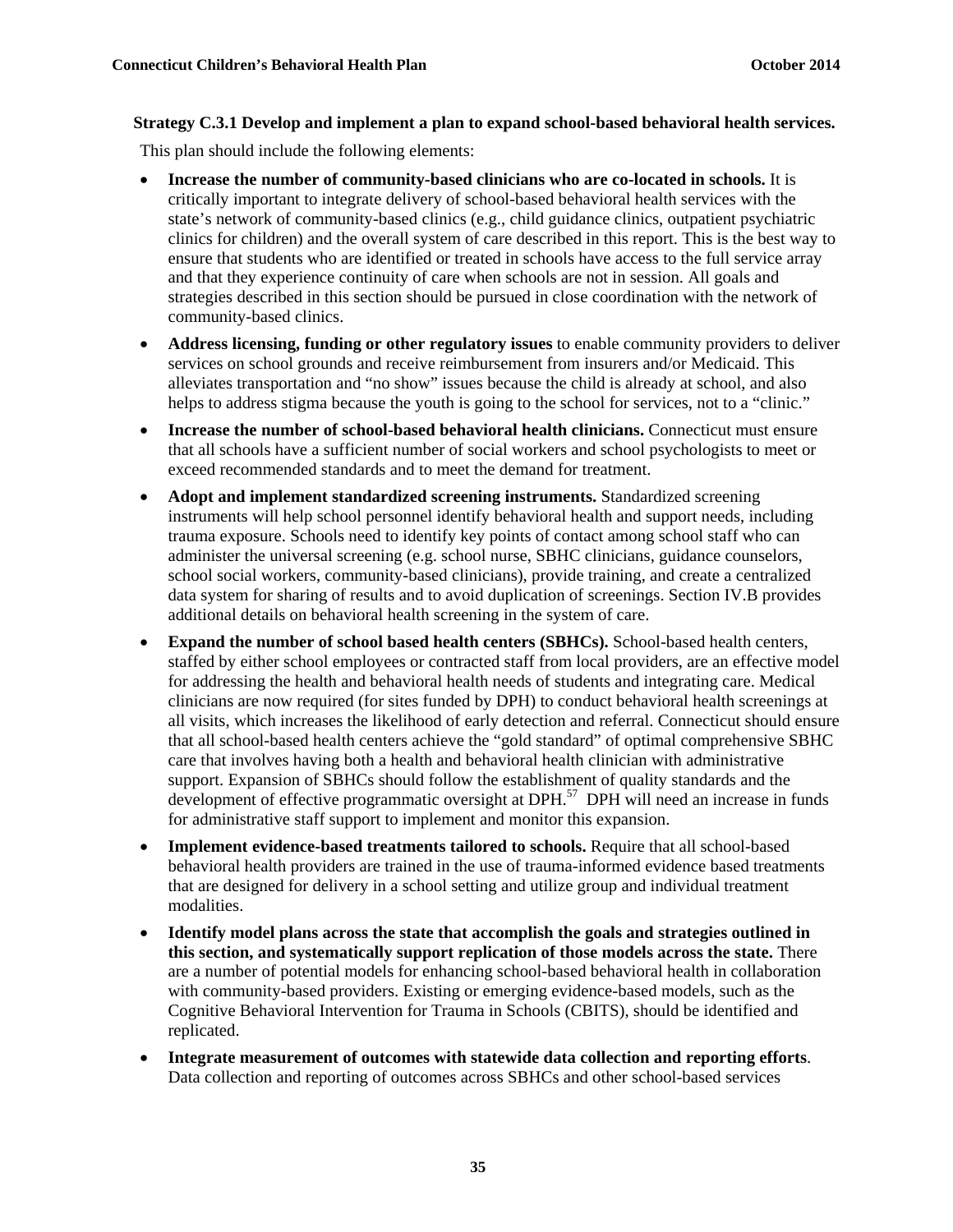throughout the state should connect to the statewide model of quality assurance, continuous quality improvement and monitoring of outcomes (see Section IV.A).

#### **Strategy C.3.2 Create a blended funding strategy to support expansion of school-based behavioral health services.**

Municipal funds will be insufficient to support an expansion of school-based behavioral health services. A combination of federal, state, local, and private and public philanthropic funds can be pooled together to fund school-based behavioral health services, reduce fragmentation and cost shifting, and improve the coordination of school- and community-based behavioral health services.

#### **Strategy C.3.3 Develop and implement a behavioral health professional development curriculum for school personnel.**

In-service professional development will help build the capacity of school personnel to recognize, refer, and/or treat behavioral health concerns. School administrators, teachers, clinical personnel, School Resource Officers, and other school personnel all require different behavioral health competencies and the curriculum should be tailored to their needs and to the developmental level of the students they serve. Initial training for teachers and administrators in behavioral health and developmental issues should be incorporated in teacher and administrator training curriculums in higher education. SDE, school behavioral health trade associations, and school personnel should guide curriculum development for continuing education. All School Resource Officers should be required to undergo training in recognizing and responding to youth with behavioral health needs, increasing rates of diversion from exclusionary discipline including arrests, expulsions, and suspensions, and implementing restorative practices. Training modules should include, at a minimum, the following:

- Introduction to Child/Adolescent Development;
- Recognizing Behavioral Health Concerns and Trauma Exposure;
- Developing Empathy and Reducing Stigma/Discrimination Associated with Behavioral Health Concerns;
- Effective Classroom Behavior Management Strategies;
- Violence Risk Assessment:
- Diversion from Exclusionary Discipline; and
- Cultural Competency.

#### **Strategy C.3.4 Require formal collaborations between schools and the community.**

PA 13-178 calls for establishment of MOUs between schools and EMPS providers and between schools and police. Schools and community-based agencies should develop much broader MOUs that articulate roles and responsibilities in meeting the behavioral health needs of students, using EMPS as well as other services and supports. MOUs must address the need for improved communication between schools, police, community-based providers and hospitals in order to promote coordination and continuity of care.

#### **Goal C.4 Integrate and coordinate suicide prevention activities across the behavioral health service array and across multiple sectors and settings.**

Behavioral health providers should work within their respective agencies and communities to raise the profile of suicide prevention initiatives and activities that promote health and wellness. There is strong institutional and leadership support for suicide prevention through DMHAS, DPH, DOC, DCF and other state agencies.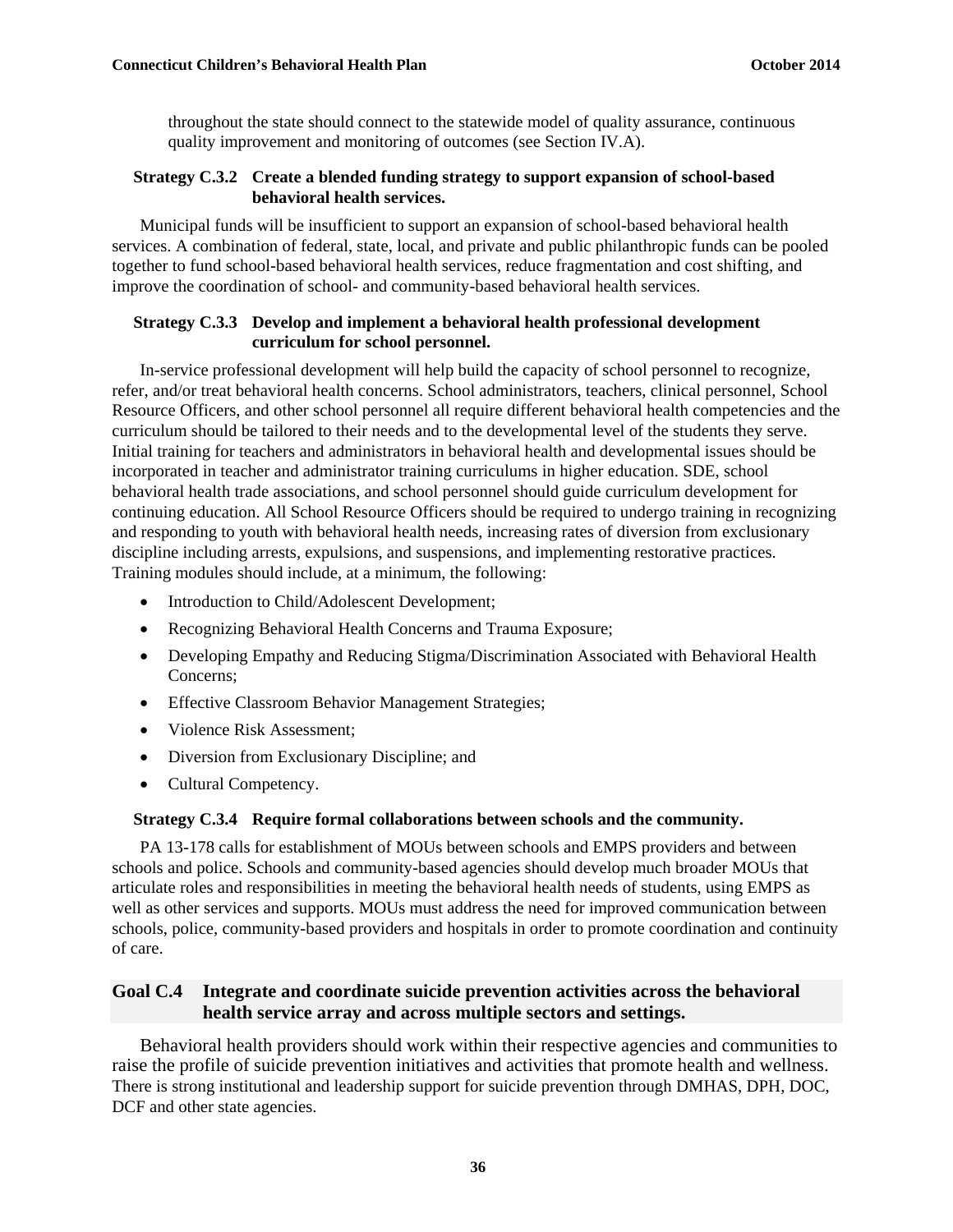#### **Strategy C.4.1 Continue to identify and foster attitudes and behaviors within agencies and programs that support the evaluation and adoption of new initiatives for prevention, intervention and postvention.**

Central to this effort is the institutionalization of embedded language, policy and activity in agencies for which suicide prevention may not traditionally be part of the central mission.

# D. Pediatric Primary Care and Behavioral Health Care Integration

Section 1.I of PA 13-178 calls for offering comprehensive, coordinated care within a continuum of services. The legislation also calls for DPH to work with DCF to increase family involvement in the medical home and integrated care models. Among the challenges in an integrated care delivery system identified by experts in the field through facilitated discussions, community conversations, and a review of the literature, two were most salient and are identified as key goals for addressing continuity, coordination, and integration of care: (1) the integration of pediatric primary care and behavioral health services within Patient Centered Medical Homes (PCMHs); and (2) enhancements to the care coordination systems in the State. Integration of pediatric care and behavioral health is addressed in this section, complementing the recommendation in Section A regarding care coordination and the creation of Care Management Entities as the major system enhancement to ensure coordination and continuity of care across all involved sectors.

Challenges regarding the integration of pediatric primary care and behavioral health services include:

- Electronic health record systems do not allow for sharing of information across care settings, such as health and behavioral health;
- State confidentiality laws require parental consent for health and behavioral health providers to share information;
- Pediatric providers are not comfortable treating their patients' behavioral health conditions;
- Behavioral health providers are not trained to work in pediatric primary care settings;
- Reimbursement policies don't easily support behavioral health clinicians delivering care in pediatric primary care settings;
- The lack of 24/7 availability of providers, including behavioral health clinicians, contributes to overuse of Emergency Departments; and
- Parents are left to do the bulk of coordination of care between their children's health and behavioral health providers.

Integration of pediatric care and behavioral health applies in both the public and private sectors for behavioral health care systems and will need to be coordinated with the role of the Care Management Entities to avoid duplication. An approach will be needed for families with children with a high level of need who are presently looking to the DCF Voluntary Services program for assistance.

#### **Goal D.1 Strengthen connections between pediatric primary care and behavioral health services.**

Pediatric primary care services provide a unique opportunity to address children's behavioral health needs. They are universally used across age groups, racial and ethnic groups and geographic locations. For example, children cannot attend childcare, school, camp or play organized sports without first having a physical exam by a licensed child health provider. Engaging at the primary care level also facilitates a family-based approach. Providers can engage families in behavioral health services for their children and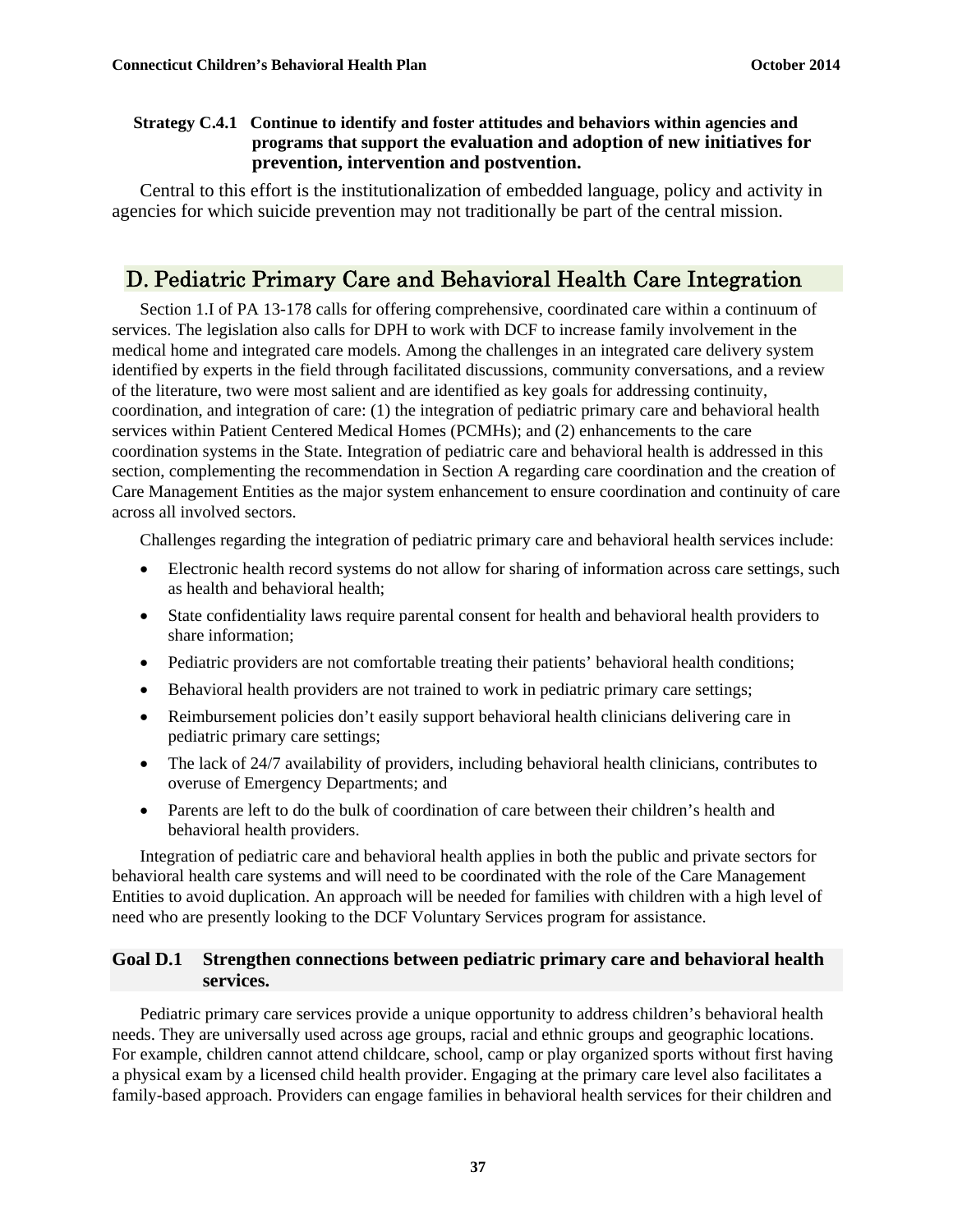#### **Connecticut Children's Behavioral Health Plan Connection Connecticut Children's Behavioral Health Plan**

for adults in the family. Integration into primary care more easily allows providers to work with children and their families over time, observing changes in concerns and circumstances. Lastly, primary care services are connected to a wide array of community services that children use, including preschools, schools, and specialty services. Several individuals commented that these connections are not strong enough in Connecticut, and this concern is addressed in this recommendation as well as in the system integration recommendations.

Connecticut has several initiatives in place for improving connections and coordination between health and behavioral health providers, including co-locating behavioral health providers on-site in pediatric practices. These can be integrated and brought to scale to improve access to behavioral health services. Some examples of such initiatives include:

- The State Innovation Model (SIM) calls for integrated services with strong care coordination across levels of care and systems of care;
- Medicaid's Person Centered Medical Home (PCMH) program requires that practices hire or contract for the services of a care coordinator;
- The National Committee on Quality Assurance (NCQA) 2014 medical home standards, on which Connecticut's PCMH program is based, requires that practices have agreements with behavioral health providers and inform patients of those agreements;
- The CT BHP Enhanced Care Clinic (ECC) program requires that behavioral health agencies with ECC status have at least two memoranda of agreement with primary care sites to provide services and supports;
- DCF recently launched a consultation program (Access MH CT) through Value Options that provides primary care child health providers with direct contact to a child psychiatrist. Three hubs within the state deliver the consultation in their respective geographic areas;
- DPH recently funded the development of five regional care coordination collaboratives that will bring cross-sector care coordination services from a variety of providers (DCF, BHP, Community Health Network) to primary care sites;
- Connecticut's Federally Qualified Health Centers have worked to integrate behavioral health and pediatric care through both their clinics and their school-based health services;
- The Educating Practices in the Community (EPIC) program provides education to pediatric primary care sites on many behavioral health issues, including integrated care and connecting children to behavioral health services. More than 200 practices have received EPIC training on one or more behavioral health topics;
- CHDI has developed algorithms for co-management of pediatric anxiety and depression, two common child behavioral health conditions. Co-management shifts care from psychiatrists to pediatricians, thereby increasing access and expanding the capacity of the medical home to address behavioral health issues.

Coordination between pediatric care and behavioral health care needs to be implemented within the overall approach to coordinating and financing behavioral health care to ensure that developing models work smoothly together.

#### **Strategy D.1.1 Support co-location of behavioral health providers in child health sites by ensuring public and commercial reimbursement for behavioral health services provided in primary care without requiring a definitive behavioral health diagnosis.**

Behavioral health providers who work in primary care sites often are challenged to gather reimbursement for services. This gap results from requirements that children served have a behavioral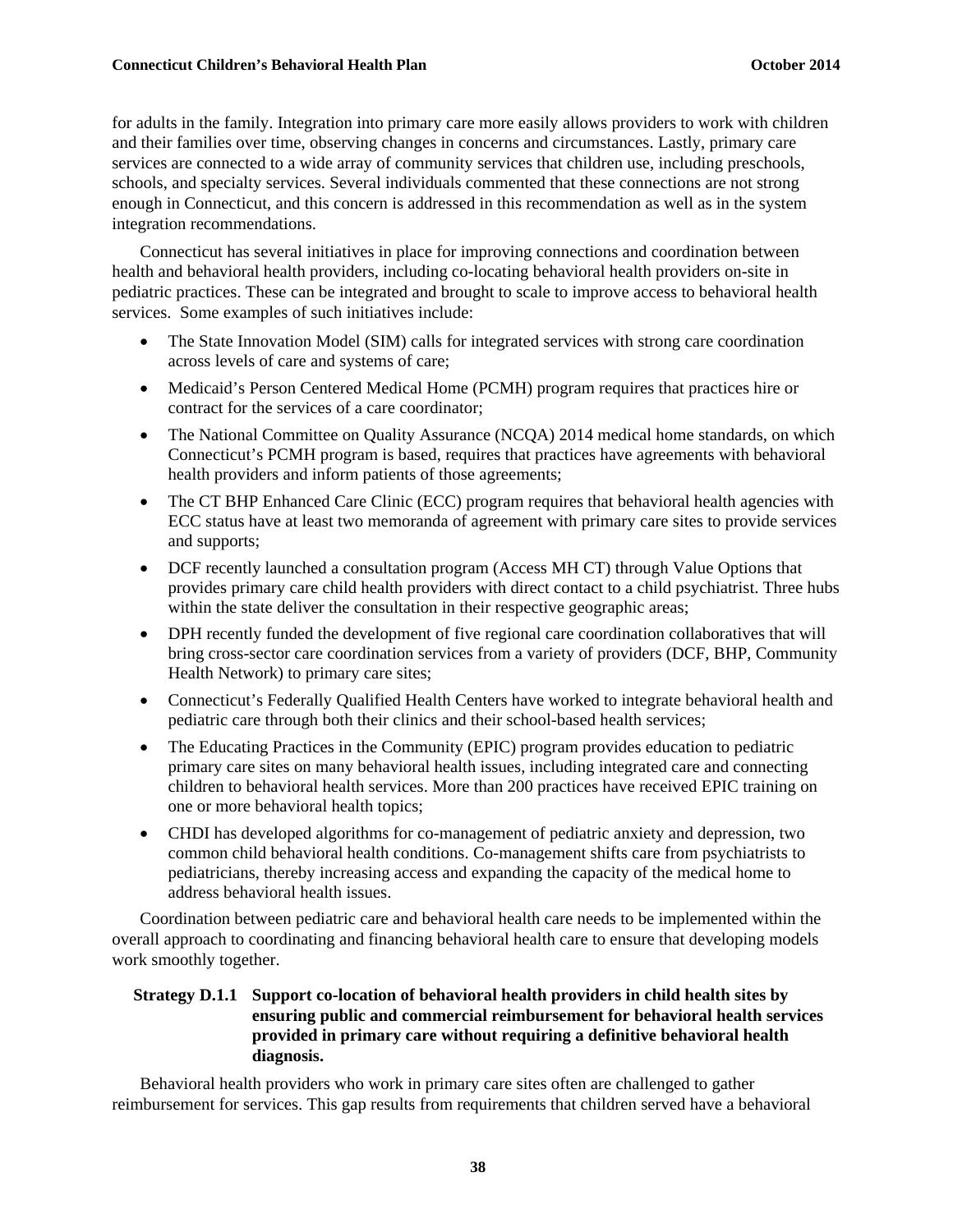health diagnosis. Yet, the goal of co-location is to address behavioral health concerns before they reach the stage of a full diagnosis; for example, brief intervention that often is accomplished with parent support counseling, or identification of children who need full assessments elsewhere in the system. These two services are ideally provided as part of primary care.

#### **Strategy D.1.2 Support the development of educational programs for behavioral health clinicians interested in co-locating in pediatric practices.**

The provision of behavioral health services in primary care is different from services provided in behavioral health agencies, where care is generally long term and assessments are comprehensive. In primary care sites, the treatment model is primarily brief intervention with the family with follow-up, and children with higher intensity needs are triaged to community based behavioral health services. Behavioral health clinicians are rarely trained in providing the primary care brief intervention model of care. For co-location to be successful, programs are needed to provide such training at the graduate and continuing education level.

#### **Strategy D.1.3 Require child health providers to obtain Continuing Medical Education (CME) credits each year in a behavioral health topic.**

The opportunity to provide education on behavioral health topics—from screening to brief intervention—can be supported through CME requirements for professional licensure. This effort would be similar to requirements for child health providers to obtain CME credits in child abuse. Connecticut statute currently requires that child health providers also receive CME in the following topics annually: Infectious diseases, risk management, sexual assault, domestic violence and cultural competency. Required hours for behavioral health education can be added to this list.

#### **Strategy D.1.4 Ensure public and private insurance reimbursement for care coordination services delivered by pediatric, behavioral health or staff from sites working on behalf of medical homes.**

To explore care coordination reimbursement for Medicaid enrolled children with behavioral health needs. Such reimbursement will allow practices to connect children and families to helpful communitybased services at the earliest stage of behavioral health concerns.

#### **Strategy D.1.5 Reform state confidentiality laws to allow for sharing of behavioral health information between health and behavioral health providers.**

Unlike other states, Connecticut's confidentiality laws do not allow health and behavioral health providers to share patient behavioral health information. This prohibition hampers communication and coordination of care between the two providers. Although families express concern about confidentiality, they also express frustrations with uncoordinated care between their children's many providers. Allowing health and behavioral health providers to share information would be a positive step toward improved coordination, though we recognize this may be somewhat controversial in relation to rights of privacy.

# E. Disparities in Access to Culturally Appropriate Care

Section 1 of PA13-178 identifies a primary strategy for plan development in the area of "being sensitive to diversity by reflecting awareness of race, culture, religion, language and ability." The planning process identifies the following needs of families, providers, and other stakeholders regarding disparities in access to culturally and linguistically appropriate services:

 A need for additional staff who are from the same community and speak the same language as the families seeking services;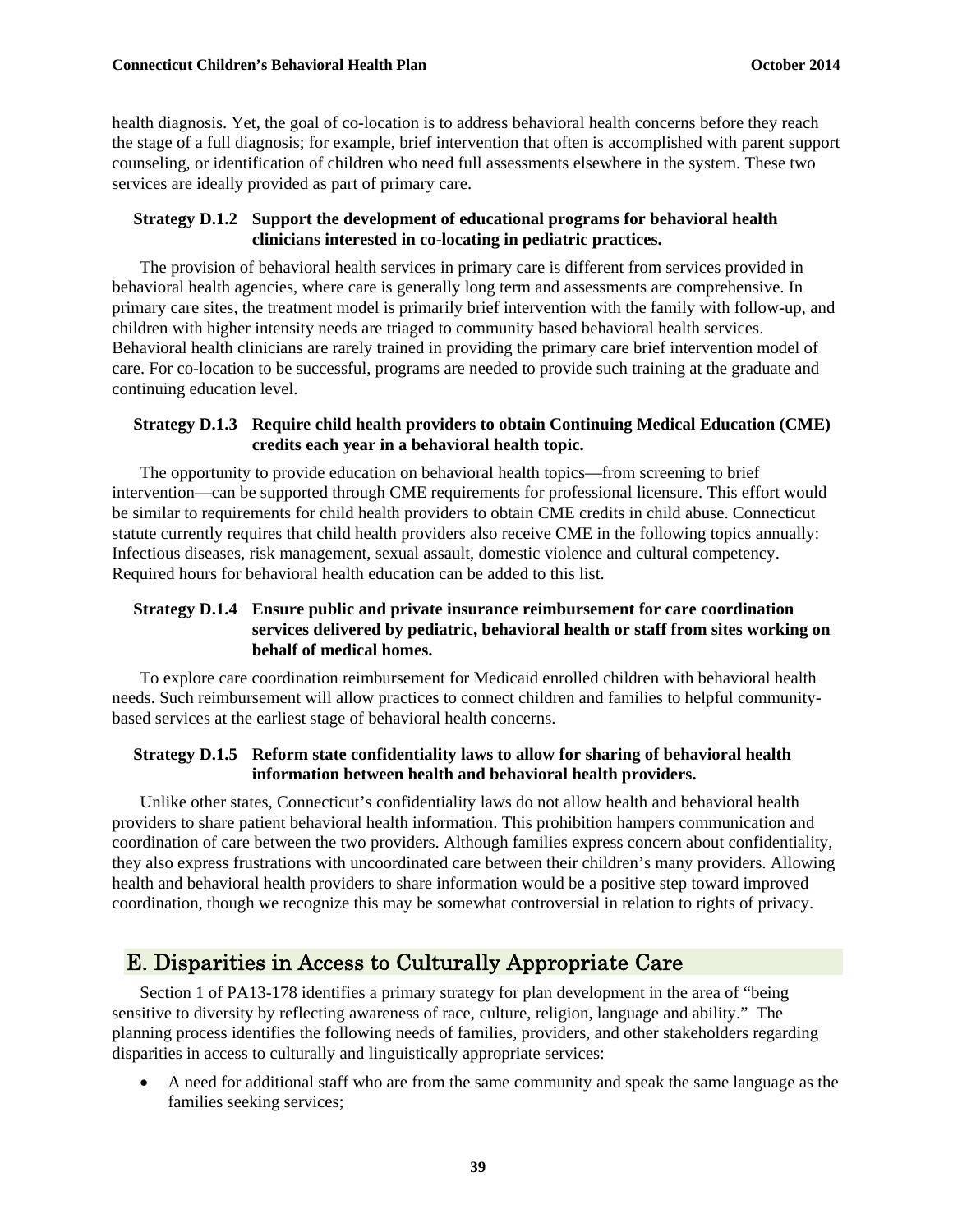- A need for a culturally specific social marketing campaign within specific ethnic minority communities to reduce stigma among families seeking behavioral health services;
- Lack of awareness of and access to culturally and linguistically competent services and supports in the behavioral health system of care;
- A need for training among all behavioral health clinicians on delivering services in a manner that respects the culture (e.g., family composition, religion, customs, sexual orientation, gender expression) of each youth and their family;
- A need for training for school personnel, school resource officers (school-based police) and behavioral health providers to reduce implicit biases that lead to disparities in youth of color being overrepresented in CT's juvenile justice system and underrepresented in CT's behavioral health system;
- Limited access to the closest available care for families in rural communities and areas along the state borders, as appropriate care is often across state lines and not reimbursable by insurance; and
- A need to reduce the underrepresentation of youth of color in CT's behavioral health system and their overrepresentation in CT's juvenile justice system.

Although this section presents recommendations specific to building a system of behavioral health care that addresses disparities in access to culturally appropriate services, additional recommendations that address culturally and linguistically appropriate services are integrated into other sections of the report as these were noted areas of concern heard across the input gathering process.

#### **Goal E.1 Develop, implement, and sustain standards of culturally and linguistically appropriate care.**

Connecticut Public Act 13-217 calls for continuing education training for physicians in cultural competency. The Connecticut Commission on Health Equity, established by the Legislature, has adopted the National Standards for Culturally and Linguistically Appropriate Services in Health and Health Care (i.e., "CLAS standards") and is working with state agencies to assess their compliance with the standards and develop plans to meet them.

Connecticut's behavioral health system of care must include formal adoption and monitoring of CLAS standards in order to reduce disparities in access, service quality, and outcomes. Closely connected to disparities in access to culturally appropriate behavioral health services are the well-documented issues of racial and ethnic disparities in academic achievement and disproportionate minority contact in the juvenile justice system. Two documents, *A Blueprint for Advancing and Sustaining CLAS Policy and Practice* (Office of Minority Health, U.S. Department of Health and Human Services; 2013) and *The Cultural and Linguistic Competence Implementation Guide* (Martinez & Van Buren, 2008), are available electronically to guide implementation.

#### **Strategy E.1.1 Conduct an ongoing needs assessment at the statewide, regional, and local level to identify gaps in culturally and linguistically appropriate services.**

Needs assessments should include an assessment of workforce and recruitment and retention of diverse staff into the behavioral health field to meet the need for services that are appropriate to the cultural and linguistic characteristics of the service area. Implementation should include: (1) a stakeholder analysis to identify formal and informal youth and family leaders, reflective of the population of focus, to consider for leadership roles within the governance structure; (2) a review and incorporation of findings from the Asian Pacific American Community Needs Assessment and other relevant needs assessments;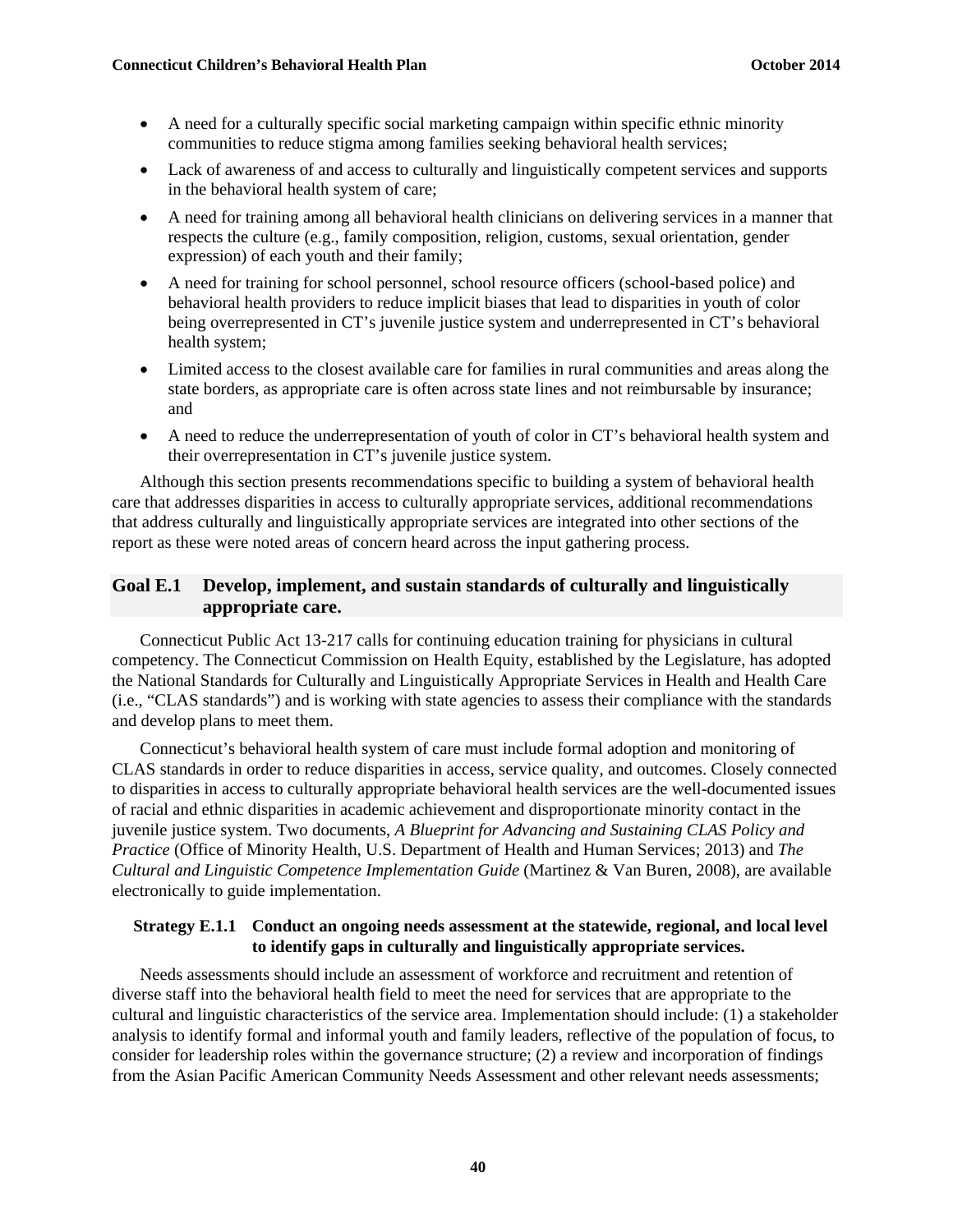(3) ongoing self-assessments to assess and monitor competencies and resources available to promote governance and oversight related to eliminating disparities in access to culturally appropriate services.

#### **Strategy E.1.2 Ensure that all data systems and data analysis approaches are culturally and linguistically appropriate.**

Data systems and processes should take into consideration examination of access, service quality, and outcomes that are disaggregated by race, ethnicity, gender, language, culture, sexual orientation and gender expression and other characteristics of diversity with known disparities. When disparities and disproportionality are identified, these disparities must be formally addressed through corrective action plans and monitored for improvements.

#### **Strategy E.1.3 Require that all service delivery contracts reflect principles of culturally and linguistically appropriate services.**

Funded behavioral health providers should be required to formally review and plan to strengthen culturally and linguistically appropriate services within their organizations. Contracting agencies should ensure that funding and supports are available so that service providers can achieve and maintain these standards (e.g., higher salaries for bilingual staff, funding/support for staff to become bilingual).

#### **Goal E.2 Enhance availability, access, and delivery of services and supports that are culturally and linguistically responsive to the unique needs of diverse populations.**

The Enhanced National Standards for Culturally and Linguistically Appropriate Services in Health and Health Care must be fully incorporated into the service system to improve availability, access, and delivery of services and supports for all children and families regardless of demographic characteristics, place of residence, or insurance status across the service array. A primary overarching strategy for improving direct services is through workforce development that emphasizes recruiting, retaining, and promoting a diverse workforce and leadership structure that reflects the demographics of the service area. Findings indicate that families feel most comfortable seeking services from clinicians and service providers from their own community, and who reflect their racial, ethnic, cultural, and linguistic background. Families should be engaged as full partners in designing and implementing activities related to cultural and linguistic competency. In addition, it is critical to integrate systems enhancements across the array, including access to services and supports, prevention and education, screening and assessment, early identification and early intervention, and transition planning. Services should be designed to address known disparities related to factors such as race, ethnicity, gender, language, culture, sexual orientation and gender expression and other characteristics of diversity.

#### **Strategy E.2.1 Enhance training and supervision in cultural competency.**

Training and supervision for staff should also include strategies to track accountability among system partners and leadership to sustain enhancements in culturally appropriate care. This can be executed through the implementation of a learning community focused on culturally and linguistically appropriate service standards and competencies including ongoing education, training, support, and self-assessment. In addition, cultural competence should be integrated into professional credentialing processes for providers.

#### **Strategy E.2.2. Ensure that all communication materials for service access and utilization are culturally and linguistically appropriate.**

Communication materials should be developed and/or interpreted into the preferred language and cultural perspectives of families served. Competent and professional language assistance services must be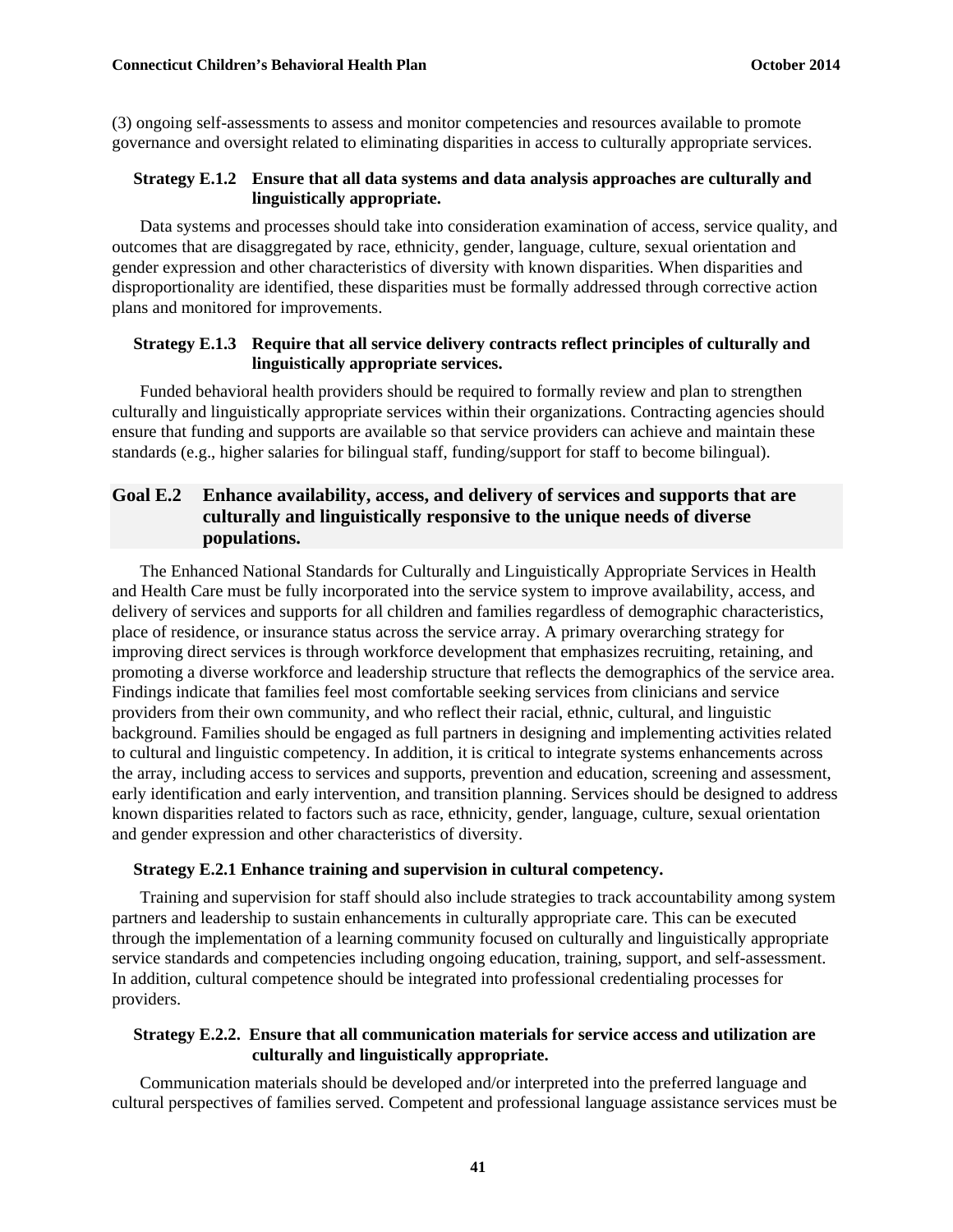included at all points of contact to allow all youth and families to fully participate in services, and selected and endorsed treatments must be deemed effective with the target populations to be served.

#### **Strategy E.2.3. Provide financial resources dedicated to recruitment and retention to diversify the workforce.**

Financial incentives are required to support the recruitment of diverse professionals into the children's behavioral health field, in order to create a supply of clinicians that can meet the demand that exists, improve quality of care, and reduce disparities. The children's behavioral health system should establish partnerships with university training programs, which play an important role in recruiting and preparing a diverse and culturally competent workforce.

### F. Family and Youth Engagement

PA 13-178 identifies that a central strategy for the Plan is "engaging communities, families, and youth in the planning, delivery, and evaluation of mental, emotional, and behavioral health care services" and "in collaboration with the Department of Public Health, increasing family and youth engagement in medical homes."

Youth and family members' concerns and recommendations are integrated throughout all sections of the report along with those of advocates, providers, and other stakeholders in the children's behavioral health system. There also is a need, however, to specifically identify the topic of family and youth engagement as a core area in the development and implementation of the system of care, and to outline goals and strategies that ensure the **ongoing and full partnership of youth and families in the planning, delivery, and evaluation of services**. Families and youth strongly requested this throughout the input gathering process, but it is important to note the strong consensus among providers, advocates, state agency representatives, and other stakeholders. Family and youth engagement in the children's behavioral health system of care will help ensure that their input is fully incorporated in the children's behavioral health service delivery system and that Connecticut continues to move toward the goal of a family-driven and youth-guided system of care.<sup>58</sup> Many families indicate that Connecticut has made progress in this regard but more needs to be done.

At the systems-level, families and other stakeholders strongly urge that youth, family members, and family/youth advocates have "a seat at the table" in the governance and oversight of the service delivery system. In addition, families, youth, and family advocates identified the need for paid positions within the governance structure of the children's behavioral health system. Families and youth viewed this change in the system as a significant validation of the importance and professionalization of their role within the system. Families, youth, and advocates indicated that their participation in meetings and system governance is frequently desired or expected but infrequently paid for. The implementation of this Plan and the resulting expansion of the children's behavioral health system of care present an opportunity to fully recognize the important contributions of families and youth in the governance of the behavioral health system by offering paid roles in that system. At the service delivery level, family-advocacy, parentto-parent and peer-to-peer support groups are highlighted as important elements of the service array and workforce. Stigma reduction and anti-discrimination campaigns and comprehensive efforts to disseminate information about behavioral health services are highlighted as strategies for ensuring that families have awareness of and access to the service system. Opportunities for regular family and youth input and feedback into service delivery, at the local and regional level, are also highlighted as extremely important.

This section addresses specific strategies for youth and family involvement in system development, although family involvement in the system of care process itself is assumed as a basic principal (Section III) as well as across all thematic areas.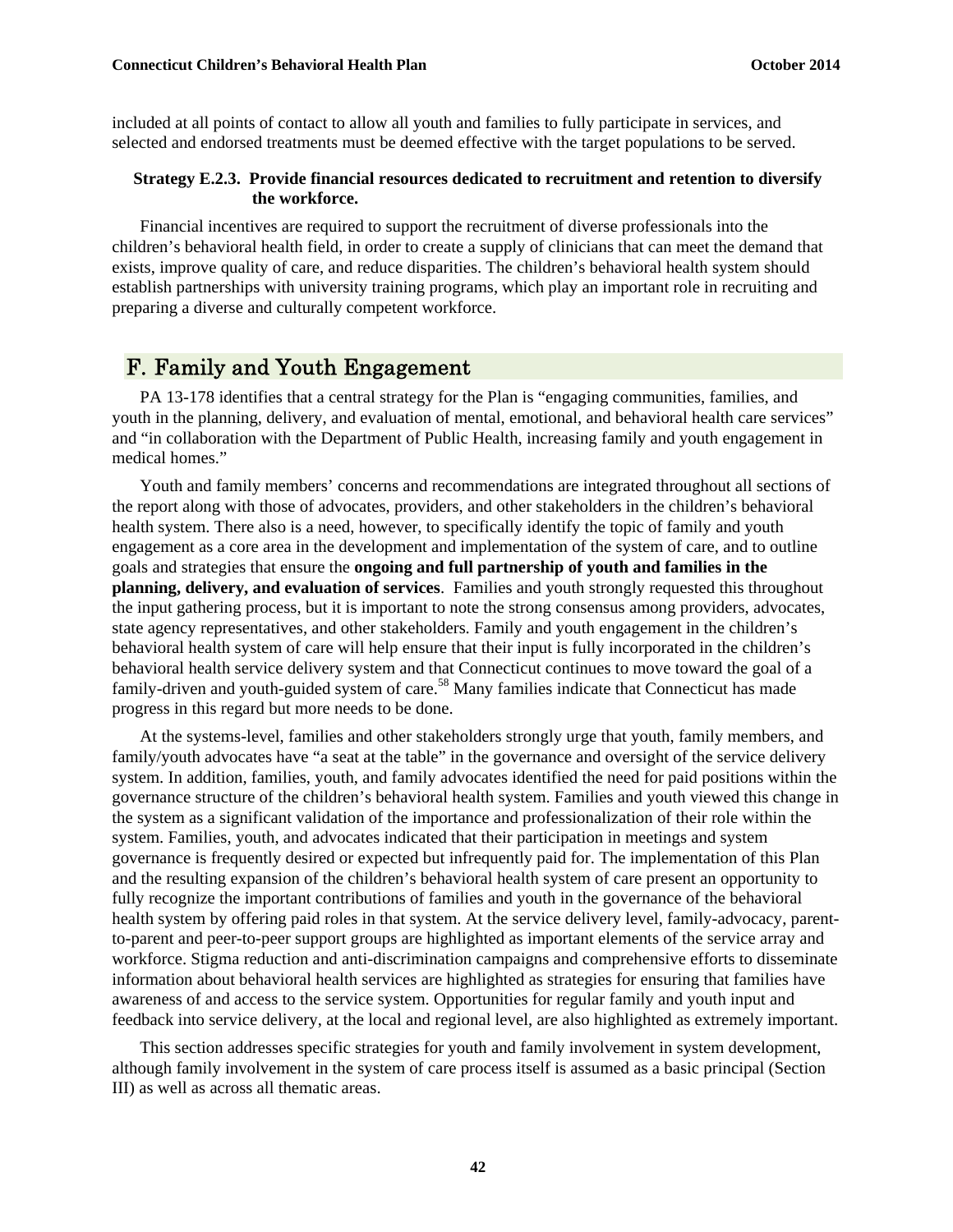#### **Goal F.1 Include family members of children with behavioral health needs, youth, and family advocates in the governance and oversight of the behavioral health system.**

The realization of a family-driven and youth-guided system of behavioral health care requires the full participation of families, youth, and advocates in the planning, delivery, and evaluation of behavioral health services, at the systems and the local/regional levels. This should be coordinated with broader efforts to engage families at the practice and medical home levels for all health services. Many families requested ongoing opportunities to provide feedback into system development and evaluation using some of the strategies from this Plan's development as well as other feedback opportunities.

#### **Strategy F.1.1 Increase the number of family advocates and family members who serve as paid members on statewide governance structures of the children's behavioral health system.**

Family and youth should have paid roles at all levels of the governance structure of the children's behavioral health system of care. Families and youth already make significant contributions to system planning and development efforts, and this Plan calls for an expansion of their roles. Given this expansion, the current Plan provides a unique opportunity to recognize and professionalize their role within the system. Consideration should be given to compensation for family members to be full participants at the table given that professionals are compensated for their time spent in these processes.

#### **Strategy F.1.2 Expand the capacity of organizations providing family advocacy services at the systems and practice levels.**

Families point to family advocates as an important part of the service array. Family advocates are increasingly called upon to offer guidance in system planning and development and their role within system governance structure must also be sufficiently funded to support that expanding role. Family advocates can also help to recruit youth and parent participants in system governance structures.

#### **Strategy F.1.3 Increase the number of parents who are trained in parent leadership curricula to ensure that families develop the skills to provide meaningful and full participation in system development.**

Parents consistently note their desire for opportunities to gain additional skills in fulfilling their role in the system governance structure. A number of parent leadership training curricula is offered in Connecticut including Agents of Transformation, Parent Leadership Training Institute (PLTI), Parent Seeking Educational Excellence (Parent SEE), and People Empowering People (PEP). Funding should be available to provide expanded opportunities for families to develop those skills. Trainings should be offered in face-to-face and webinar formats to ensure multiple opportunities for participation.

#### **Strategy F.1.4 Provide funding to support at least annual offerings of the Community Conversation and Open Forums, and continue to sustain the infrastructure of the Plan4children website input mechanism to ensure ongoing feedback into system development.**

Funding should be identified for co-facilitation, ideally by a family member and a family advocate, of community conversation and open forum sessions. Funding should also support an evaluation consultant to assist families in the preparation of findings and recommendations from these input sessions. Funding also should be included to provide the necessary supports to ensure inclusiveness of a diverse community of parents and youth, including: sessions offered in English and Spanish; availability of Spanish and American Sign Language translation services; convenient meeting times; centralized locations for meetings in community locations (e.g., schools, community centers); child care and supervised child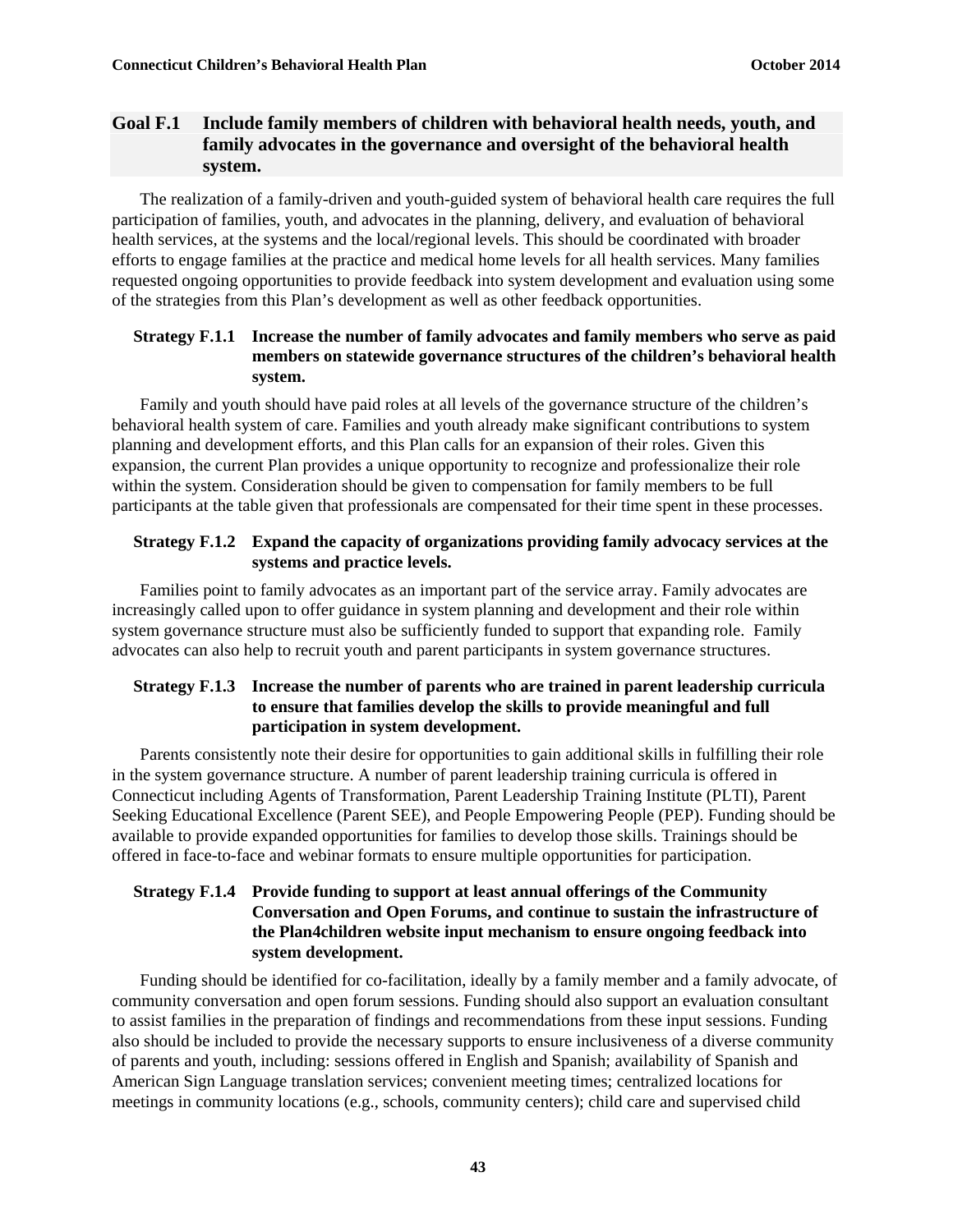activities during meetings; and transportation. Findings from these input sessions should be used for planning, delivery, and evaluation of services at the statewide and regional level, and summarized for inclusion in the centralized governance structures of the system of care.

### G. Workforce

Another area of focus that emerged during the planning process was workforce development, which is reflected in goals and strategies across most

of the thematic categories. A workforce subcommittee of the overall governance structure for the system of care is described in Section IV.A. Public Act 13-178, section (4d) calls for "the Department of Children and Families, in collaboration with agencies that provide training for mental health care providers in urban, suburban and rural areas, shall provide phased-in, ongoing training for mental healthcare providers in evidencebased and trauma-informed interventions and practices." The topic of the workforce emerged in almost every discussion held as part of the planning process.

It is clear from the input received during the planning process that the concept of "workforce" is used broadly in Connecticut with respect to children's behavioral health. It includes, but is not limited to: licensed behavioral health professionals; primary

#### **Table IV.G.1: Strategies Involving Workforce Development**

- A.2.1 Design and implement a Care Management Entity with attention to integration across initiatives and training.
- A.4.4 Increase staff capacity to analyze data and report results
- B.1.3 Expand the use of validated screening tools
- B.3.1 Conduct statewide trainings on infant mental health
- C.1.2 Child mental health workers, clinicians, and psychiatrists across all settings
- C.2.1 Increase EMPS clinicians
- C.3.1 Increase school-based services
- C.3.3 Mental Health professional development for school personnel
- D.1.2 Education for clinicians seeking to co-locate with primary care providers
- D.1.3 Require CME credits in mental health
- E.2.1 Enhance training and supervision in CLAS
- E.2.3 Cultural competencies are integrated into professional credentialing
- F.1.1 Participation of family members in governance
- F.1.2 Expand capacity of family advocacy organizations
- F.1.3 Parents trained in parent leadership curricula

care providers; direct care staff across child-serving systems; parent and family caregivers and advocates; school personnel; and emergency responders including police. It also includes youth as they engage in self-care and peer support.

Some participants noted Connecticut's strengths related to its workforce, which included: compassionate and dedicated staff at the direct care, managerial, and leadership levels; a strong group of parent and family advocates; state operated training academies; and the numerous private non-profit organizations and associations that offer training and consultation. Despite these strengths, many specific concerns about the workforce were raised frequently throughout the planning process. These concerns included, for example: shortages of key professionals or skills in the current workforce; lack of training capacity, including required follow-up coaching, monitoring, and reinforcement in order to maintain gains; insufficient knowledge among many parents as to recognizing behavioral health concerns; secondary traumatic stress or vicarious trauma; and the lack of adequate knowledge among every sector of the workforce about children's behavioral health conditions and resources to address them. These discussions contributed directly to the development of strategies above (Table IV.G.1) which together seek to improve the recruitment, training, and effective practice of those who provide services and supports to children, adolescents, and families with behavioral health needs.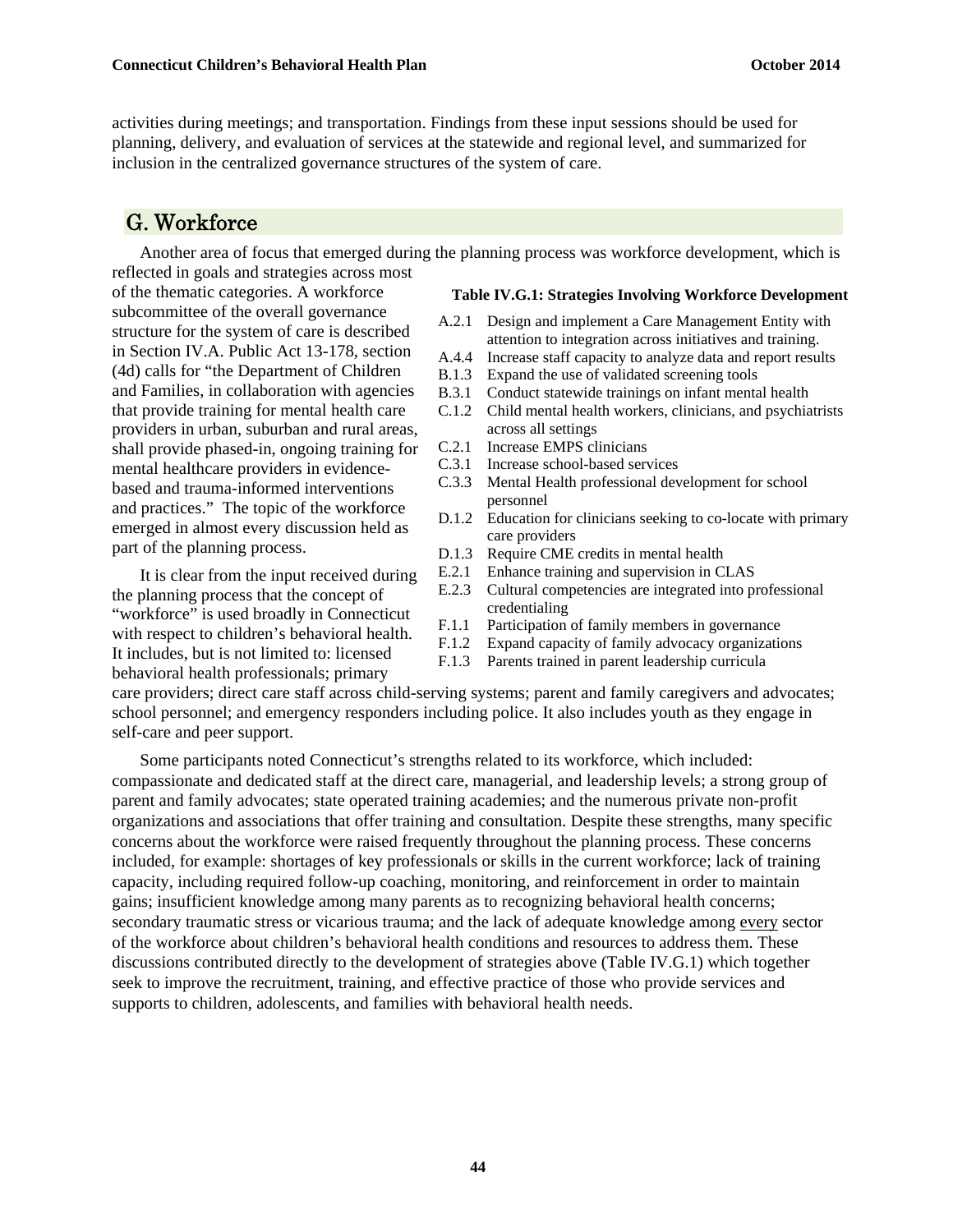### V. Implementation Plan

In order to turn this Plan into reality, legislative action is highly recommended to fully authorize DCF and other key agencies and systems to ensure that the most urgent plan components are implemented in the short term and a detailed workplan, financing strategy and timeline are in place to implement the longer term strategies. We recommend the creation of a Children's Behavioral Health Implementation Team to guarantee integrated, coordinated efforts as well as full transparency and meaningful engagement of all stakeholders, including families and youth. This team should draw on lessons from implementation science that can be applied to complex systems reforms.<sup>59</sup> Each core initiative could be documented on a searchable web site with clear goals, progress benchmarks, and reporting of all actions and results. These individual component reports could then be "rolled up" into a Children's Behavioral Health Dashboard that will clearly report progress on a range of system and outcome measures.

State level implementation will include connection to DCF regional offices and to the 26 regional System of Care collaboratives for guidance on implmentation. In the substance use area, implementation will connect to the 13 Regional Action Councils established by DMHAS under their federal prevention grant that are crafting regional strategies to prevent substance use. In the early childhood area, implementation will connect to the 46 community collaboratives that are crafting or implementing early childhood plans within their communities with support from the Graustein Memorial Fund's Discovery Initiative and the Office of Early Childhood.

An early task will be to design the longer-term governance structure charged with building the System of Care. The governance structure needs to have the authority to advance the ambitious agenda laid out in the plan, to develop the RBA templates to hold the initiative accountable, and a commitment to study the cost-effectiveness of service delivery types within the state.

The proposed timeline for implementation (Table V.1) focuses on the development of the infrastructure and the planning of the array of services that will comprise the System of Care. In keeping with the statutory mandate, DCF would convene the Children's Behavioral Health Implementation Team in the Second Quarter of SFY 2014-15 to begin the implementation process. An early step would be to create the detailed work plan and timeline to carry out the remaining strategies in the Plan related to: services, integration of pediatric and behavioral health care, addressing disparities, and Family and Youth Engagement. As implementation proceeds, the Team also would identify needs for legislative statutory and budgetary actions required for implementation.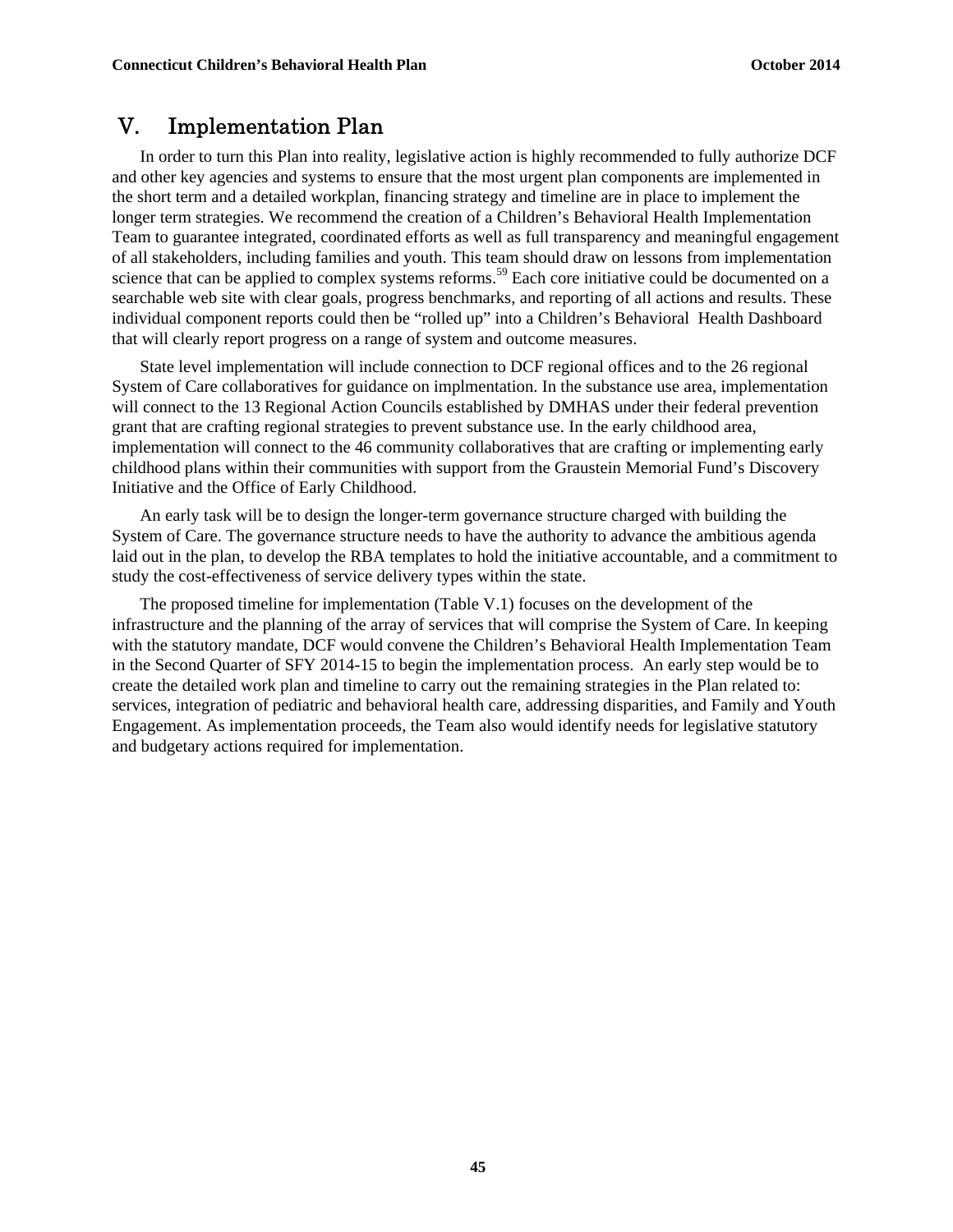| $\odot$ = legislation<br>□=Initiate a process $\bullet$ =ongoing operation / work $\bullet$ = plan/report          |                |                                       |                                       |                                       |                                       |                |                                       |                                       |                      |            |
|--------------------------------------------------------------------------------------------------------------------|----------------|---------------------------------------|---------------------------------------|---------------------------------------|---------------------------------------|----------------|---------------------------------------|---------------------------------------|----------------------|------------|
| <b>Tasks by Goal</b><br>I.                                                                                         | SFY 2014-15    |                                       |                                       | SFY 2015-16                           |                                       |                |                                       | <b>SFY</b>                            | <b>SFY</b>           | <b>SFY</b> |
| (with Strategies in parentheses)                                                                                   | Q <sub>2</sub> | Q <sub>3</sub>                        | Q4                                    | Q1                                    | Q2                                    | Q <sub>3</sub> | Q <sub>4</sub>                        | $16-17$                               | $17 - 18$            | 18-19      |
| <b>Goal A.1 System Redesign</b>                                                                                    |                |                                       |                                       |                                       |                                       |                |                                       |                                       |                      |            |
| Convene Implementation Team (A.1.1) (with regular reports)                                                         | Ш              | ٠                                     | ❖                                     |                                       | ❖                                     |                | ❖                                     | ❖                                     | ❖                    | ❖          |
| Develop overall work plan and timeline for all goals/strategies                                                    | $\bullet$      |                                       |                                       |                                       |                                       |                |                                       |                                       |                      |            |
| Develop web-based tools for presenting plans and data in dashboards                                                | $\Box$         | $\bullet^{\bullet}_{\bullet} \bullet$ | $\bullet$                             | ٠                                     | ٠                                     | ٠              | ٠                                     | ٠                                     | ٠                    | ٠          |
| Launch system redesign process (A.1.1)                                                                             |                | П                                     | ٠                                     | ٠                                     |                                       |                |                                       |                                       |                      |            |
| Complete initial report on system redesign                                                                         |                |                                       |                                       | $\bullet$                             |                                       |                |                                       |                                       |                      |            |
| Implement system redesign                                                                                          |                |                                       |                                       | $\Box$                                | $\bullet$                             | $\bullet$      | ٠                                     | $\bullet$                             | ٠                    | ٠          |
| Form Workforce Committee of Implementation Team (A.1.1)                                                            |                | □                                     | ٠                                     | ٠                                     |                                       |                |                                       |                                       |                      |            |
| Complete initial report on workforce                                                                               |                |                                       |                                       | $\bullet^{\bullet}_{\bullet} \bullet$ |                                       |                |                                       |                                       |                      |            |
| Implement workforce recommendations                                                                                |                |                                       |                                       | $\Box$                                | ٠                                     | ٠              | ٠                                     | ٠                                     | ٠                    |            |
| Secure Legislation necessary to Implementation                                                                     |                |                                       | $\boldsymbol{\odot}$                  |                                       |                                       |                | $\odot$                               |                                       | $\boldsymbol{\odot}$ |            |
| Issue "State of Implementation" Report                                                                             |                |                                       | $\bullet^{\bullet}_{\bullet} \bullet$ |                                       | ❖                                     |                | $\bullet^{\bullet}_{\bullet} \bullet$ | $\bullet^{\bullet}_{\bullet} \bullet$ | 泰泰                   | ❖          |
| <b>Goal A.2 Care Management Entity</b>                                                                             |                |                                       |                                       |                                       |                                       |                |                                       |                                       |                      |            |
| Complete design of proposed Care Management Entity (CME)<br>(A.2.1)                                                |                | □                                     | ٠                                     |                                       | $\frac{1}{2}$                         |                |                                       |                                       |                      |            |
| Implement CME (A.2.1)                                                                                              |                |                                       |                                       |                                       |                                       | □              | ٠                                     | ٠                                     | ٠                    |            |
| Integration of family support clearinghouse function (A.2.2)                                                       |                | П                                     | ٠                                     | ٠                                     | ٠                                     | ٠              | ٠                                     | ٠                                     | ٠                    |            |
| <b>Goal A.3 Address Concerns about Commercial Insurance</b>                                                        |                |                                       |                                       |                                       |                                       |                |                                       |                                       |                      |            |
| Initiate process to address concerns re commercial insurance A.3.1                                                 | □              | ٠                                     | ٠                                     | $\bullet$                             |                                       |                |                                       |                                       |                      |            |
| Apply findings from A.3.1 to self-insured                                                                          |                |                                       |                                       | $\Box$                                | ٠                                     | ۰              | $\cdot$                               |                                       |                      |            |
| <b>Goal A.4 Data System and Capacity Development</b>                                                               |                |                                       |                                       |                                       |                                       |                |                                       |                                       |                      |            |
| Convene a statewide Data-Driven Accountability (DDA) committee<br>(A.4.1)                                          |                |                                       | □                                     | ٠                                     | ٠                                     |                |                                       |                                       |                      |            |
| Complete initial assessment and plan for data system integration and<br>reporting and capacity development (A.4.1) |                |                                       |                                       |                                       |                                       | ❖              |                                       |                                       |                      |            |
| Implement data system recommendations                                                                              |                |                                       |                                       |                                       |                                       | П              | ٠                                     | ٠                                     | ٠                    | ٠          |
| <b>Goal B.1</b>                                                                                                    |                |                                       |                                       |                                       |                                       |                |                                       |                                       |                      |            |
| Develop plans to expand preventive social-emotional learning and<br>support interventions (B.1.1)                  |                | □                                     | ٠                                     | $\cdot$                               |                                       |                | $\cdot$                               | ❖                                     | $\cdot$              | ❖          |
| <b>Goal B.2 Universal Screening with Validated Tools</b>                                                           |                |                                       |                                       |                                       |                                       |                |                                       |                                       |                      |            |
| Implement plan for universal screening (B.2.1)                                                                     |                | П                                     |                                       | $\cdot$                               |                                       |                | $\cdot$                               | ❖                                     | ❖                    | ❖          |
| Develop and implement mechanisms to link children with positive<br>screens to services (B.2.2)                     |                |                                       | $\Box$                                |                                       | ❖                                     |                | ❖                                     | ❖                                     | ❖                    | ❖          |
| Goal C.1 Build and resource array of services                                                                      |                |                                       |                                       |                                       |                                       |                |                                       |                                       |                      |            |
| Create plan for expansion of services and ongoing needs assessment<br>(C.1.1)                                      |                | □                                     | ٠                                     |                                       | $\bullet^{\bullet}_{\bullet} \bullet$ |                |                                       |                                       |                      |            |
| Monitor needs and adjust plan annually (C.1.1)                                                                     |                |                                       |                                       |                                       | ٠                                     | ٠              | ❖                                     | $\bullet^{\bullet}_{\bullet} \bullet$ | $\frac{1}{2}$        | $\cdot$    |
| Create short term plan to address highest priority gaps in SFY 2015-<br>17 biennial budget (C1.2)                  | П              | $\bullet^{\bullet}_{\bullet} \bullet$ | $\odot$                               |                                       |                                       |                |                                       |                                       |                      |            |
| Create longer term financing plan                                                                                  |                |                                       | $\Box$                                | $\bullet$                             | $\bullet^{\bullet}_{\bullet} \bullet$ | $\odot$        |                                       |                                       |                      |            |
| <b>Goal C.2 Expand Crisis Services</b>                                                                             |                |                                       |                                       |                                       |                                       |                |                                       |                                       |                      |            |
| Expand EMPS (C.2.1)                                                                                                | П              | $\bullet$                             | $\odot$                               |                                       |                                       |                |                                       |                                       |                      |            |
| Enhance linkages between EMPS and EDs (C.2.2)                                                                      |                | $\Box$                                | $\bullet$                             | ❖                                     | $\bullet$                             | $\bullet$      | $\frac{1}{2}$                         | $\bullet$                             | ❖                    | ❖          |
| Expand crisis stabilization resources (C.2.3)                                                                      | □              | ❖                                     | $\odot$                               |                                       |                                       |                |                                       |                                       |                      |            |

### **Table V.1 Timeline for Implementation of the Connecticut Behavioral Health Plan**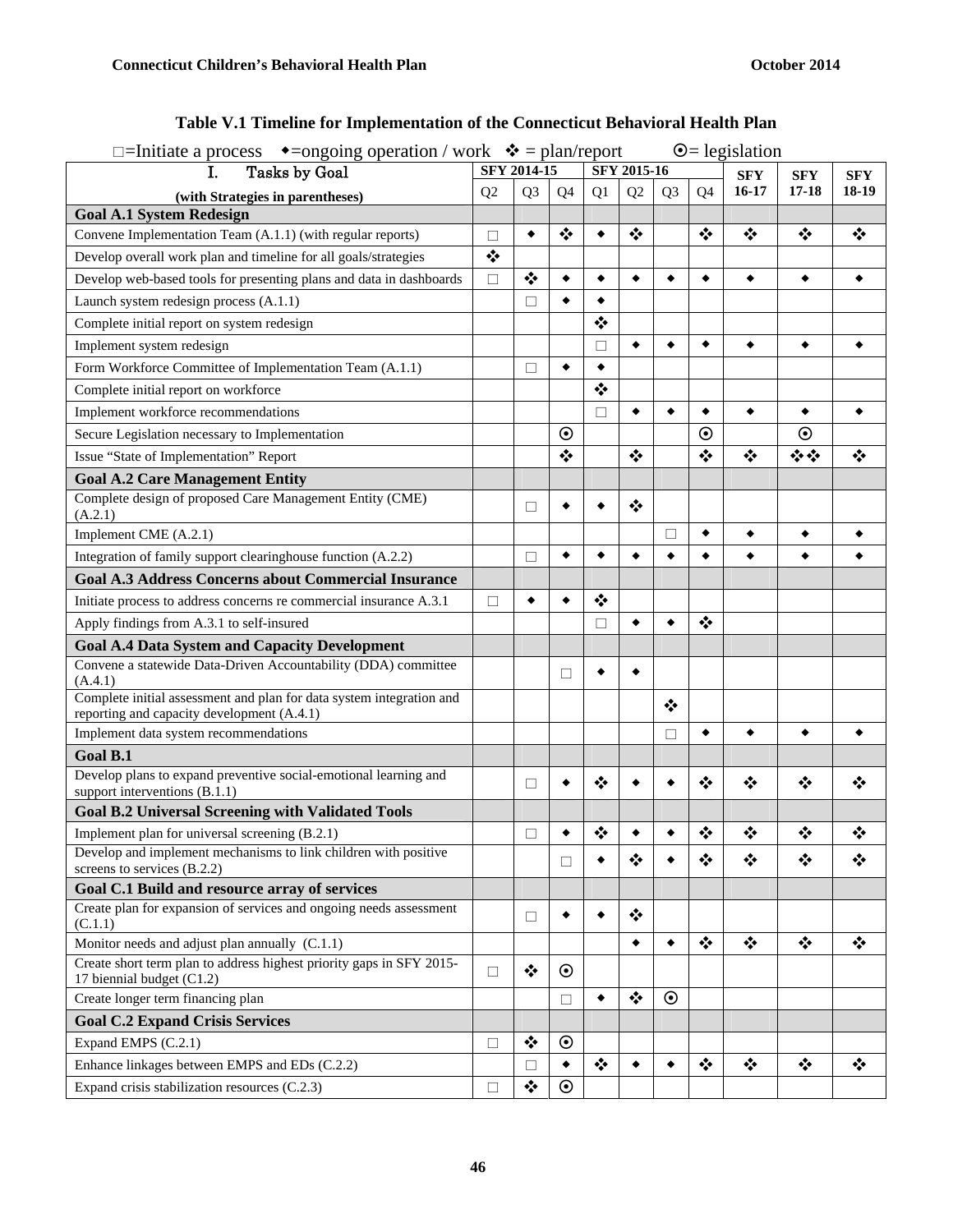| Tasks by Goal                                                                                                 |                | <b>SFY 2014-15</b> |    |                | SFY 2015-16    |                |           |       | SFY   | <b>SFY</b> |
|---------------------------------------------------------------------------------------------------------------|----------------|--------------------|----|----------------|----------------|----------------|-----------|-------|-------|------------|
| (with Strategies in parentheses)                                                                              | O <sub>2</sub> | O <sub>3</sub>     | O4 | O <sub>1</sub> | O <sub>2</sub> | O <sub>3</sub> | <b>O4</b> | 16-17 | 17-18 | 18-19      |
| Goal C.3 Strengthen the Role of Schools                                                                       |                |                    |    |                |                |                |           |       |       |            |
| Develop and implement plan for school-based services (C.3.1)                                                  |                |                    |    | ∙∴∙            |                |                | ❖         | ❖     | ∙∑∙   | ∙≫         |
| Create a blended funding strategy to support expansion of school-<br>based behavioral health services (C.3.2) |                |                    |    | ∙∛             |                |                | ∙⊱        | ❖     |       | ∙∴∙        |
| <b>Goal C.4 Integrate and Coordinate Suicide Prevention</b>                                                   |                |                    |    |                |                |                |           |       |       |            |
| <b>Activities</b>                                                                                             |                |                    |    |                |                |                |           |       |       |            |
| Implement 2014 Statewide Suicide Prevention Plan (C.4.1)                                                      |                | ❖                  |    |                |                |                |           |       |       |            |

# VI. Conclusion

Children and families in Connecticut currently experience significant barriers to accessing quality behavioral health care. Throughout every element of the information gathering process, it was clear that Connecticut can, and should, do better to meet those needs. The process for developing the Plan yielded a comprehensive set of goals and strategies that will require a significant commitment of time and resources with the full participation of all key partners in the public and private sector and a deep commitment from state government, communities, families and youth to reach full implementation over the next five years. It is our hope that this Children's Behavioral Health Plan provides the foundation for fulfilling the vision of PA 13-178, that together we can meet the mental, emotional and behavioral health needs of all children in the state, and prevent or reduce the long-term negative impact of mental, emotional and behavioral health issues on children.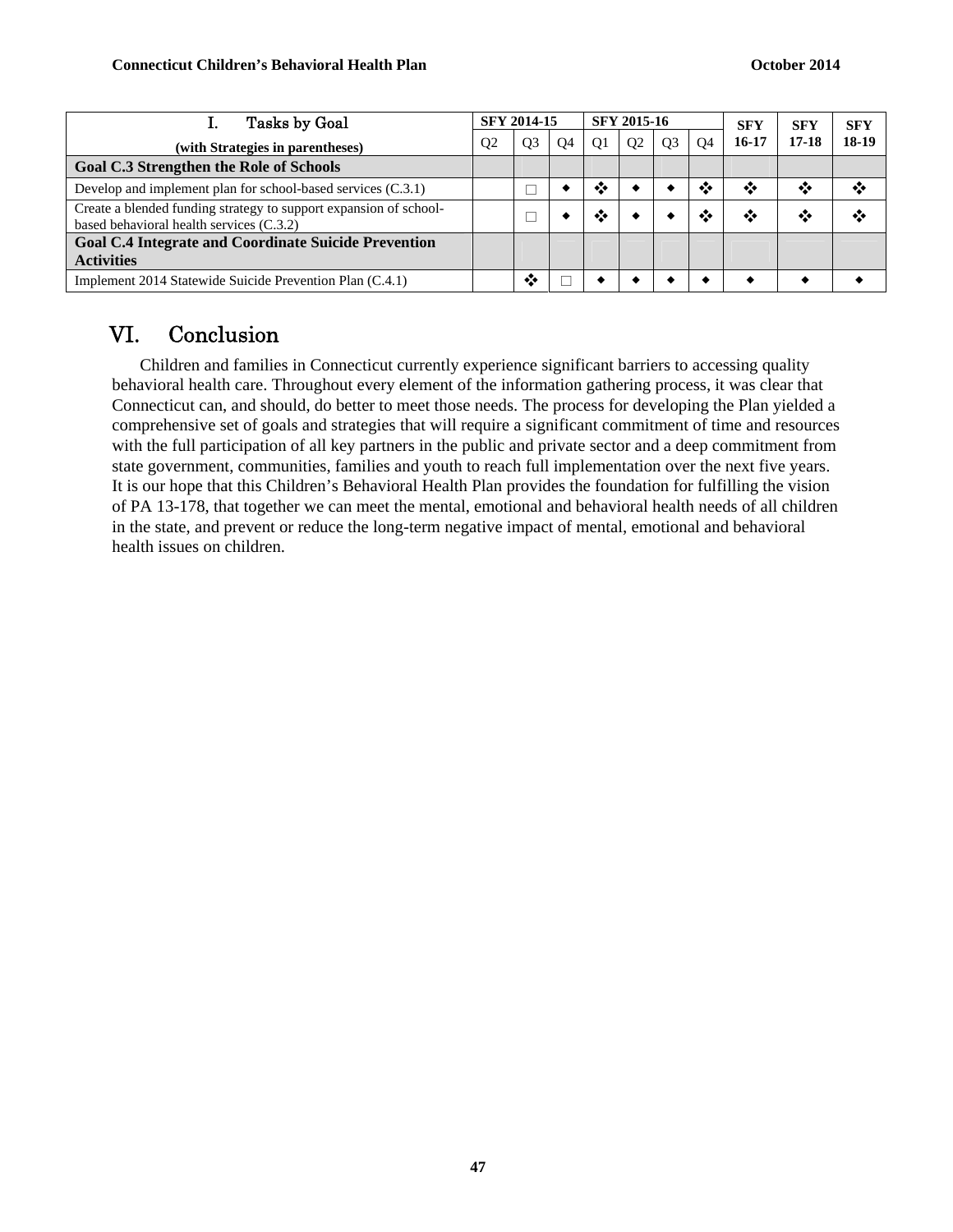# Appendix A. Summary Table of Goals and Strategies

Cost: Symbols are assigned based on Low Cost (\$), Moderate Cost (\$\$), High Cost (\$\$\$ and \$\$\$\$)

| <b>Goals and Strategies</b>                                                                                                                                                                                                                            | Cost   | <b>Measures</b>                                                                                                                                                                      |
|--------------------------------------------------------------------------------------------------------------------------------------------------------------------------------------------------------------------------------------------------------|--------|--------------------------------------------------------------------------------------------------------------------------------------------------------------------------------------|
| A. System Organization, Financing, and Accountability                                                                                                                                                                                                  |        |                                                                                                                                                                                      |
| Goal A.1 Redesign the publicly financed system of mental health care for<br>children to direct the allocation of existing and new resources.                                                                                                           |        |                                                                                                                                                                                      |
| Strategy A.1.1 Establish a process to guide the redesign of the publicly financed system.                                                                                                                                                              | \$     | • Redesign plan developed<br>• Public financing pooled                                                                                                                               |
| Goal A.2 Create a Care Management Entity to streamline access to and<br>management of services in the publicly financed system of behavioral<br>health care for children.                                                                              |        |                                                                                                                                                                                      |
| Strategy A.2.1 Design and implement a Care Management Entity (CME) to create an<br>effective care coordination model based on proven Wraparound and child and family<br>teaming models, with attention to integration across initiatives and training. | \$\$\$ | • CME created and operational<br>• # of families engaged with CME for care coordination                                                                                              |
| Strategy A.2.2 Develop a family support clearinghouse to increase access to information<br>about available behavioral health services and improve supports for behavioral health<br>system navigation.                                                 | \$     | • Clearinghouse operational on web and in person<br>• Materials developed and disseminated<br>• Coverage of clearinghouse<br>• # of families using clearinghouse to navigate systems |
| Goal A.3 Develop a plan to address the major areas of concern regarding<br>how commercial insurers meet children's behavioral health needs                                                                                                             |        |                                                                                                                                                                                      |
| Strategy A.3.1 Conduct a detailed, data-driven analysis of each of the five issues<br>identified in the information gathering process and recommend solutions                                                                                          | \$     | • Commercial insurance plan issues defined and quantified<br>• Plan to address issues is completed                                                                                   |
| Strategy A.3.2 Apply findings from the commercial insurance report to self-<br>funded/employee-sponsored insurance plans.                                                                                                                              | \$     | • Self-insured employer plan issues defined and quantified<br>• Plan to address issues is completed                                                                                  |
| Goal A.4 Develop an agency- and program-wide integrated behavioral<br>health data collection, management, analysis and reporting infrastructure<br>across an integrated public mental health system of care.                                           |        |                                                                                                                                                                                      |
| Strategy A.4.1 Convene a statewide Data-Driven Accountability (DDA) committee<br>grounded in new legislative authority to design a process to oversee all efforts focused on<br>data-driven accountability for access, quality, and outcomes.          | \$\$   | • Integrated data capability developed<br>• Regular system reports available                                                                                                         |
| Strategy A.4.2 Utilize reliable standards to guide the new data collection, management<br>and reporting system.                                                                                                                                        | \$     | Standards developed<br>$\bullet$<br>Standards adopted across systems<br>$\bullet$<br>• Adherence to standards across systems                                                         |
| Strategy A.4.3 Improve current data collection systems to serve in an integrated system<br>across all agencies involved in providing child mental health services.                                                                                     | \$\$   | Integrated data available for system planning (see Appendix C re<br>Measures)                                                                                                        |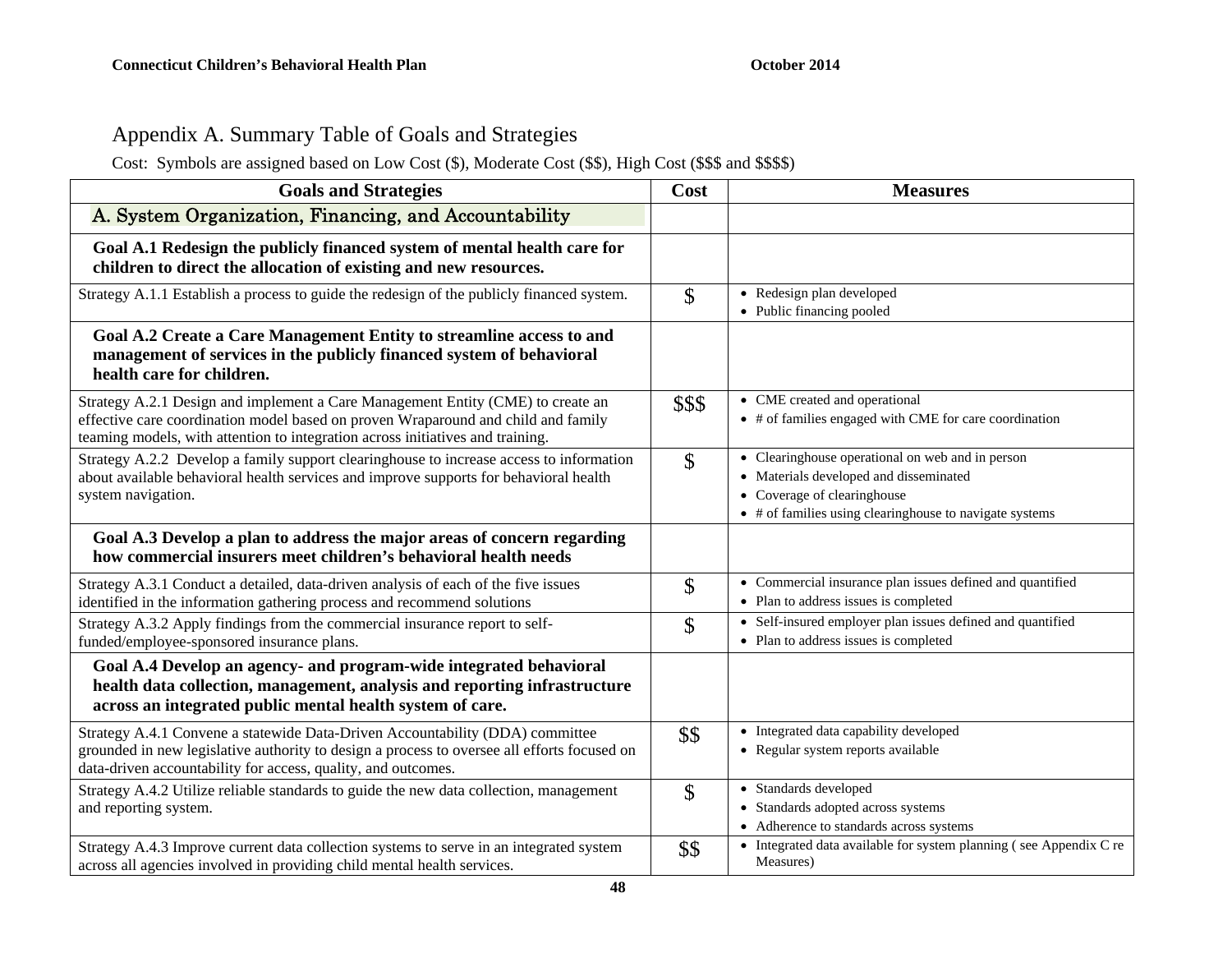| <b>Goals and Strategies</b>                                                                                                                                                                                                                                                                                                                                         | Cost                      | <b>Measures</b>                                                                                                                                                                                                                                |
|---------------------------------------------------------------------------------------------------------------------------------------------------------------------------------------------------------------------------------------------------------------------------------------------------------------------------------------------------------------------|---------------------------|------------------------------------------------------------------------------------------------------------------------------------------------------------------------------------------------------------------------------------------------|
| Strategy A.4.4 Increase State capacity to analyze data and report results.                                                                                                                                                                                                                                                                                          | \$\$                      | • Increase in funding dedicated to building capacity to analyze data<br>and report results at systems and practice levels<br>• Production of usable reports for the purposes of system and<br>program monitoring and quality improvement       |
| B. Health Promotion, Prevention, and Early Identification                                                                                                                                                                                                                                                                                                           |                           |                                                                                                                                                                                                                                                |
| Goal B.1 Implement evidence-based promotion and universal prevention<br>models across all age groups and settings to meet the need statewide.                                                                                                                                                                                                                       |                           |                                                                                                                                                                                                                                                |
| Strategy B.1.1 Enhance the ability of caregivers, providers and school personnel to<br>promote healthy social and emotional development for children of all ages and develop<br>plans to coordinate existing evidence-based efforts to take them to scale to meet the need<br>statewide.                                                                            | \$\$                      | • Number and percent of children receiving effective social-<br>emotional learning in schools and community by model used                                                                                                                      |
| Goal B.2 All children will receive age-appropriate periodic standardized<br>screening for developmental and behavioral concerns as part of a<br>comprehensive system for screening, assessment, and referral for services.                                                                                                                                          |                           |                                                                                                                                                                                                                                                |
| Strategy B.2.1 Expand the use of validated screening tools to assist parents and other<br>caregivers and health, education and home visiting providers to promote social and<br>emotional development, identify behavioral health needs and concerns, document results,<br>and communicate findings with other relevant caregivers and providers in a child's life. | $\mathcal{S}$             | • Number of entities actively promoting and using validated<br>screening tools and reporting data<br>• Number of children with completed validated screening<br>• Number of children identified as requiring follow up and getting<br>services |
| Strategy B.2.2 Link all children who screen positive for developmental and behavioral<br>concerns to further assessment and intervention using existing statewide systems to<br>identify appropriate resources when needed.                                                                                                                                         | \$                        | • Percent of children referred who are connected to services                                                                                                                                                                                   |
| Goal B.3 Ensure that all providers and caregivers who work with young<br>children and youth demonstrate competency in promoting social and<br>emotional development in the context of families, recognizing risk factors<br>and early signs of social-emotional problems and in connecting all children<br>to appropriate services and supports.                    |                           |                                                                                                                                                                                                                                                |
| Strategy B.3.1 Expand statewide trainings on infant mental health competencies and<br>increase the number of providers across all relevant systems who receive Endorsement in<br>Infant Mental Health.                                                                                                                                                              | $\boldsymbol{\mathsf{S}}$ | $\bullet$ # of people trained<br>• # of people earning CT-AIMH Endorsement (IMH-E®)                                                                                                                                                            |
| Goal B.4 Develop, implement, and monitor effective programs that<br>promote wellness and prevent suicide and suicidal ideation.                                                                                                                                                                                                                                     |                           |                                                                                                                                                                                                                                                |
| Strategy B.4.1 Continue cross agency collaboration and coordination with planned<br>evaluation activities of the Connecticut Suicide Advisory Board.                                                                                                                                                                                                                | \$                        | • Evaluation of suicide prevention activities completed<br>• Number of suicide prevention efforts active                                                                                                                                       |
| C. Access to a Comprehensive Array of Services and Supports                                                                                                                                                                                                                                                                                                         |                           |                                                                                                                                                                                                                                                |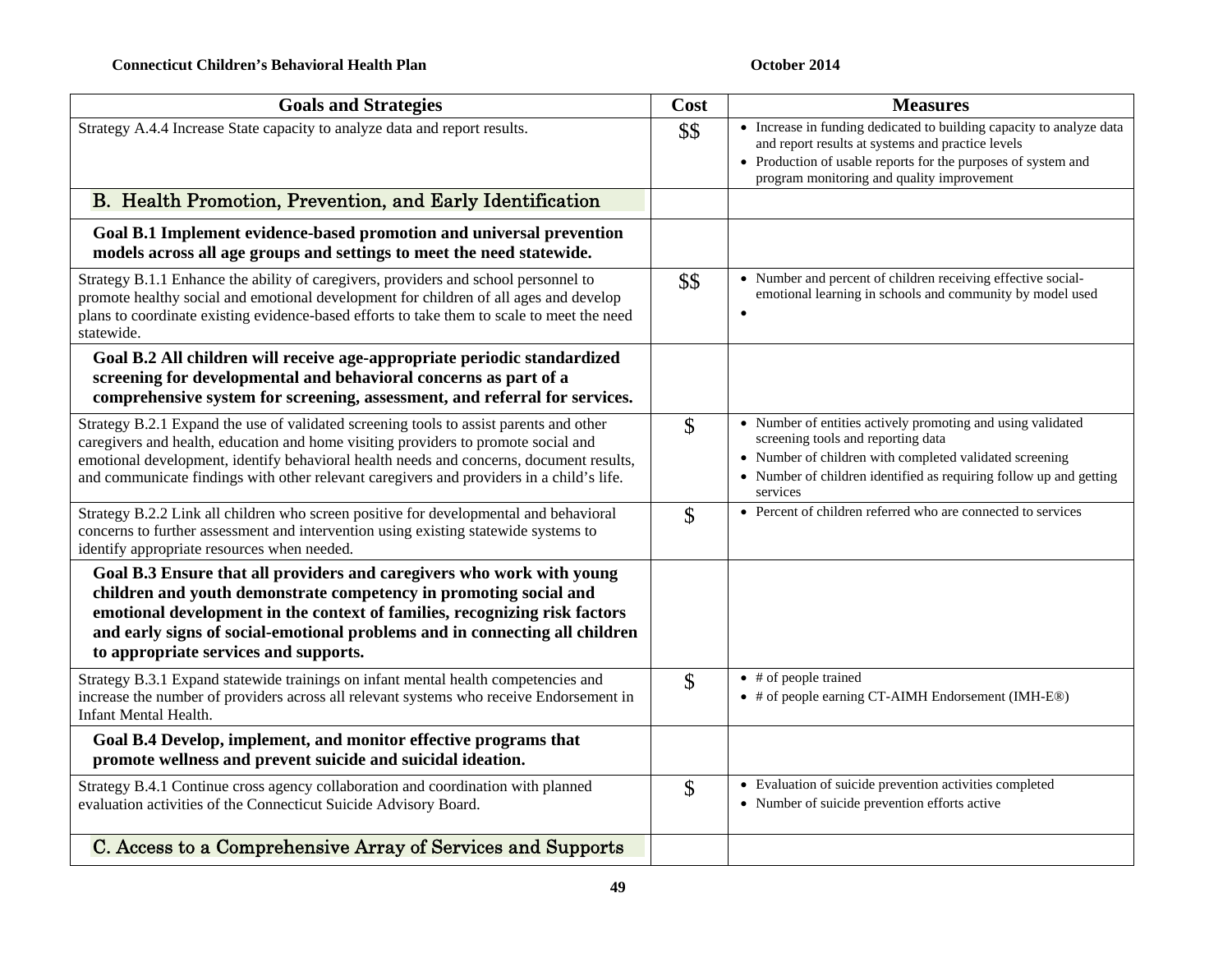| <b>Goals and Strategies</b>                                                                                                                                                                                                    | Cost   | <b>Measures</b>                                                                                                                                                                                                                                                                                                                                                                                                                                                    |
|--------------------------------------------------------------------------------------------------------------------------------------------------------------------------------------------------------------------------------|--------|--------------------------------------------------------------------------------------------------------------------------------------------------------------------------------------------------------------------------------------------------------------------------------------------------------------------------------------------------------------------------------------------------------------------------------------------------------------------|
| Goal C.1 Build and adequately resource an array of behavioral health care<br>services that has the capacity to meet child and family needs, is accessible<br>to all, and is equally distributed across all areas of the state. |        |                                                                                                                                                                                                                                                                                                                                                                                                                                                                    |
| Strategy C.1.1 Establish a process for initial planning of the array of services and supports<br>and ongoing needs assessment, across local, regional, and statewide levels.                                                   | \$     | • Completion of initial assessment of array of services and supports<br>• Completion of web-based presentation of array of services for<br>information and analysis<br>• Completion of at least annual needs assessment (local and<br>regional).                                                                                                                                                                                                                   |
| Strategy C.1.2 Finance the expansion of the services and supports within the array that<br>have demonstrated gaps                                                                                                              | \$\$\$ | • Increase in funding<br>• Increase in capacity across critical component so Continuum of<br>Services, e.g.<br>• More child and adolescent psychiatrists working in Connecticut<br>• Additional in-patient and intensive outpatient treatment slots as<br>needed<br>• Reduction in average time from referral to treatment initiation<br>• Reductions in emergency department utilization and inpatient<br>hospitalization<br>• Demonstration of positive outcomes |
| Goal C.2 Expand crisis-oriented behavioral health services to address high<br>utilization rates in emergency departments                                                                                                       |        |                                                                                                                                                                                                                                                                                                                                                                                                                                                                    |
| Strategy C.2.1 Expand EMPS by adding clinicians across the statewide provider network<br>to meet the existing demand for services                                                                                              | \$\$   | $\bullet$ # of clinicians in EMPS<br>$\bullet$ # of cases handled                                                                                                                                                                                                                                                                                                                                                                                                  |
| Strategy C.2.2 Enhance partnerships between EMPS clinicians in EDs to facilitate<br>effective diversions and linkages from EDs to community-based services                                                                     |        | • # of EMPS clinicians co-located in EDs<br>• Develop additional measures re: EMPS                                                                                                                                                                                                                                                                                                                                                                                 |
| Strategy C.2.3 Explore alternative options to ED's, through short-term (e.g., 23 hour)<br>behavioral health assessment centers and expanded crisis stabilization units.                                                        |        | $\bullet$ # of crisis assessment centers<br>$\bullet$ # of crisis stabilization beds<br>• Utilization of crisis assessment centers and stabilization beds                                                                                                                                                                                                                                                                                                          |
| Goal C.3 Strengthen the role of schools in addressing the behavioral needs<br>of students.                                                                                                                                     |        |                                                                                                                                                                                                                                                                                                                                                                                                                                                                    |
| Strategy C.3.1 Develop and implement a plan to expand school-based behavioral health<br>services.                                                                                                                              | \$\$\$ | $\bullet$ # of clinics, # students served, # with clinicians % screened, # of<br>positive referred<br>• # of schools with personnel trained in EBPs                                                                                                                                                                                                                                                                                                                |
| Strategy C.3.2 Create a blended funding strategy to support expansion of school-based<br>behavioral health services                                                                                                            |        | • Funding for school-based services, by source                                                                                                                                                                                                                                                                                                                                                                                                                     |
| Strategy C.3.3 Develop and implement a mental health professional development<br>curriculum for school personnel                                                                                                               | \$     | • Curriculum developed<br>$\bullet$ # /% of staff trained                                                                                                                                                                                                                                                                                                                                                                                                          |
| Strategy C.3.3 Require formal collaborations between schools and the community.                                                                                                                                                | \$     | • # of MOUs executed between schools and providers                                                                                                                                                                                                                                                                                                                                                                                                                 |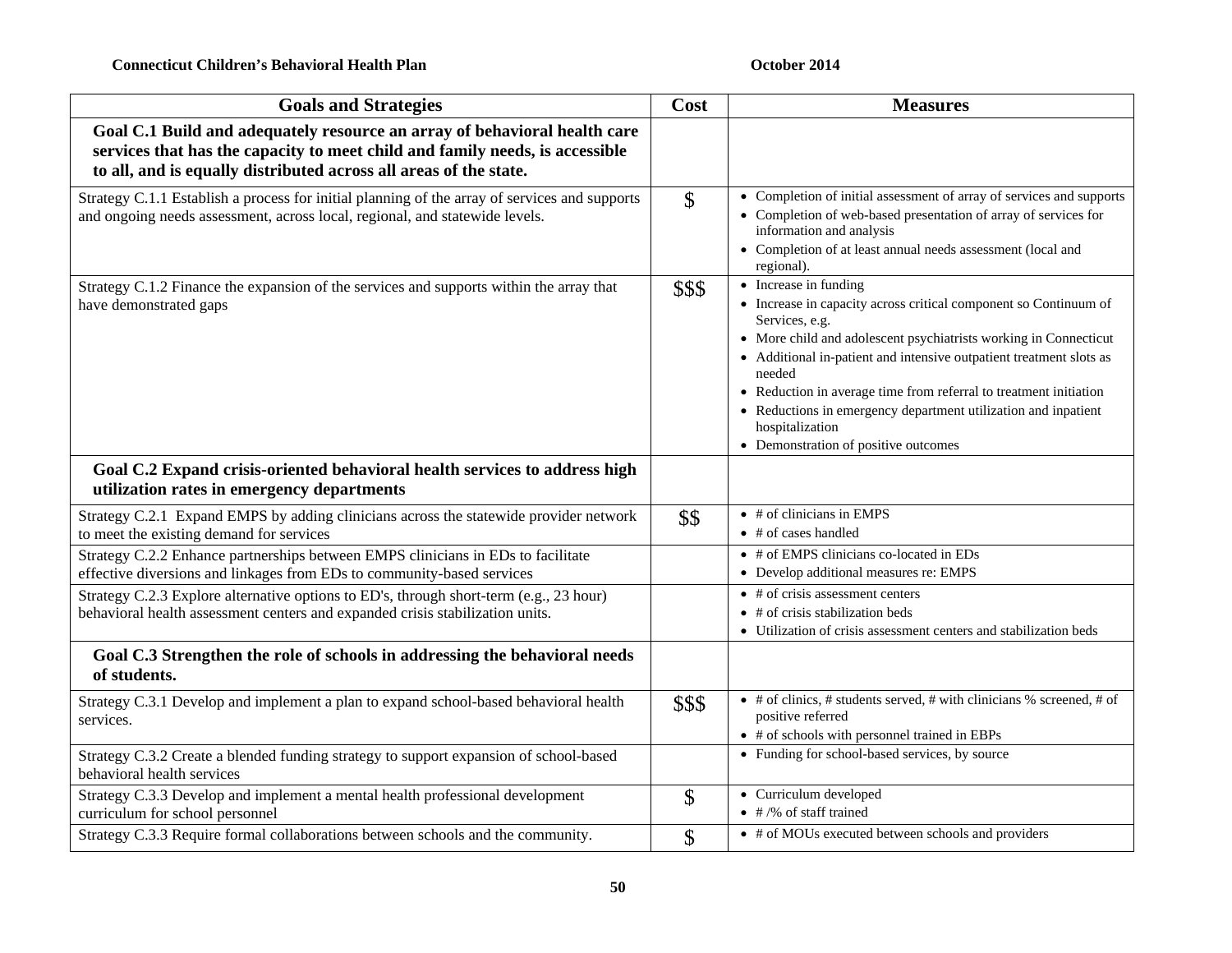| <b>Goals and Strategies</b>                                                                                                                                                                                                                                       | Cost                      | <b>Measures</b>                                                                                                                                                                  |
|-------------------------------------------------------------------------------------------------------------------------------------------------------------------------------------------------------------------------------------------------------------------|---------------------------|----------------------------------------------------------------------------------------------------------------------------------------------------------------------------------|
| Goal C.4<br>Integrate and coordinate suicide prevention activities across<br>the behavioral health service array and multiple sectors and settings.                                                                                                               |                           |                                                                                                                                                                                  |
| Strategy C.4.1 Continue to identify and foster attitudes and behaviors within agencies<br>and programs that support the evaluation and adoption of new initiatives for prevention,<br>intervention and postvention.                                               | \$                        | $\bullet$ # of initiatives for suicide prevention<br>$\bullet$ # of suicides                                                                                                     |
| D. Pediatric Primary Care and Mental Health Care Integration                                                                                                                                                                                                      |                           |                                                                                                                                                                                  |
| Goal D.1 Strengthen connections between pediatric primary care and<br>behavioral health services.                                                                                                                                                                 |                           |                                                                                                                                                                                  |
| Strategy D.1.1 Support co-location of behavioral health providers in child health sites by<br>ensuring public and commercial reimbursement for behavioral health services provided in<br>primary care without requiring a definitive behavioral health diagnosis. | $\mathbb{S}$              | • Number of pediatric primary care practices with mental health<br>practitioners on site or written memoranda of understanding<br>between health/ behav health. health providers |
| Strategy D.1.2 Support the development of educational programs for behavioral health<br>clinicians interested in co-locating in pediatric practices                                                                                                               | \$                        | • Delivery of education programs at graduate and postgraduate<br>levels; Number of mental health clinicians trained to work in<br>pediatric practices                            |
| Strategy D.1.3 Require child health providers to obtain Continuing Medical Education<br>(CME) credits each year in a behavioral health topic                                                                                                                      | \$                        | • Documentation of CME obtained in mental health topic for all<br>child health providers licensed by DPH                                                                         |
| Strategy D.1.4 Ensure public and private insurance reimbursement for care coordination<br>services delivered by pediatric, behavioral health or staff from sites working on behalf of<br>medical homes.                                                           | \$\$                      | • Payment approved and used for care coordination in, or on behalf<br>of, primary care efforts to connect children to services                                                   |
| Strategy D.1.5 Reform state confidentiality laws to allow for sharing of behavioral health<br>information between health and mental health providers.                                                                                                             | \$                        | • Legislation allowing health and mental health providers to share<br>mental health information                                                                                  |
| E. Disparities in Access to Culturally Appropriate Care                                                                                                                                                                                                           |                           |                                                                                                                                                                                  |
| Goal E.1 Develop, implement, and sustain standards of culturally and<br>linguistically appropriate care.                                                                                                                                                          |                           | • Reduction in disparities in access and outcomes<br>• Increase in patient satisfaction across racial/economic groups                                                            |
| Strategy E.1.1 Conduct a needs assessment at statewide, regional, and local level to<br>identify gaps in culturally and linguistically appropriate services.                                                                                                      | $\boldsymbol{\mathsf{S}}$ | • Completion of needs assessment every other yr (state, regional,<br>and local); completion of annual self-assessments (state, regional,<br>and local);                          |
| Strategy E.1.2 Ensure that all data systems and data analysis approaches are culturally and<br>linguistically appropriate                                                                                                                                         | \$\$                      | • Data systems are adjusted to facilitate analysis of equity issues                                                                                                              |
| Strategy E.1.3 Require all service delivery contracts to reflect principles of culturally and<br>linguistically appropriate services                                                                                                                              | $\mathbb{S}$              | • # and % of contracts incorporating CLAS principles                                                                                                                             |
| Goal E.2 Enhance availability, access, and delivery of services and<br>supports that are culturally and linguistically responsive to the unique<br>needs of diverse populations.                                                                                  |                           |                                                                                                                                                                                  |
| Strategy E.2.1 Enhance training and supervision in cultural competency.                                                                                                                                                                                           | \$                        | • Development and execution of new or adapted training programs<br>• All credentialing contains requirements for cultural competencies                                           |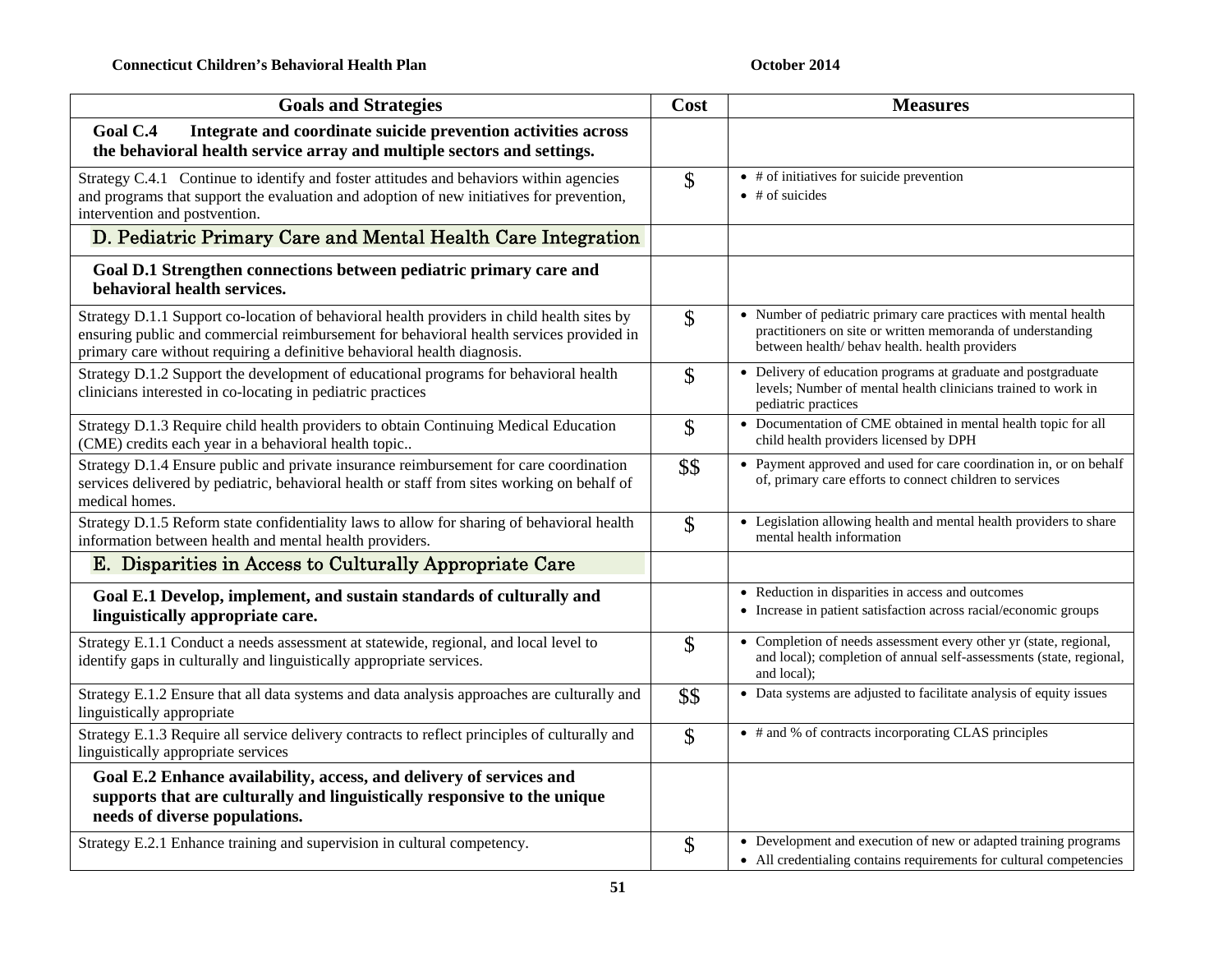| <b>Goals and Strategies</b>                                                                                                                                                                                                                                 | Cost               | <b>Measures</b>                                                                                                                                              |
|-------------------------------------------------------------------------------------------------------------------------------------------------------------------------------------------------------------------------------------------------------------|--------------------|--------------------------------------------------------------------------------------------------------------------------------------------------------------|
| Strategy E.2.2 Ensure that all communication materials for service access and utilization<br>are culturally and linguistically appropriate.                                                                                                                 | \$                 | • All material meet this requirement                                                                                                                         |
| Strategy E.2.3 Provide financial resources dedicated to recruitment and retention to<br>diversify the workforce.                                                                                                                                            | \$\$               | • Additional funds are provided for this strategy                                                                                                            |
| F. Family and Youth Engagement                                                                                                                                                                                                                              |                    |                                                                                                                                                              |
| Goal F.1 Include family members of children with behavioral health needs,<br>youth, and family advocates in the governance and oversight of the<br>behavioral health system.                                                                                |                    |                                                                                                                                                              |
| Strategy F.1.1 Increase the number of family advocates and family members who serve as<br>paid members on statewide governance structures of the children's behavioral health<br>system.                                                                    | $\mathcal{S}$      | # of family members and advocates on governance bodies<br>$\bullet$                                                                                          |
| Strategy F.1.2 Expand the capacity of organizations providing family advocacy services at<br>the systems and practice levels.                                                                                                                               | \$\$               | • # of FTEs working in advocacy organizations                                                                                                                |
| Strategy F.1.3 Increase the number of parents who are trained in parent leadership<br>curricula to ensure that families develop the skills to provide meaningful and full<br>participation in system development.                                           | $\mathcal{S}$      | $\bullet$ # of parents trained                                                                                                                               |
| Strategy F.1.4 Provide funding to support at least annual offerings of the Community<br>Conversation and Open Forums, and continue to sustain the infrastructure of the Plan<br>website input mechanism to ensure ongoing feedback into system development. | $\mathbf{\hat{S}}$ | $\bullet$ # of community conversations / forums<br>$\bullet$ # of attendees<br># of unique website visitors<br>$\bullet$<br>• Evaluation results from forums |
| G. Workforce                                                                                                                                                                                                                                                |                    |                                                                                                                                                              |
| Workforce strategies are included across other thematic areas as noted in Plan                                                                                                                                                                              |                    | • See measures for strategies listed in Table IV.G.1                                                                                                         |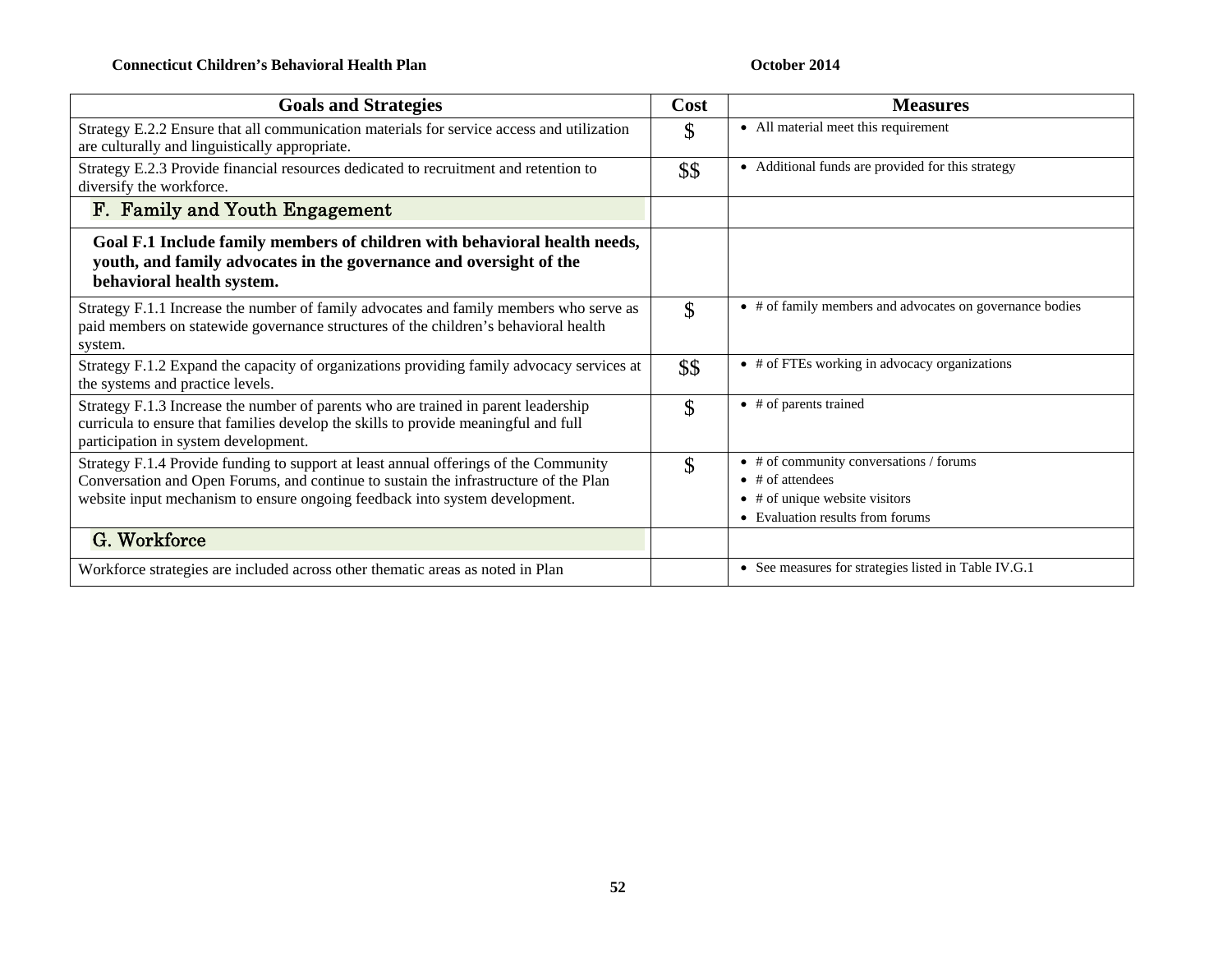#### **Appendix B: Bibliography: Major Documents in Development of Connecticut's System of Care in Chronological Order**

- Connecticut Department of Children and Youth Services (September 1989). "Carlos Rodriguez is Waiting: Connecticut's Plan for a Comprehensive, Community-based Service System for Children and Adolescents who Experience Serious Emotional Disturbance and Their Families." http://www.ct.gov/dcf/lib/dcf/mental\_health/pdf/carol\_rodriguez\_is\_waiting.pdf
- Connecticut Department of Social Services (2000). "Delivering and Financing Children's Behavioral Health Services in Connecticut: A Report to the Connecticut General Assembly Pursuant to Public Act 99-279, Section 36." http://www.ct.gov/dcf/lib/dcf/behavioral\_health/pdf/kidcare\_legislative\_report2.pdf
- Governor's Blue Ribbon Commission on Mental Health (2000). Final Report. http://www.ct.gov/dmhas/lib/dmhas/publications/brcreport.pdf
- A Joint Task Force of the Connecticut Chapter of the American Academy of Pediatrics and the Connecticut Chapter of the American Academy of Child and Adolescent Psychiatry (2010). Mental Health Care 'Blueprint' for Children in Connecticut. http://www.cga.ct.gov/ph/BHTF/docs/mental%20health%20blueprint%201-26-10.pdf
- Legislative Program Review Committee (March 2012). Report on Adolescent Health and the SBHCs Legislative Program Review and Investigations Committee, Connecticut General Assembly, "Adolescent Health Coordination and School-Based Health Centers in Connecticut: RBA Project 2011." http://www.ctschoolhealth.org/images/SBHC\_Advisory\_Committee\_Report\_Final\_1-30-13.pdf
- Office of the Healthcare Advocate (January 2013). "Findings and Recommendations: Access to Mental Health and Substance Use Services." http://www.ct.gov/oha/lib/oha/documents/publications/report\_of\_findings\_and\_recs\_on\_oha\_hearing\_1 -2-13.pdf
- Program Review and Investigations Committee (2013). Connecticut General Assembly, "Access to Substance Use Services for Privately Insured Youth." http://www.cga.ct.gov/pri/docs/2012/ASUT-Committee%20Report-12-18-12.pdf
- CT Department of Children and Families (2013). Behavioral Health Services for Children & Families: A Framework for Planning, Management, and Evaluation.
- CT Department of Children and Families (2013). Connecticut Network of Care Transformation (CONNECT) Grant Application.
- Connecticut General Assembly (January 29, 2013). Bipartisan Task Force on Gun Violence Prevention and Children's Safety, Mental health Services Working Group, Public Hearing Testimony. http://www.cga.ct.gov/asaferconnecticut/testimony.asp?sWhich=0129.
- Connecticut Department of Public Health (2013). Healthy Connecticut 2020 State Health Assessment and Health Improvement Plan (Focus Area 6 is Mental Health, Alcohol, and Substance Abuse). http://www.ct.gov/dph/cwp/view.asp?a=3130&Q=542346&PM=1
- State of Connecticut Insurance Department (December 31, 2013). *A Report on Mental Health Parity and Commercial Health Insurance Compliance.* Prepared By The Connecticut Insurance Department (CID) for The Insurance and Real Estate and Public Health Committees. http://www.ct.gov/cid/lib/cid/2013CIDMentalHealthParityReport.pdf
- Task Force to Study the Provision of Behavioral Health Services for Young Adults (April 2014). Report prepared pursuant to Public Act 13-3 (Section 66). http://www.cga.ct.gov/ph/BHTF/docs/Final%20Report%20for%20the%20Task%20Force%20to%20Stud y%20the%20Provision%20of%20Behavioral%20Health%20Services%20for%20Young%20Adults.pdf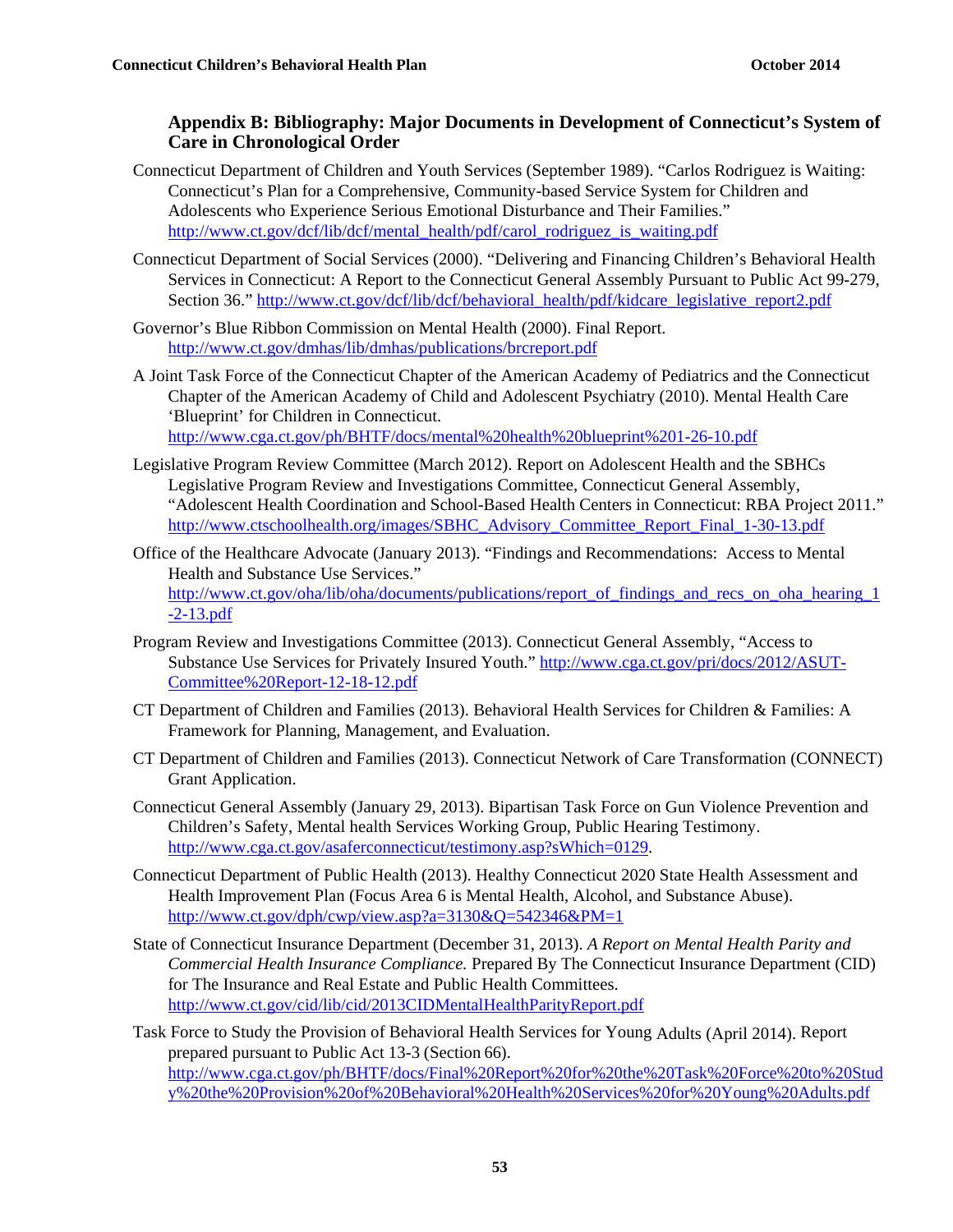Connecticut Healthcare Innovation Plan (July 2014). Report prepared under the State Innovation Model (SIM) Grant from the Center for Medicare and Medicaid Innovation (CMMI; Implementation funding application submitted July 2014).

http://www.healthreform.ct.gov/ohri/lib/ohri/sim/plan\_documents/ct\_ship\_2013\_12262013\_v82.pdf

Office of the Child Advocate (July 31, 2014). Child Fatality Report: Children Birth to Three (2013) Preventing Infant-Toddler Deaths in Connecticut. Comprehensive Review and Assessment Infant Toddler Deaths in 2013 Best Practice

Recommendations: http://www.ct.gov/oca/lib/oca/Final\_OCA\_Infant\_Toddler\_Fatality\_Report.pdf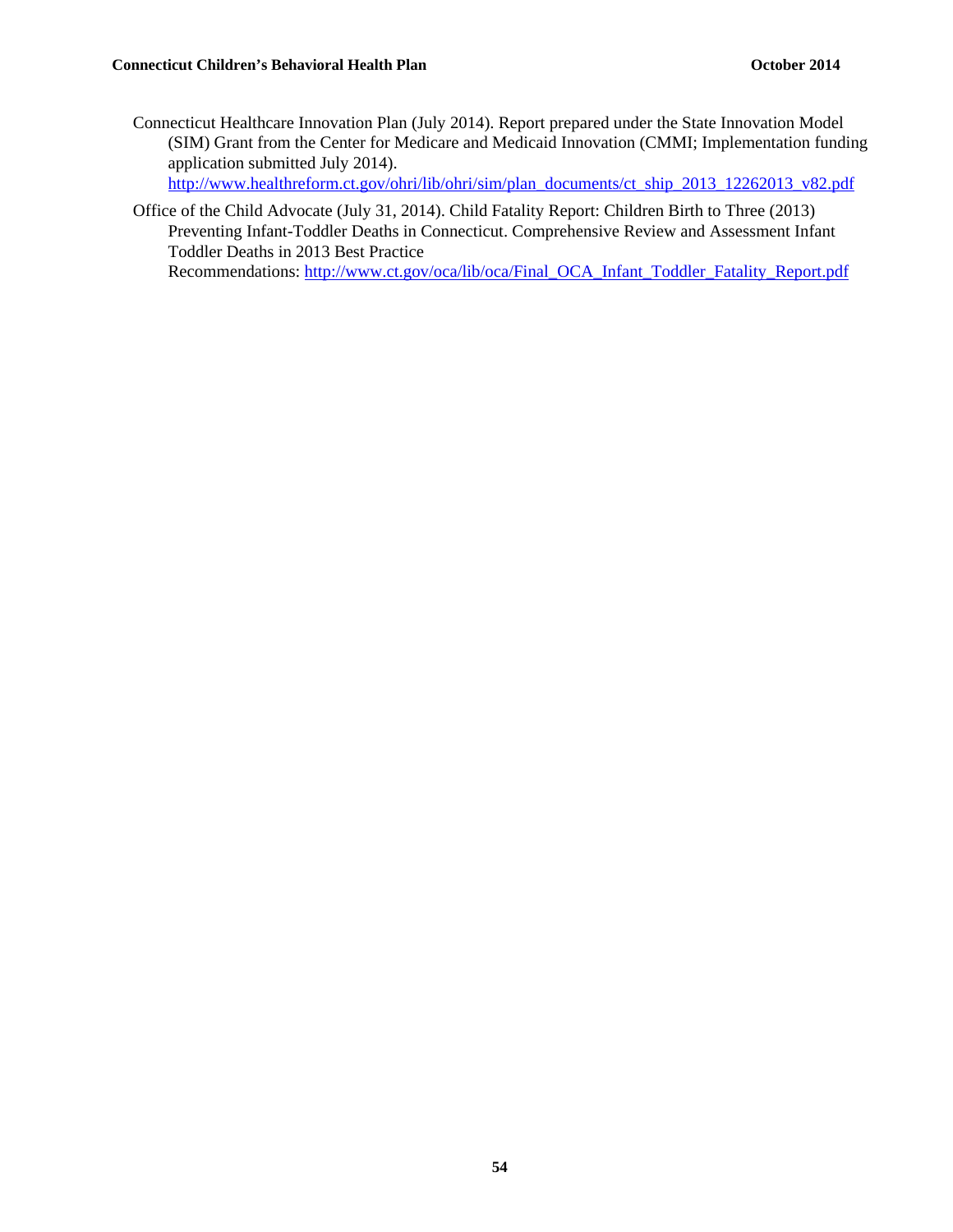#### **Appendix C Connecticut Behavioral Health Utilization and Quality Measures**

Below is an initial draft set of sample utilization and quality measures for Connecticut's children's behavioral health system as discussed with ValueOptions and members of the CT Behavioral Health Partnership. The governance body overseeing plan implementation will develop and promulgate, with extensive input, the measures that will guide system development.

Each measure will be available in aggregate from and will be disaggregated by the following factors to aid in assessing equitable outcomes:

- Age cohort 0-6, 7-12, 13-18
- Non-Hispanic Black/African American Caucasian Asian Native American
- Latino or Hispanic
- Other
- By geography (levels to be determined)
- By system (public, private commercial, private self-insured)

#### **Utilization Measures**

Number of members, 18 and younger, who were continuously enrolled in the health plan for at least six months during measurement period

Unduplicated Number/Rate of members who received any behavioral health services during measurement period

Unduplicated Number/Rate of Behavioral Health ED Admission during measurement period

Unduplicated Number/Rate of Behavioral Health Hospital Admissions during measurement period

Unduplicated Number/Rate of Development or BH Screenings during measurement period

Unduplicated Number/Rate of members who had at least one primary care visit during measurement period

Unduplicated Number/Rate of members with at least two outpatient BH services during measurement period Unduplicated Number/Rate of members with at least two home-based therapeutic services during measurement period

Behavioral health general hospital inpatient average length of stay during measurement period

Unduplicated Number/Rate of members with a diagnosis of autism spectrum disorder during measurement period

Unduplicated Number/Rate of members with a diagnosis of autism spectrum disorder who received an assessment specific to ASD service needs during measurement period

For consideration:

A measure related to the juvenile justice system, e.g. Number of children discharged from a behavioral health program, service, placement who are arrested or referred to court within 6 months or number of kids in detention

#### **Quality Measures**

| <b>Measure</b>                                                       | Reference*        |
|----------------------------------------------------------------------|-------------------|
| Behavioral health hospital re-admission 7 and 30 days during         | <b>NCQA-1937</b>  |
| measurement period                                                   |                   |
| Follow up after behavioral health hospitalization during measurement | <b>NCQA-0576</b>  |
| period                                                               |                   |
| Initiation and engagement of alcohol and other drug dependence       | <b>NCQA-0004</b>  |
| treatment during measurement period                                  |                   |
| Use of Multiple Concurrent Antipsychotics in Children and            | <b>HEDIS-0552</b> |
| Adolescents during measurement period                                |                   |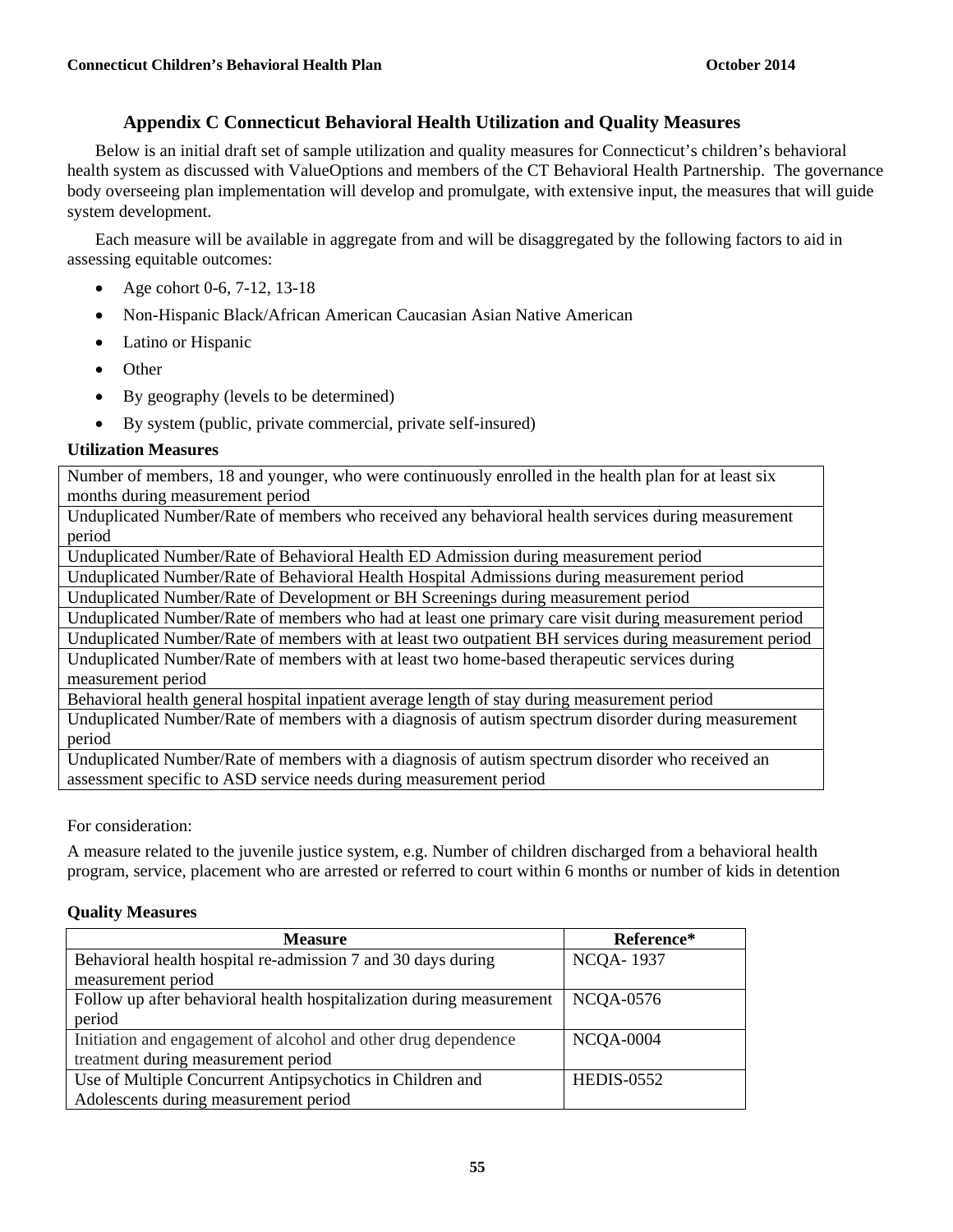| <b>Measure</b>                                                         | Reference*        |
|------------------------------------------------------------------------|-------------------|
| Children's and Adolescents' Access to Primary Care Practitioners       | <b>HEDIS-0724</b> |
| during measurement period                                              |                   |
| Asthma Admission Rate during measurement period                        | NQF/AHRQ-0283     |
| Development screening in the first three years of life during          | <b>NCQA-1399</b>  |
| measurement period                                                     |                   |
| Metabolic Monitoring for Children and Adolescents on                   | <b>HEDIS-0552</b> |
| Antipsychotics during measurement period                               |                   |
| Child and adolescent major depressive disorder-Diagnostic              | NQF-1364          |
| Evaluation during measurement period                                   |                   |
| Percentage of discharges for members age 6 and older who were          | NCQA/HEDIS-0576   |
| hospitalized for treatment of selected behavioral health disorders and |                   |
| who had an outpatient visit, an intensive outpatient encounter, or     |                   |
| partial hospitalization with a behavioral health practitioner during   |                   |
| measurement period                                                     |                   |
| Discharge Follow-Up: Percentage of beneficiaries with 30 days          | <b>NCQA-0576</b>  |
| between hospital discharge to first follow-up visit during             |                   |
| measurement period                                                     |                   |
| Percentage of patients aged 12 years and older screened for clinical   | NQF/CMS-0418      |
| depression on the date of the encounter using an age appropriate       |                   |
| standardized depression screening tool AND if positive, a follow-up    |                   |
| plan is documented on the date of the positive screen during           |                   |
| measurement period                                                     |                   |
| Follow-Up after Hospitalization for Mental Illness during              | <b>NCQA-0576</b>  |
| measurement period                                                     |                   |

\* from Center for Medicaid and Medicare Services (CMS), National Center for Quality Assurance (NCQA), National Quality Forum (NQF), and Healthcare Effectiveness Data and Information Set (HEDIS)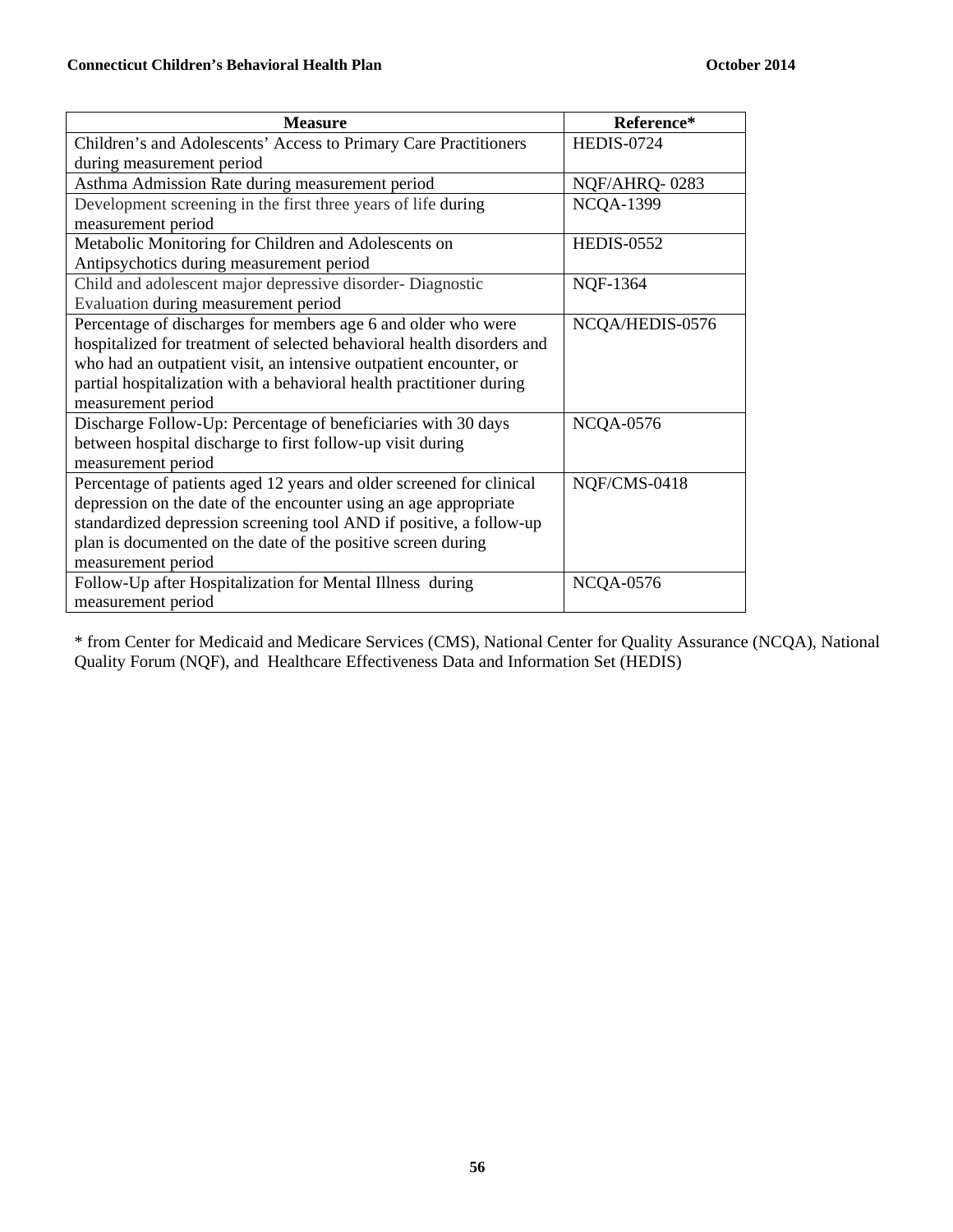$\overline{a}$ 

#### **Endnotes**

<sup>3</sup> Robert Wood Johnson Foundation (2014). *Are the Children Well? A Model and Recommendations for Promoting the Mental Wellness of the Nation's Young People*. Prepared by Child Trends. 4

<sup>4</sup> Lou, C., Anthony, E.K., Stone, S., Vu, C.M., & Austin, M.J. (2008). Assessing child and youth well-being: Implications for child welfare practice. *Journal of Evidence-Based Social Work*, 5, 91-133.

<sup>5</sup> CW360: Attending to Well-Being in Child Welfare (Spring 2014). University of Minnesota: School of Social Work. http://cascw.umn.edu/wp-content/uploads/2014/04/CW360\_Spring2014\_WEB.pdf

<sup>6</sup> Edwards, VJ, Anda, RF, Dube, SR, Dong, M, Chapman, DF, Felitti, VJ. (2005). The wide-ranging health consequences of adverse childhood experiences. In Kathleen Kendall-Tackett and Sarah Giacomoni (eds.) Victimization of Children and Youth: Patterns of Abuse, Response Strategies, Kingston, NJ: Civic Research Institute.

<sup>7</sup> U.S. Department of Health and Human Services (1999). Mental Health: A Report of the Surgeon General. Rockville, MD: U.S. Department of Health and Human Services, Substance Abuse and Mental Health Services Administration, Center for Mental Health Services, National Institutes of Health, National Institute of Mental Health.

 $8$  Ringel, J. S., & Sturm, R. (2001). National estimates of mental health utilization and expenditures for children in 1998. Journal of Behavioral Health Services and Research, 28(3), 319-332. The prevalence rate of 7% is from a CONNECT grant application. Prevalence estimates on children with Serious Emotional Disturbance (SED) vary, but this is our best estimate.

 $9$  Jaffee, S.R., Harrington, H., Cohen, P., and Moffitt, T.E. (2005). Cumulative prevalence of psychiatric disorder in youths. *Journal of the American Academy of Child and AdolescentPsychiatry, 44*(5), 406-407.<br><sup>10</sup> Merikangas, K.R., He, J., Burstein, M., Swanson, S.A., Avenevoli, S., Cui, L., Benjet, C., Georgiades, K.,

Swendsen, J. (2010). Lifetime prevalence of mental disorders in U.S. adolescents: Results from the National Comorbidity Study – Adolescent Supplement (NCS-a). *Journal of American Academy Child and Adolescent* 

*Psychiatry, 49, 980-989.*<br><sup>11</sup> Kataoka, S., Zhang, L., Wells, K. (2002). Unmet Need for Mental Health Care among U.S. Children: Variation by Ethnicity and Insurance Status. American Journal of Psychiatry 159(9), 1548-1555

<sup>12</sup> Anda, R. (2009). The Health and Social Impact of Growing Up With Adverse Childhood Experiences: The Human and Economic Costs of the Status Quo. Adverse Childhood Experiences (ACE) Study.

<sup>13</sup> Franks, R. (2012). *Building a Trauma-informed System of Care for Children in Connecticut*. Presentation to Sandy Hook Commission. Child Health and Development Institute.

<sup>14</sup> Kroutil, J., et al. (2010). Age and Cohort Patterns of Substance Use among Adolescents. *OAS Data Review 1*, 4–6.<br><sup>15</sup> Skowyra, K. R & Cocozza, J. J. (2006). *Blueprint for Change: A Comprehensive Model for the Ident Treatment of Youth with Mental Health Needs in Contact with the Juvenile Justice System*. Delmar, NY: The National Center for Mental Health and Juvenile Justice and Policy Research Associates, Inc. Accessed Dec. 8, 2009 from www.ncmhjj.com/Blueprint/pdfs/Blueprint.pdf.

16 National Research Council and Institute of Medicine (2009). *Preventing Mental, Emotional, and Behavioral Disorders Among Young People: Progress and Possibilities.* Committee on the Prevention of Mental Disorders and Substance Abuse Among Children, Youth, and Young Adults: Research Advances and Promising Interventions. Mary Ellen O'Connell, Thomas Boat, and Kenneth E. Warner, Editors. Board on Children, Youth, and Families, Division of Behavioral and Social Sciences and Education. Washington, DC: The National Academies Press. p 48<sup>17</sup> For explanation of DCF role, see www.ct.gov/dcf

<sup>18</sup> For information on the Connecticut Behavioral Health Partnership (CT BHP) see http://www.ctbhp.com/<br><sup>19</sup> State insurance laws only apply to insured plans and not to self-insured (employer-sponsored) plans. However, self-insured plans are subject to the federal requirements. The U.S Department of Labor has jurisdiction over private sector self-insured plans, and the Center for Medicare and Medicaid Services has jurisdiction over self-insured government (state and municipal) plans. See http://www.ct.gov/cid/cwp/view.asp?a=4092&Q=479346.<br><sup>20</sup> CT Voices for Children, data from the 2014 U.S. Census American Community Survey.

<sup>21</sup> Comments by topic included general input (19); prevention/early childhood (13); juvenile justice system and MH (6); child welfare system and MH (5); autism services and supports (4); educational system and MH (4); integrated

<sup>&</sup>lt;sup>1</sup> Connecticut PA 13-178 State Mental Health Planning Initiative. See www.plan4children.org.<br><sup>2</sup> Aked J. Merks, N. Cordon, C. & Thompson, S. (2008). Eine wave to well be

<sup>&</sup>lt;sup>2</sup> Aked. J., Marks, N., Cordon, C., & Thompson, S. (2008). *Five ways to well-being: A report presented to the Foresight Project on communicating the evidence base for improving people's well-being.* The New Economics Foundation.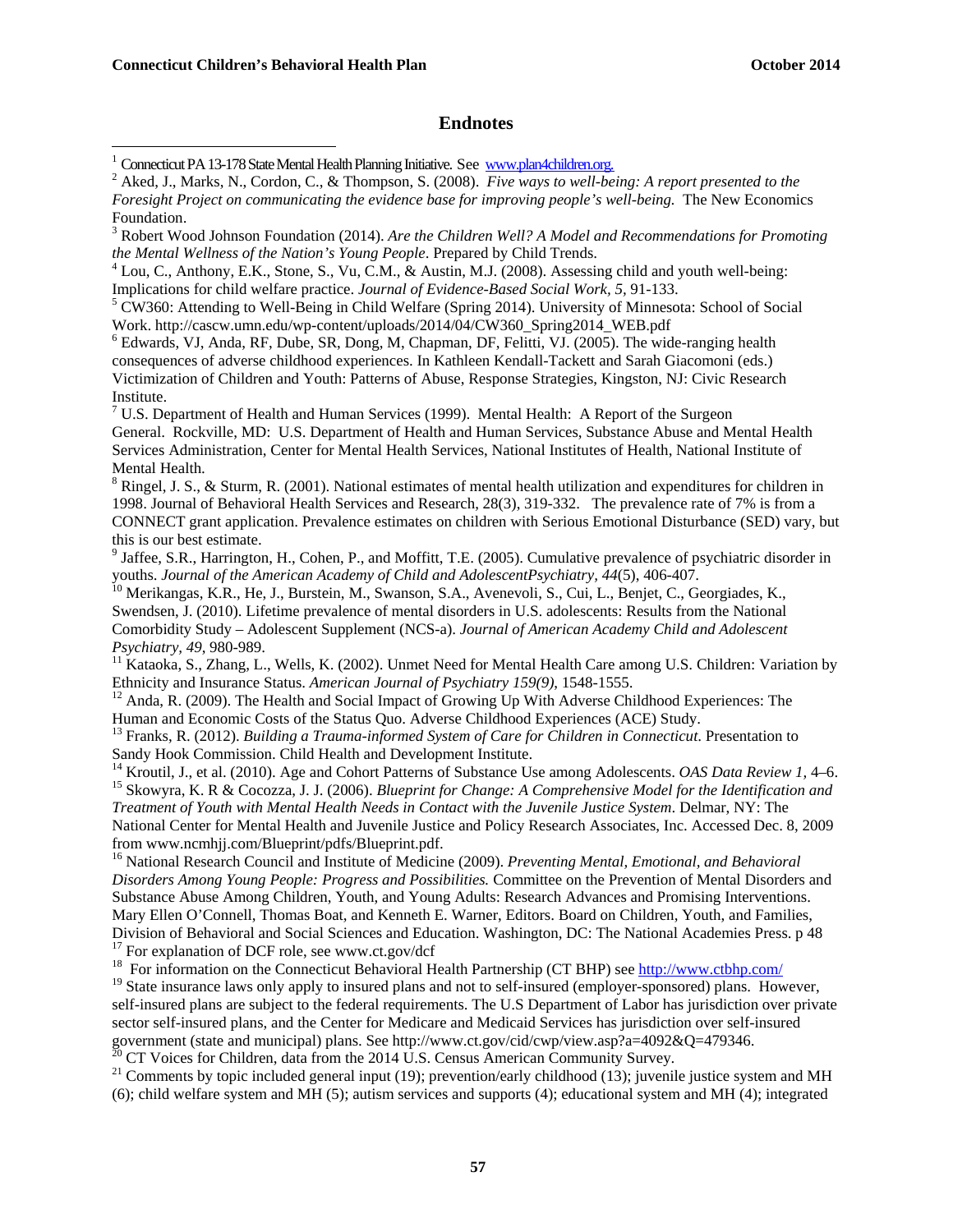pediatric health and mental health care (4); crisis response services (3); evidence-based practices (2); substance abuse (2); and access to services (1).

<sup>22</sup> Pittsenbarger, Z.E. & Mannix, R. (2014). Trends in pediatric visits to the emergency department for psychiatric illnesses. *Academic Emergency Medicine, 21*, 25-30. 23 Connecticut Behavioral Health Partnership (2014). *Pediatric Emergency Department Utilization.* PowerPoint

presentation obtained from the CT Behavioral Health Partnership.

 $^{24}$  Annual Report for Emergency Mobile Psychiatric Services: Fiscal Year 2014. Child Health and Development Institute: Farmington, CT. http://www.chdi.org/news-detail.php?id=33.

<sup>25</sup> Data obtained from Value Options and CTBHP Fact Sheet. www.ctbhp.org.<br><sup>26</sup> Connecticut Department of Children and Youth Services (September 1989). "*Carlos Rodriguez is Waiting: Connecticut's Plan for a Comprehensive, Community-based Service System for Children and Adolescents who Experience Serious Emotional Disturbance and Their Families.*

http://www.ct.gov/dcf/lib/dcf/mental\_health/pdf/carol\_rodriguez\_is\_waiting.pdf 27 Ibid

28 Connecticut Department of Social Services (February 2000). *"Delivering and Financing Children's Behavioral Health Services in Connecticut: A Report to the Connecticut General Assembly Pursuant to Public Act 99-279, Section 36."* Report prepared for the Department of Social Services by the Child Health and Development Institute of Connecticut, Inc.

 $29$  CT Department of Children and Families (March 19, 2012). The Albert J. Solnit Children's Center Final Consolidation Report: A Report in the Fostering the Future Series.

30 Stroul, B., Blau, G., & Friedman, R. (2010). *Updating the system of care concept and philosophy.* Georgetown University Center for Child and Human Development, National Technical Assistance Center for Children's Mental Health. Washington, DC.<br><sup>31</sup> Gordon R. (1983). An operational classification of disease prevention. *Public Health Reports*, 98, 107–109.

<sup>32</sup> President's New Freedom Commission on Mental Health (2003). Achieving the Promise: Transforming Mental Health Care in America. Final Report. DHHS Pub. No. SMA-03-3832. Rockville, MD.

<sup>33</sup> Stroul, B., Pires, S., Boyce, S., Krivelyova, A., & Walrath, C. (2014). *Return on investment in systems of care for children with behavioral health challenges.* Washington, DC: Georgetown University Center for Child and

<sup>34</sup> Center for Health Care Strategies Fact Sheet (March 2011). "Care Management Entities: A Primer."<br><sup>35</sup> Pires, S.A. (2010). Building systems of care: A primer, 2<sup>nd</sup> edition. Washington, DC: Georgetown University

Child Development Center, National technical Assistance Center for Children's Mental Health.<br><sup>36</sup> Center for Health Care Strategies Fact Sheet (March 2011). "*Care Management Entities: A Primer.*"<br><sup>37</sup> Information drawn fr

38 O'Connell, M. E., Boat, T., & Warner, K. E. (Eds.). (2009). *Preventing Mental, Emotional, and Behavioral Disorders Among Young People: Progress and Possibilities.* Washington, DC: Institute of Medicine; National Research Council.

39 Aos, S., Lee, S., Drake, E., Pennucci, A., Klima, T., Miller, M., et al. (2013). *Good Behavior Game, Return on Investment: Evidence-Based Options to Improve Statewide Outcomes.*

http://www.wsipp.wa.gov/BenefitCost/Program/182. 40 Embry, D. D., Lipsey, M., Moore, K. A., & McCallum, D. F. (2013). *Best Intentions are Not Enough: Techniques for Using Research and Data to Develop New Evidence-Informed Prevention Programs. Emphasizing Evidence-Based Programs for Children and Youth: An Examination of Policy Issues and Practice Dilemmas Across Federal Initiatives.* Retrieved from Research Brief website:<br>
http://aspe.hhs.gov/hsp/13/KeyIssuesforChildrenYouth/BestIntentions/rb bestintentions.cfm

 $\frac{41}{41}$  For more information, see the Child Health and Development Institute's report on developmental screening, available for download at http://www.chdi.org/devscreen-IMPACT.<br><sup>42</sup> Center on the Social and Emotional Foundations for Early Learning. Accessed at:

http://csefel.vanderbilt.edu/index.html.<br><sup>43</sup> Yale Center for Emotional Intelligence. RULER. Accessed at: http://ei.yale.edu/ruler/

<sup>44</sup> PBIS Frequently Asked Questions, Positive Behavioral Interventions and Supports,

https://www.pbis.org/school/swpbis-for-beginners/pbis-faqs (last visited July 22, 2014).<br><sup>45</sup> Mental Health First Aid. Accessed at: www.mentalhealthfirstaid.org/.<br><sup>46</sup>The Campaign for Grade-Level Reading. *Resource Guide:* at: http://gradelevelreading.net/resource-guide-supporting-childrens-healthy-social-emotional-development.